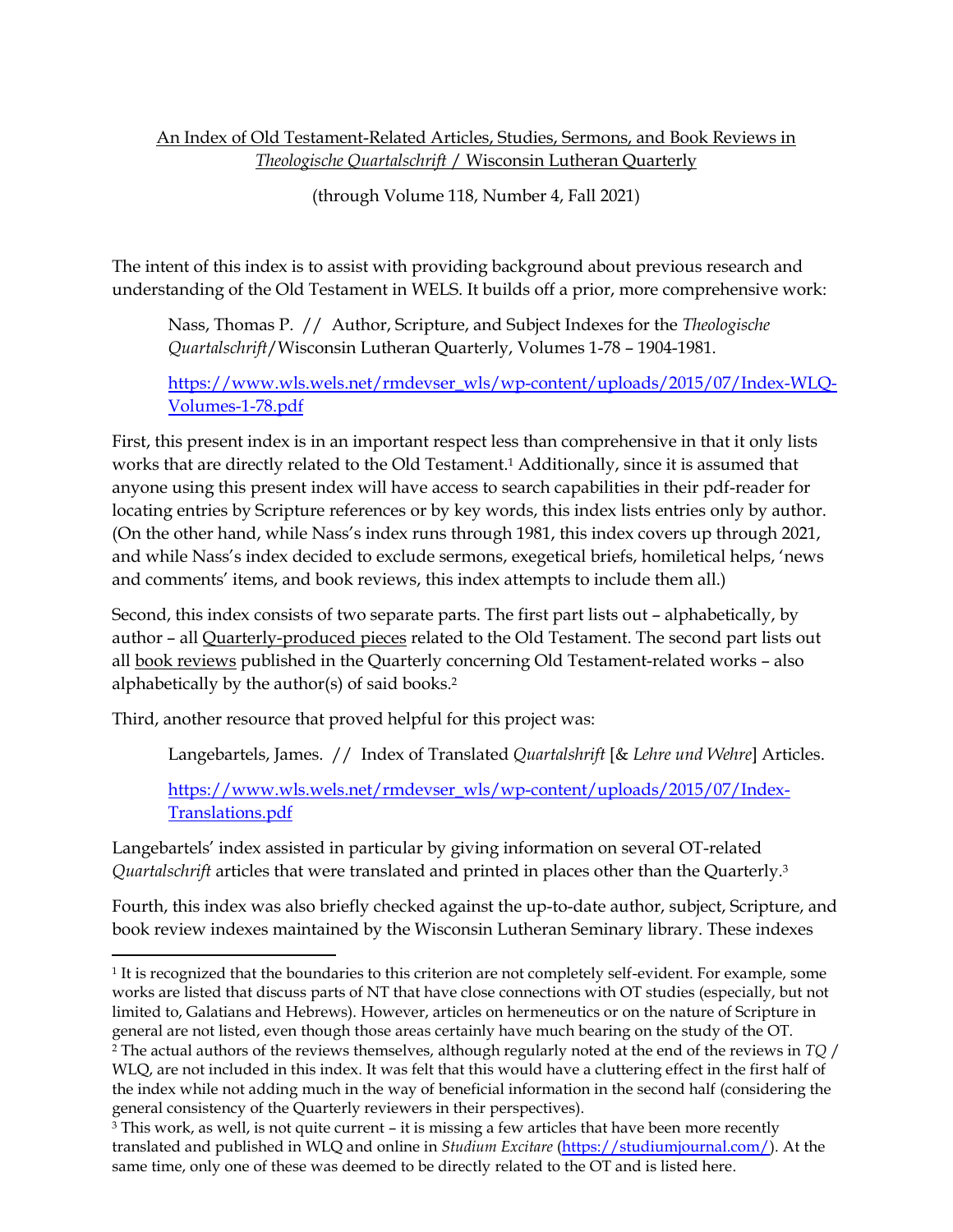are comprehensive in scope – covering all articles, news and comments, etc. – but only include English-language entries. At present, there is no way to access them directly online, but electronic copies are available on request from the library staff [\(library@wisluthsem.org\)](mailto:library@wisluthsem.org).

Finally, volumes 1-46 of *Theologische Quartalschrift* (1904-1949) are currently available for free download (via Dropbox) at:<https://www.wisluthsem.org/theologische-quartalschrift/> . Volumes 47-86 of *Theologische Quartalschrift* / Wisconsin Lutheran Quarterly (1950-1989) are available at a reasonable price on Logos. Wisconsin Lutheran Quarterly volumes 87-107 (1990- 2010) are available on Logos, as well, at a slightly higher per-volume price. Finally, PDFs of volumes 108 and onward can be purchased through the Northwestern Publishing House periodicals department (email: *nphperiodicals@nph.wels.net*), currently at \$5 per number.

# Notes:

- The volume number and starting page number of an entry are referred to in the following manner: volume#:page# (thus, the hypothetical article that began on page 123 of volume 45 would be cited as 45:123).
- A helpful memory hook from Nass: Since the first volume of the *Quartalschrift* was published in 1904, one can simply add 1903 to the volume number to get its year of publication.
- German language titles always indicate German articles, reviews, etc., unless an English translation is specifically cited.
- For ease of searching and use, Bible book names that were abbreviated in Quarterly article titles have been written in full.
- Furthermore, any German names of Bible books that differ from the English names have had their English names included in brackets [].
- Moreover, any Roman numerals that were used to indicate individual chapter numbers in the Bible have been changed to Arabic numerals.
- Also, the old practice of using a comma to indicate versification (such as John 3,16) has been updated to the current practice of using a colon (such as John 3:16).
- If a work is a sermon or is from the sections for homiletical helps or exegetical briefs or 'news and comments', this is noted with parentheses ().
- Any extra, explanatory notes by the compiler are marked with brackets [].
- The Quarterly volumes on Logos seem to have been digitized automatically and so sometimes show scanning errors – for example, with "home" mistakenly reading "horne" and other such letter misidentifications. When these occurred in entry titles, they were simply corrected and are not otherwise noted.
- In the book review section, no attempt was made to conform to one of the various academic citation formats. Rather, the entries follow this standard order: author(s), title, location of review in the Quarterly.
- In the book review section, parentheses following a title indicate the name of a series of books.
- Reviews of simple Bible History books were generally not included.
- Please notify the compiler at [tim.matthies@als.org.hk](mailto:tim.matthies@als.org.hk) of any errors or omissions that are found.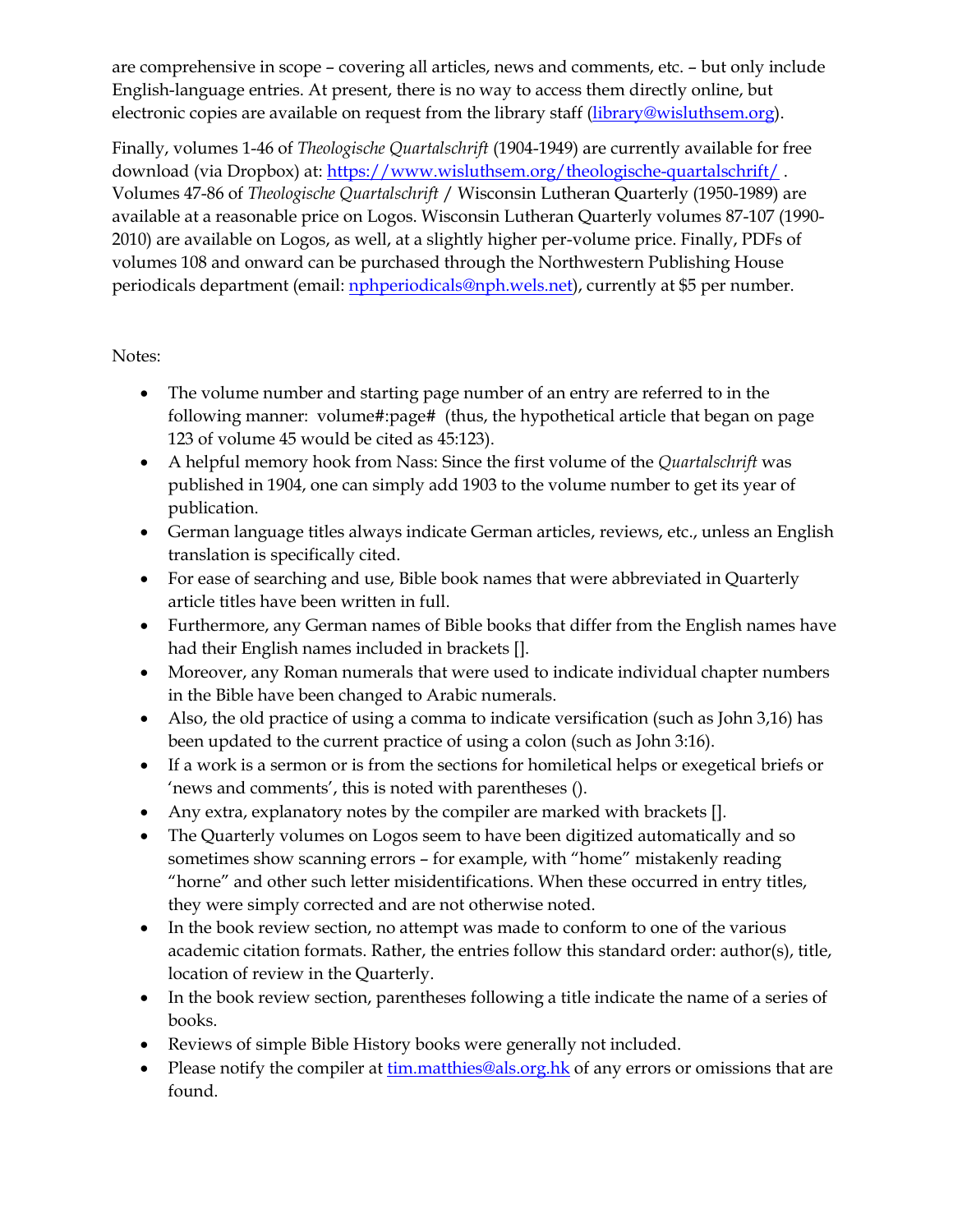### ARTICLE INDEX

### (by author's name)

## [NO AUTHOR LISTED]

The Fear of the Lord is the Beginning of Wisdom, Psalm 111:10 (opening address). 47:257

A Sermon [for Michael-tide]: Psalm 2 (news and comments). 51:299

Suggested NIV Changes: Old Testament (exegetical briefs). 79:143

Prof. Wilbert R. Gawrisch. † 99:301

Prof. Ernst H. Wendland. † 107:64

Prof. Paul E. Nitz. † 110:50

## BALGE, RICHARD D.

A Sermon Study: Genesis 49:10 (homiletical helps) [Advent series]. 78:317

The Gospel Which Isaiah Preached, Isaiah 9:6,7 (homiletical helps) [Advent series]. 81:188

The Bible Through the Ages. 88:280; 89:47, 108, 266; 90:48

"Luther, Lutherans, and Jews" (news and comments). 94:135

Prof. John C. Jeske. † 112:229

### BECKER, SIEGBERT W.

The Historical-Critical Method of Bible Interpretation. 74:13, 132

Evolution and Genesis. 75:83

### BERGEMANN, MARK

The Narrow Lutheran Middle Road for Creation. 113:163

## BERNTHAL, J.B.

*Gehören die Worte der Verheissung im Schluss der 10 Gebote in das Gesetz oder in das Evangelium?* 33:232

### BIVENS, FORREST

Who Will Live in the Tents of Shem?, Genesis 9:27 (exegetical brief). 95:126

Our Purposeful Pilgrimage: A Sermon for Ash Wednesday, Isaiah 59:12-20. 96:13

The Sin of Onan, Genesis 38:8-10 (exegetical brief). 98:210

The Desired of All Nations Will Come, Haggai 2:7 (exegetical brief). 100:210

### BRAUN, MARK E.

The Apocrypha: The Lutheran Edition (review article). 110:195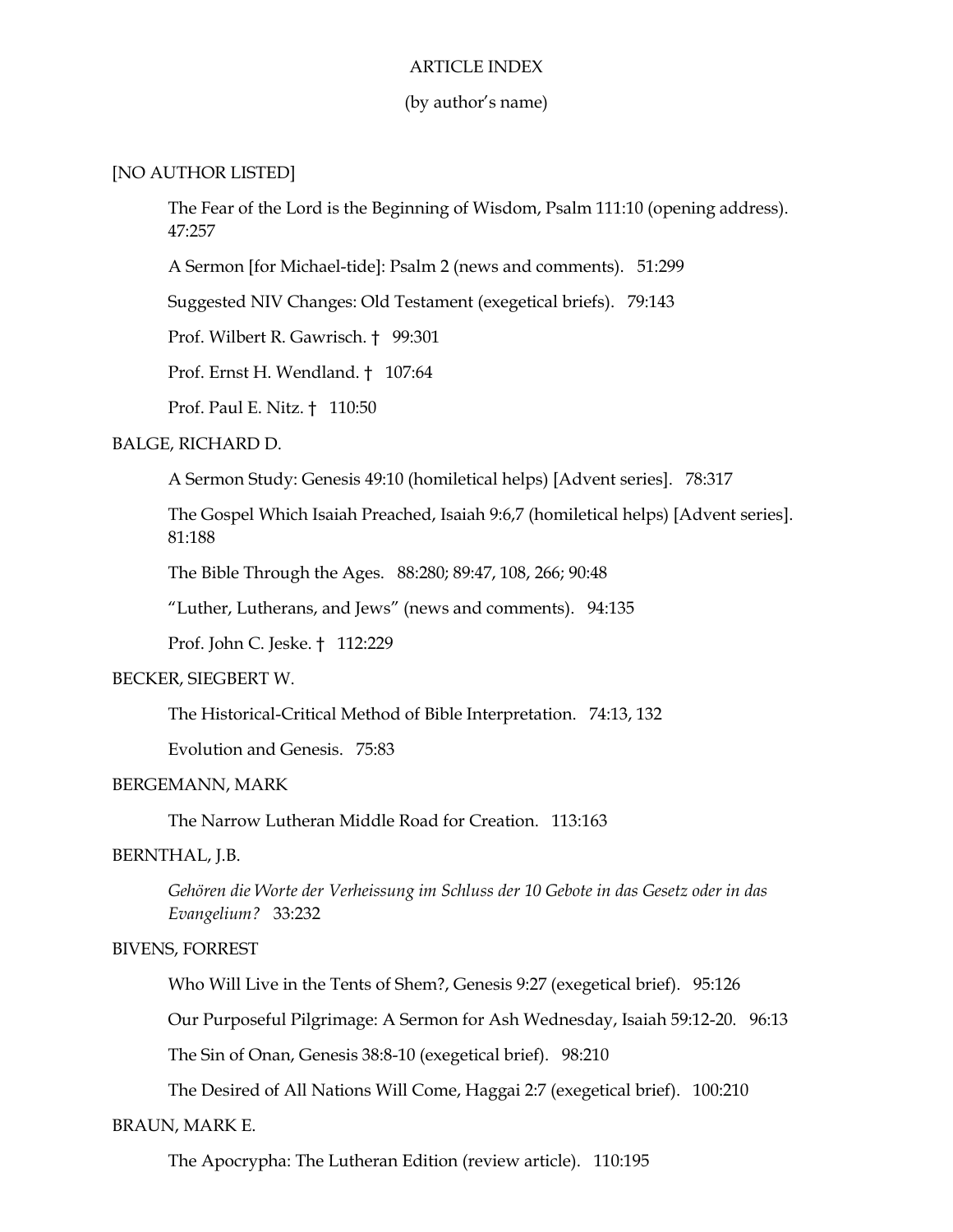### BRENNER, FREDERIC

Spirit and Power of Elijah. 34:16; 35:183

BRENNER, JOHN.

In Memoriam (August Pieper). 44.81

BRENNER, JOHN M.

The Seminary's Unchanging Foundation in a Changing World: *Sola Gratia* [including a word study of related terms in Hebrew]. 86:8

Recognize Your Glorious Task, Psalm 78:1-8 (opening address). 91:7

Israel, Prophecy, and Evangelicals (news and comments). 96:70

Jews Don't Need Jesus? (news and comments) 100:62

Luther and the Jews (news and comments). 105:147

# BRUG, JOHN F.

Commentaries for the Pastor's Study. 82:273, 93:18, 98:196

[See also the 9<sup>th</sup> edition on OT commentaries, from 2014: [https://essays.wls.wels.net/bitstream/handle/123456789/857/BrugCommentar](https://essays.wls.wels.net/bitstream/handle/123456789/857/BrugCommentariesOT2014.pdf?sequence=1&isAllowed=y) [iesOT2014.pdf?sequence=1&isAllowed=y](https://essays.wls.wels.net/bitstream/handle/123456789/857/BrugCommentariesOT2014.pdf?sequence=1&isAllowed=y) ]

History, Harmony, and the Hebrew Kings [by E.W. Faulstich] (review article). 84:295

The Reign of Hezekiah. 87:181

Showing Love for Your Neighbor, Leviticus 19:18 (exegetical brief). 92:294

Train? Initiate? Or Dedicate?, Proverbs 22:6 (exegetical brief). 93:205

Prophecy and Typology (news and comments). 94:130

They Pierced My Hands and Feet, Psalm 22:17 (exegetical brief). 95:39

They Gave Me Gall, Psalm 69:22 (exegetical brief). 96:50

He Received Gifts Among Men, Psalm 68:19 (exegetical brief). 96:122

Summer Quarter in Israel 1999 (news and comments). 96:292

Winds or Angels?, Psalm 104:4 (exegetical brief). 97:209

Spare Us From Postmodern Malarkey [related to biblical minimalism and biblical maximalism in archaeology] (news and comments). 97:218

A Brief Study of the Decalogue: The Ten Words, Exodus 20:1-17. 102:185

Was Solomon a Misogynist? (exegetical brief) [regarding Ecclesiastes 7:28, etc.]. 106:136

"'Do not preach,' they preach", Micah 2:6 (exegetical brief). 108:132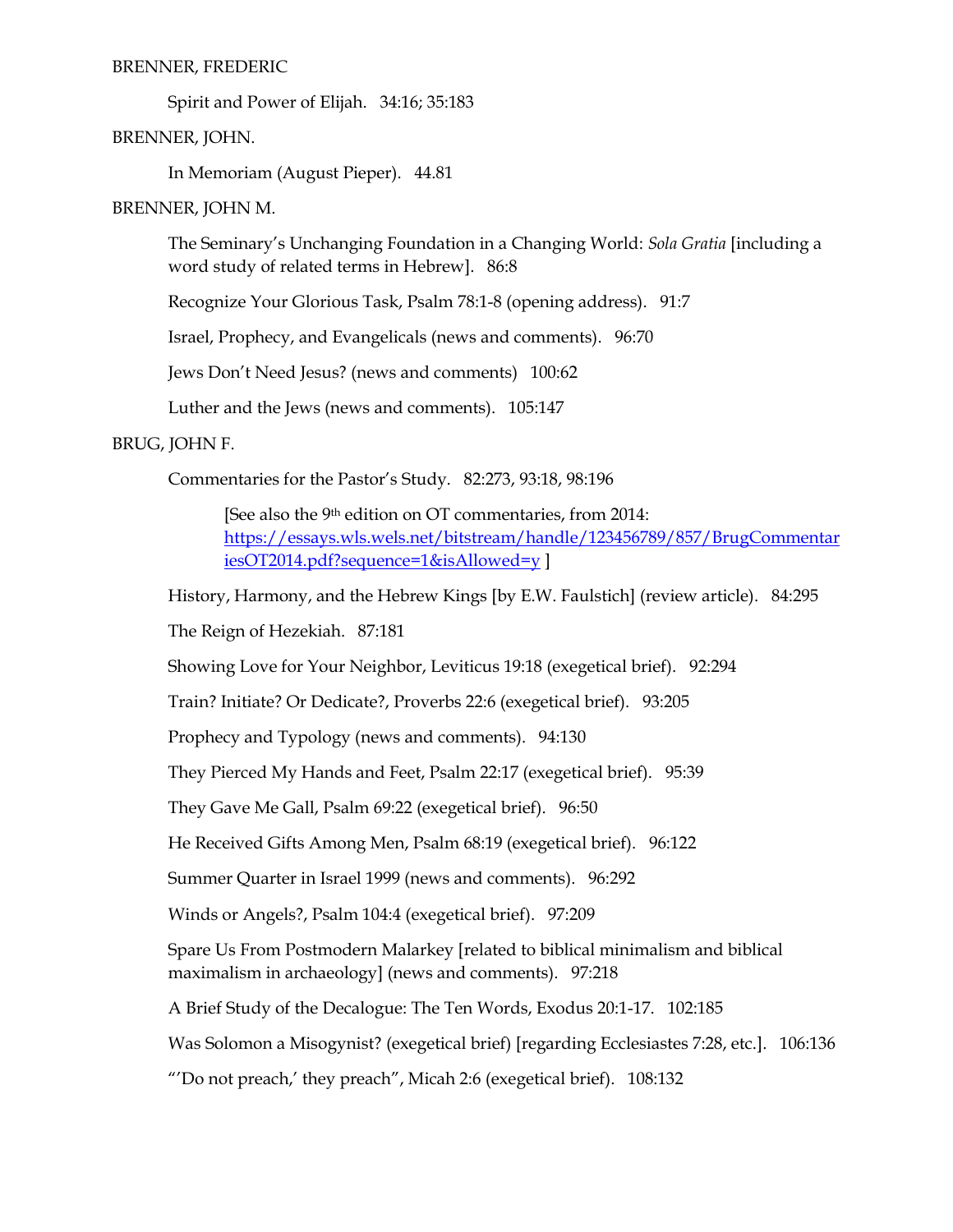CARES, H.

The Compelling Force and Power in Your Calling, Hebrews 11:8 (closing address). 55:160

CHERNEY JR., KENNETH A.

Did Job 'Repent'?, Job 42:6 (exegetical brief). 109:132

Biblical Calah Destroyed (news and comments). 112:231

Trembling at His Word [a reminder about our own approach to Scripture, starting with differing interpretations of 1 Samuel 24:1] (foreword). 113:3

Is Hebrew in Trouble? (news and comments) 113:129

The Enigmatic Divine Encounter in Exodus 4:24-26. 113:195

Translating the Old Testament… into Hebrew? (news and comments) 115:216

God Said What He Said: אהיה אשר אהיה, the Tetragrammaton, and the Function of Exodus 3:14. 115:243

The Plague Narrative, Exodus 7:8—10:29: Structure, Source Criticism, and Naturalistic Explanations. 116:83

WLS's "New" Torah Scroll (news and comments). 117:144

Does "Iron Sharpen Iron (Proverbs 27:17)?" Should It? 117:163

### COLMAR, GALLEN

*Der Gewinn der assyrisch-babylonischen Ausgrabunge für das Alte Testament.* 6:139

### DOBBERSTEIN, LEROY A.

Christians and Jews (news and comments). 85:68

Evangelicals and Creation (news and comments). 86:149

## ECKERT, OTTO J.

A Brief Summary of an Exegetical Study on the Length of the Days of Creation. 43:206

## EGGERT, ARTHUR A.

Creation, Science, and Our Approach in Apologetics. 112:252

Genesis 1 and Science. 117:243

## EICKMANN, PAUL E.

The Seminary's Unchanging Foundation in a Changing World: *Sola Fide* [including a word study on related terms in Hebrew]. 86:169

"I Desire Mercy, Not Sacrifice", Hosea 6:6. 99:83

The Long Imperative of Biblical Hebrew (exegetical brief). 100:125

Exegesis of Amos 9:11-15. 102:263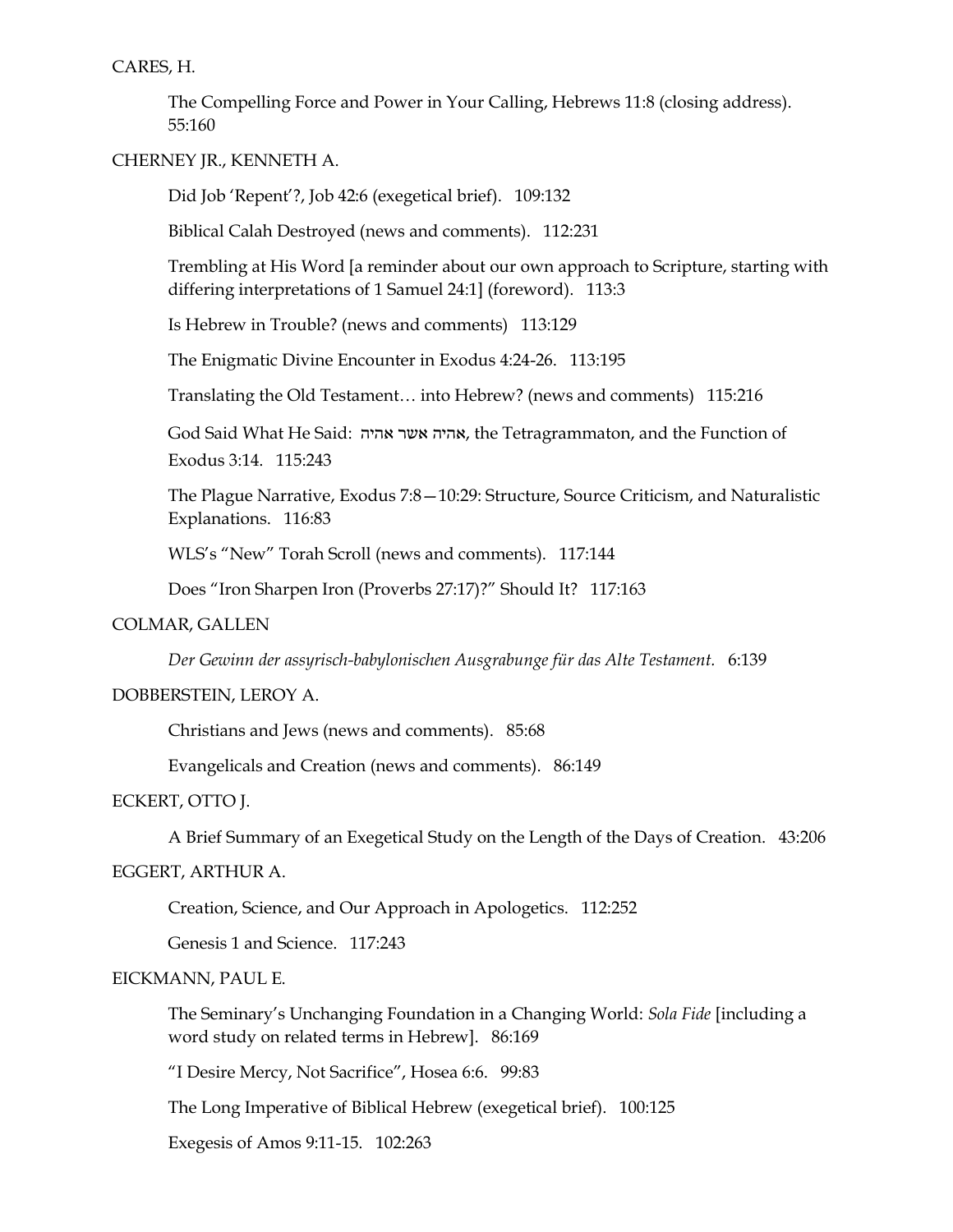Isaiah 11:10-16 and Its Historical Background. 71:94

Some Examples of *Waw Explicativum*. 74:306

Exegetical Study of Isaiah 2:1-4, The Prophecy and Its Fulfillment. 103:267

Isaiah 52:13—53:12: The Messiah's Suffering and His Vicarious Atonement. 113:83

# FRANZMANN, WERNER.

In Trembling Hands (A Sermon Hymn for Graduation) [based on Isaiah 66:2, etc.]. 80:167

Our High, Majestic God and Lord (A Church Anniversary Hymn) [based on 1 Kings 8:27-30,56-61 & Psalm 16:6]. 90:216

# FREDRICH, EDWARD C.

Tom Hardt on Luther and the Jews (news and comments). 80:303

Prof. Carl J. Lawrenz. † 87:9

# GAWRISCH, WILBERT R.

The Biblical Account of Creation and Modern Theology. 59:161

Eat This Roll!, Ezekiel 3:1-3 (opening address). 62:225

How the Canonicity of the Bible Was Established. 70:94

Create in Me a Clean Heart, O God! A Sermon Study on Psalm 51:10-12 (homiletical helps). 74:123

Christians, Guard Your Liberty! A Sermon Study on Galatians 5:1-6 (homiletical helps). 75:110

Habakkuk 2:1-4 - An Exegetical-Homiletical Study in Preparation for the 500<sup>th</sup> Anniversary of Luther's Birth (homiletical helps). 80:118

Eschatological Prophecies and Current Misinterpretations. 84:125, 201, 278; 85:109, 197

Isaiah Pictures the Coming Messiah: as a Light for the Gentiles, Isaiah 49:5-7 (homiletical helps, advent series). 84:223

"Jonah's Nineveh" (news and comments). 89:227

The Seminary Curriculum: Old Testament Studies at Wisconsin Lutheran Seminary. 86:281

The Meaning of the Hebrew Word *Torah* with Special Reference to Its Use in the Psalms. 89:137

# GEHRKE, RALPH

"The Church of the Firstborn," Hebrews 12:23. 51:17, 106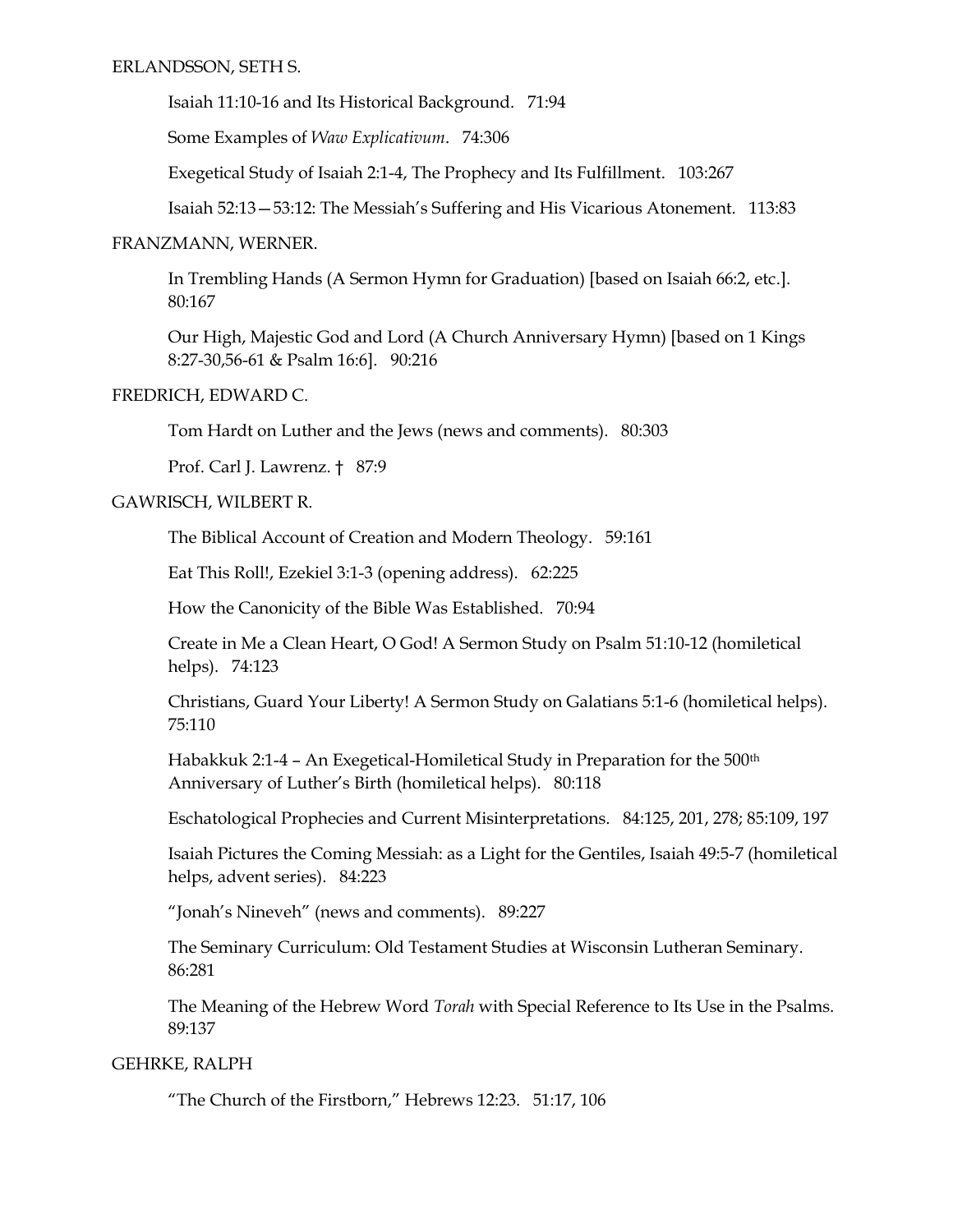### HARDERS, J.F.G.

*Heidenpredigt in der Schrift*. 5:58

### HARTWIG, JOHN P.

Review the Lord's Three Rs, Isaiah 6:1-8 (opening address). 94:9

### HARTWIG, THEO.

*Hebräer* [Hebrews] *12:7.* 5:77

## HÖNECKE, ADOLF

*Wie willig wir sein sollen, unser Herz dem Ehrenkönige zu öffnen, Psalm 24:7,8 (Homiletisches) [Adventssonntag].* 7:222

*Das Gericht des Sohnes am jüngsten Tage über die sich jetzt wider ihn auflehnenden Empörer, Psalm 2:1-12 (Homiletisches) [Adventssontag].* 7:223

*Siehe, der Verheissene ist verkommen, Maleachi* [Malachi] *3:1 (Homiletisches) [Adventssonntag].* 7:224

*Ein Bekenntnis von Christo aus der Urzeit des Alten Testaments, 1. Mose* [Genesis] *49:18 (Homiletisches) [Adventssontag].* 7:226

## HOENECKE, EDGAR

The Mission Mandate in Isaiah and Other Old Testament Books. 79:263; 80:15 [section which had been inadvertently excluded: The Mission Mandate in the Psalms 80:293]

## HOENECKE, GERALD

The Law as *Paidagogos eis Christon* in Galatians 3. 65:272

### HOENECKE, WALTER

*Die Verwertung und Bewertung der Uebersetzung des Alten Testaments in die grechische Sprache, der Septuaginta.* 46:106, 175

## HONSEY, RUDOLPH E.

Exegetical Paper on Job 19:23-27. 67:153

### HUTH. C.F.

*Römer* [Romans] *9:5.* 4:129

## JESCHKE, ADOLF P.

Tropes for Old Testament Scriptures. [i.e., Masoretic accents / cantillation] 57:136, 196, 259

### JESKE, JOHN

God's Kind of Man for Our Kind of World, 1 Kings 17:1 (opening sermon). 68:211

The Role of Archaeology in Bible Study. 68:228

Report of the Old Testament Team [on English Bible translations]. 70:161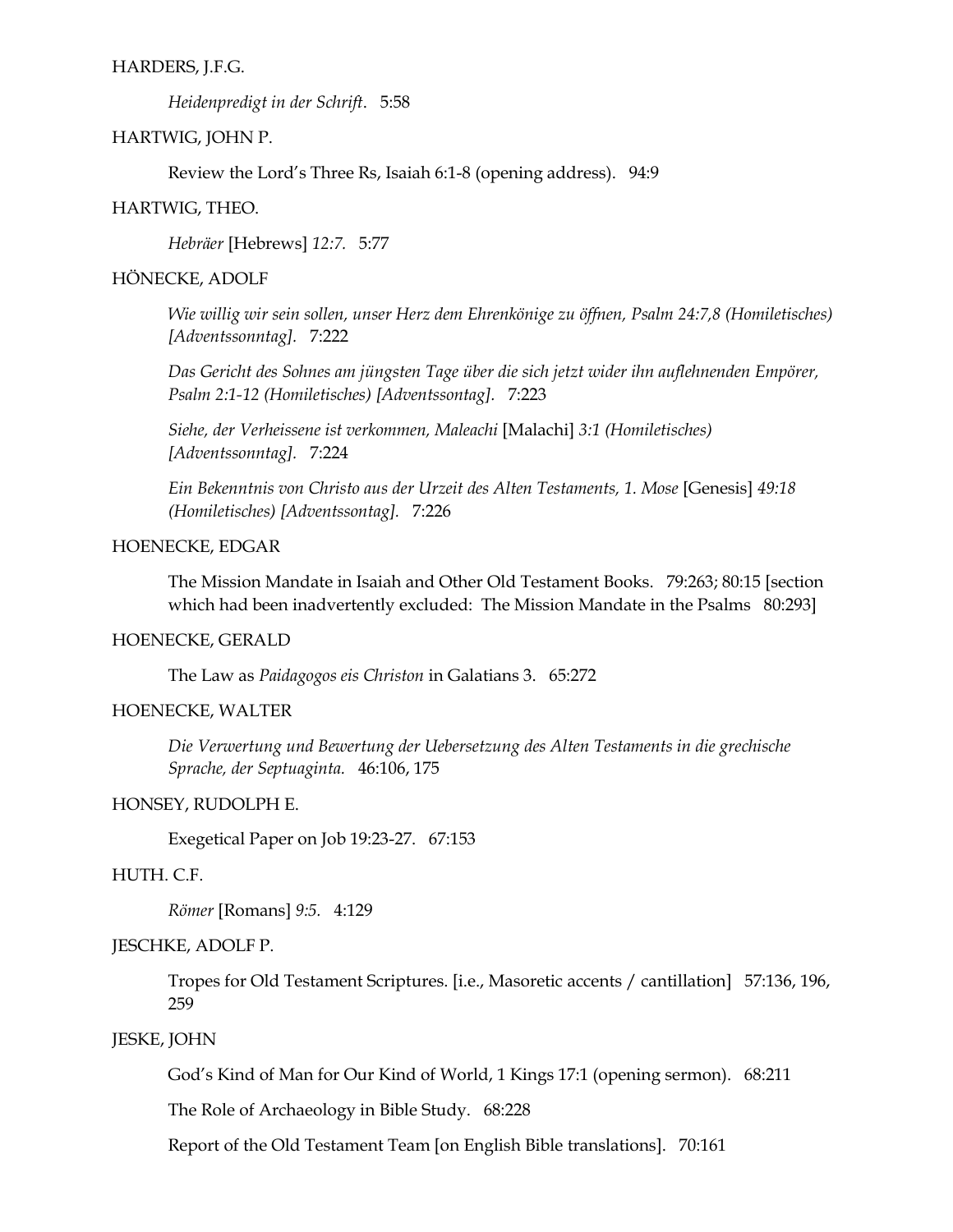Archaeological Discovery at Ebla (news and comments). 73:305

Summer Quarter in Israel 1978. 75:260

"Ebla and the Old Testament [report on lecture by Gleason L. Archer Jr.]" (news and comments). 77:128

Old Testament Chronology. 77:203

Sermon Study: Psalm 110:4 (homiletical helps) [Advent series]. 78:311

Summer Quarter in Israel 1982 (news and comments). 80:73

The Gospel Adam and Eve Heard, Genesis 3:15 (homiletical helps) [Advent series]. 81:182

Daniel and Belshazzar in History (news and comments). 82:228

Isaiah Pictures the Coming Messiah: as a Lowly Shoot from the Stump of Jesse, Isaiah 11:1,2 (homiletical helps) [Advent series]. 84:217

Rejoice in Your Lord's Resurrection!: An Easter Sermon on Psalm 16:9-11 (homiletical helps). 85:53

The Whole-Hearted Man (exegetical brief) [on the Hebrew root .מ. מ.ת[. 92:210

Exodus 6:2-4 (exegetical brief). 93:138

The Flood Prevailed, Genesis 7 (exegetical brief). 95:210

Roll Your Burdens, Psalm 37:5 (exegetical brief). 95:283

עולם עד" Forever" (exegetical brief). 99:138

"Offer the Gift that Moses Commanded, As a Testimony to Them", Matthew 8:4 (exegetical brief). 101:281

#### JOHNE, HAROLD R.

"Here Am I. Send Me!", Isaiah 6:1-8 (opening address). 86:243

The Willowbank Declaration on the Christian Gospel and the Jewish People. 87:148

### KIECKER, JAMES G.

Luther and Lyra on the Song of Solomon: Were They Singing the Same Tune? 81:6

Luther's Preface to His First Lectures on Psalms (1513): The Historical Background to Luther's Biblical Hermeneutic. 85:287

### KIONKA, PAUL J.

*Was Gott einst an der jüdische Kirche getan durch Josias, das hat er wiederholt an der Kirche des Neuen Testaments durch das Werk der Reformation, 2 Chronik* [2 Chronicles] *34:29-34 (Reformationspredigt).* 13:189

#### KOCK, THOMAS D.

*Khirbet 'Auja el-Foqa*: Archaeological Dig 2019 (news and comments). 117:145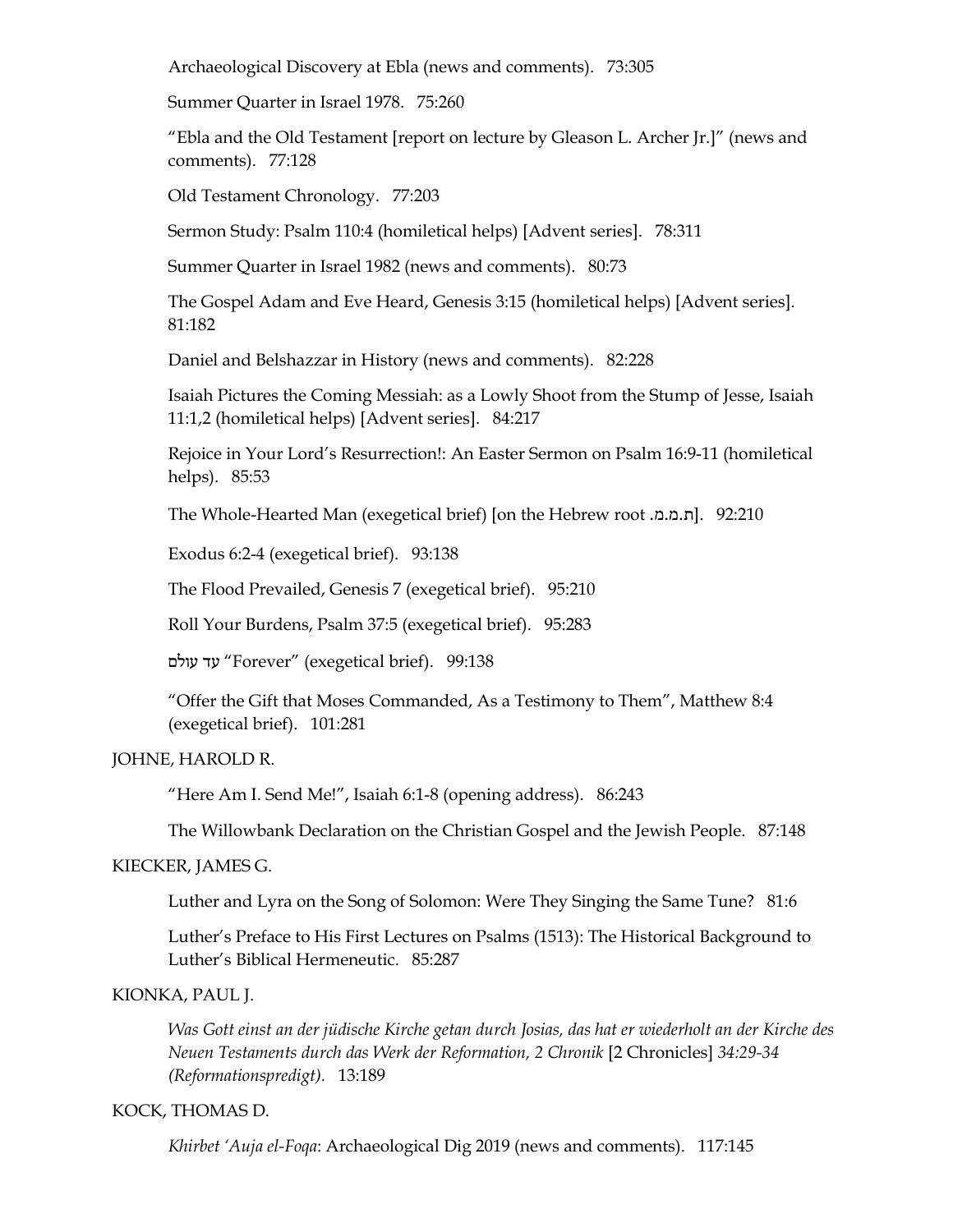*Die Lehre der Schrift von der Verstockung.* 9:246; 10:11

*Dr. Georg Stöckhardt. †* 10:58

*Die Fülle der Zeit.* 13:256

### KOWALKE, ERWIN E.

*Das erste Gebot.* 28:104

[trans. Robert Dommer: "Does the First Commandment Demand Justifying Faith?" in Journal of Theology, volume 21, number 1, pages 10-20. [https://www.journaloftheology.org/jtheo\\_arch/jt-1981-vol-021-num-](https://www.journaloftheology.org/jtheo_arch/jt-1981-vol-021-num-01.pdf#page=11)[01.pdf#page=11](https://www.journaloftheology.org/jtheo_arch/jt-1981-vol-021-num-01.pdf#page=11) ]

#### KRETZMANN, PAUL E.

Luther's Linguistic Ability in His Classic, *das "Grosse Genesis."* 47:298

### KRÖNING, GOTTLIEB

*Haben die Juden den Text des Alten Testaments zuweilen absichtlich gefälscht?* 3:157

### KUSKE, DAVID P.

Concerning His Seed, Galatians 3:16 (exegetical brief). 97:127

Rhetorical Criticism and Biblical Interpretation (news and comments). 100:140

## LANGE, LYLE W.

An Isagogical Survey of Micah 1 and 2. 90:118

## LAWRENZ, CARL

What Is It that the Lord Wants His Public Messengers to Proclaim?, Isaiah 40:6-8 (graduation address). 56:161

Thy Word Is a Lamp unto My Feet and a Light unto My Path, Psalm 119:105 (opening address). 61:225

Professor John P. Meyer. † 62:69

The Retirement of Our Managing Editor – Professor Paul W. Peters, Ph.D. 63:282

Genesis 3 and Contemporary Interpretation. 66:83, 185, 256

Strength for the Ministry – Our Joy in the Lord, Nehemiah 8:9,10 (graduation address). 67:147

Reflections Concerning Israel, the Restored Homeland of the Jews. 68:83

Behold the Lord who Has Called You, Isaiah 6:1-8 (graduation address). 68:147

God's Unique Judgment of the Flood. 71:259

Prof. Paul W. Peters, Ph.D. † 76:320

Selections from a Genesis Commentary. 78:279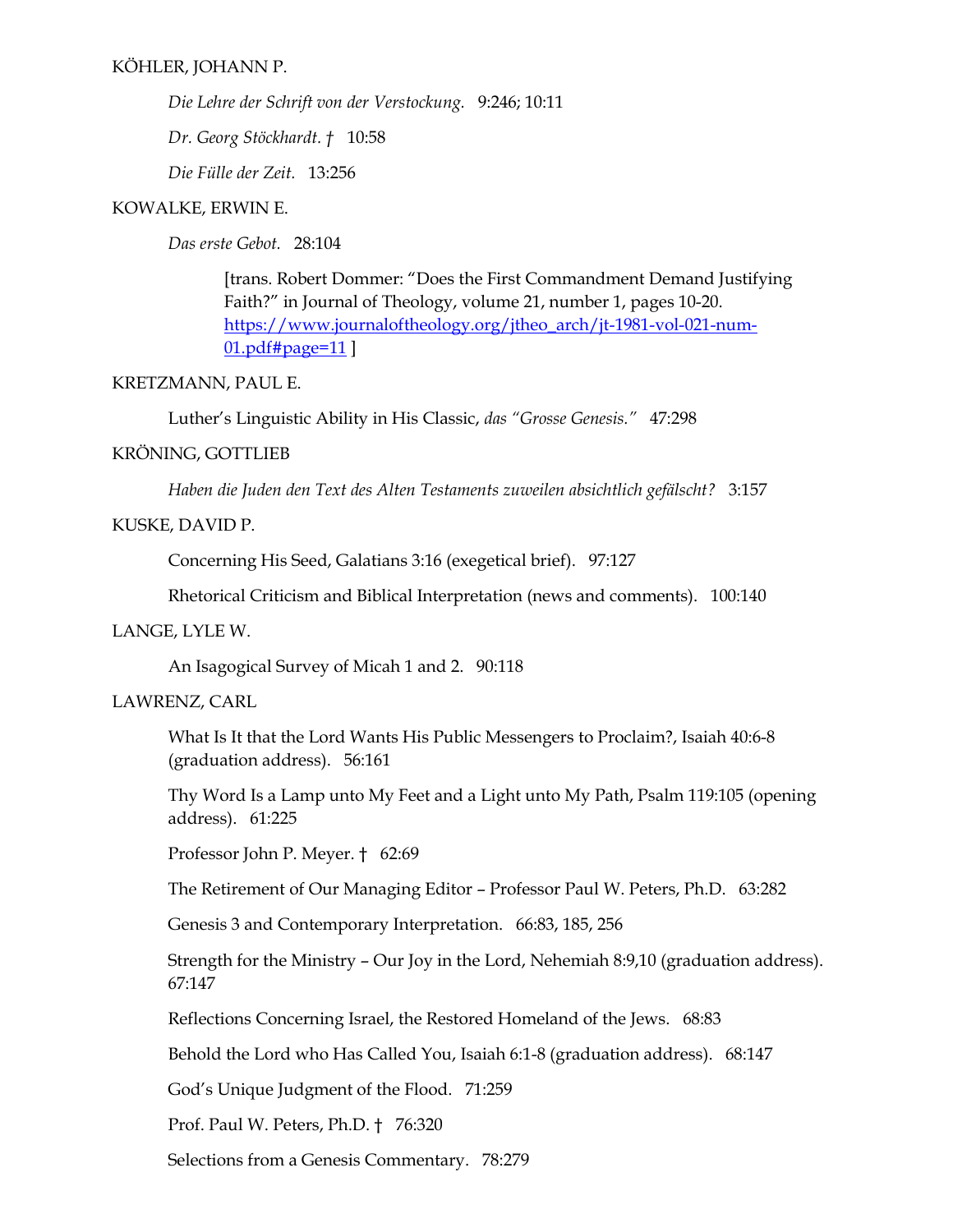He Came in Fulfillment of Prophecy. 91:168

A Look at Rabbinic Judaism. 97:192, 269

Three Days (poem). 109:140

A Fresh Way to Look at God's Commandments. 109:206

## LEHNINGER, MAX

*Exegetische Studie über Galater* [Galatians] *3:19.* 33:41

Professor August F. Zich. † 36:225

Professor August Pieper. † 44:63

## LEYRER, DANIEL P.

"I Am Thirsty" and the Fulfillment of Scripture, John 19:28. 103:119

MADSON, NORMAN A.

The Crying Need of Our Beloved Conference, Jeremiah 6:16 [Synodical Conference convention] (opening sermon). 46:1

## MEYER, HANS

*1. Mose* [Genesis] *14, ein Siegeskapitel aus dem Kampf um die Bibel.* 11:193

### MEYER, HERMANN E.

*Wie erkennt man ein Moralgebot?* 14:54

## MEYER, JOHN P.

*Dr. F. A. W. Notz. †* 19:56

*Jakobs Werdegang.* 20:57

*Das göttliche Ebenbild. Genesis 1.* 22:51

[trans. Paul Prange and William Tackmier: "The Image of God, Genesis 1," in Our Great Heritage, volume 2, pages 176- 191.]

Evolution in the Light of Holy Writ. 22:141

The Sabbath. Genesis 2:1-3. 23:118, 186, 267

*Das Königtum Christi*. 30:6,179,240; 31:238; 32:16,97,178

*Eigenart der Bibel.* 33:19,270; 34:110

*Betrachtung des ersten Wortes der Bibel, Genesis 1:1 (Eröffnungsrede).* 35:259

What Does it Mean to Fear God? 36:174

*Was Soll Ich Predigen?, Jesaja* [Isaiah] *40:6-8 (Eröffnungsansprache).* 37:21

A Correction. 43:143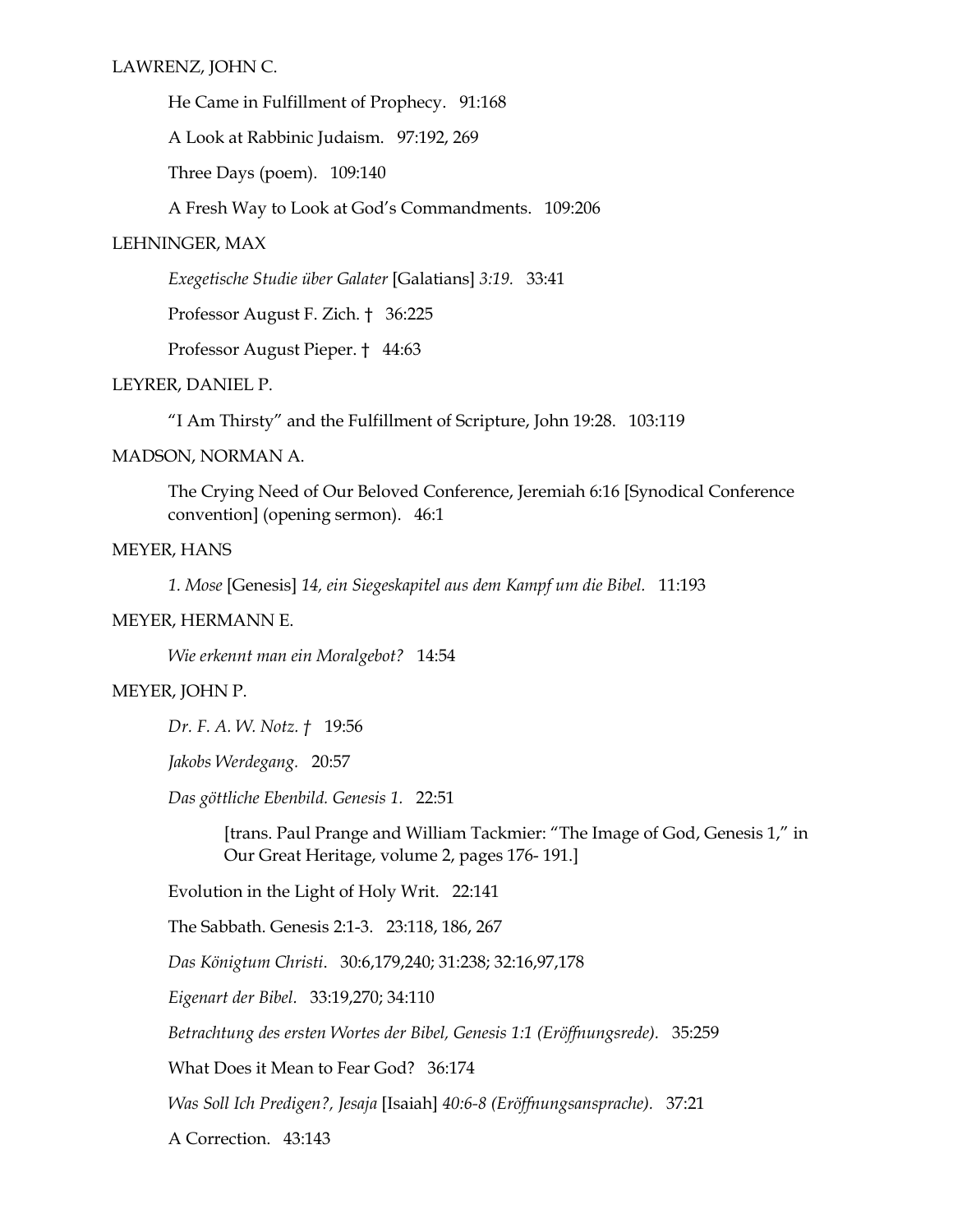I Have Waited for Thy Salvation, O Lord, Genesis 49:18 (funeral sermon) [for August Pieper]. 44:86

Jesus' Office as Our Savior, a Radio Sermon on Psalm 16, Delivered on Easter Morning. 45:81

Serving a Happy People, Deuteronomy 33:29 (closing address). 46:161

### MUELLER, WAYNE D.

The Value of Language Study in the Parish Ministry. 80:98

Isaiah Pictures the Coming Messiah: as a Champion who Brings Deliverance, Isaiah 9:2-7 (homiletical helps) [Advent series]. 84:220

Welcome to Wisconsin Lutheran Seminary, a Practical Seminary, Galatians 3:6-9 (opening address). 84:243

# PANNING, ARMIN J.

Summer Quarter in Israel 1980 (news and comments). 78:53

Language Requirements for a Gospel Ministry. 80:108

The Gospel Abraham Believed, Genesis 15:1-6 (homiletical helps) [Advent series]. 81:185

Be Strong and Courageous, Deuteronomy 31:7-8 (graduation address). 86:163

Consider What Great Things God Has Done for You, 1 Samuel 12:22-24 (graduation address). 87:163

Be Strong and Courageous, Joshua 1:6-9 (graduation address). 88:163

Hope in the Lord Lets You Soar Like Eagles, Isaiah 40:29-31 (graduation address). 91:163

What Did Abraham Receive κατὰ σάρκα ?, Romans 4:1 (exegetical brief). 97:47

What has been determined (ἐτέθησαν) in 1 Peter 2:8? 98:48

### PETERS, PAUL W.

*Diatheke* in the Old and New Testament. 39:253

"The Prophet" of the Lachish Letters (news and comments). 41:67

The Requirements of a Preacher and Teacher of the Word, Jeremiah 15:19 (opening address). 41:209

Ben-Hadad I (news and comments). 42:136

The Parable of the Plowman: And Exegetical and Homiletical Study of Isaiah 28:23-29. 45:38

Luther on the Form and Scope of the Mosaic Law. 45:98

The Masoretic Text and the Text of the Newly Discovered Isaiah Manuscript. 46:49

The Midrash on Habakkuk (news and comments). 46:140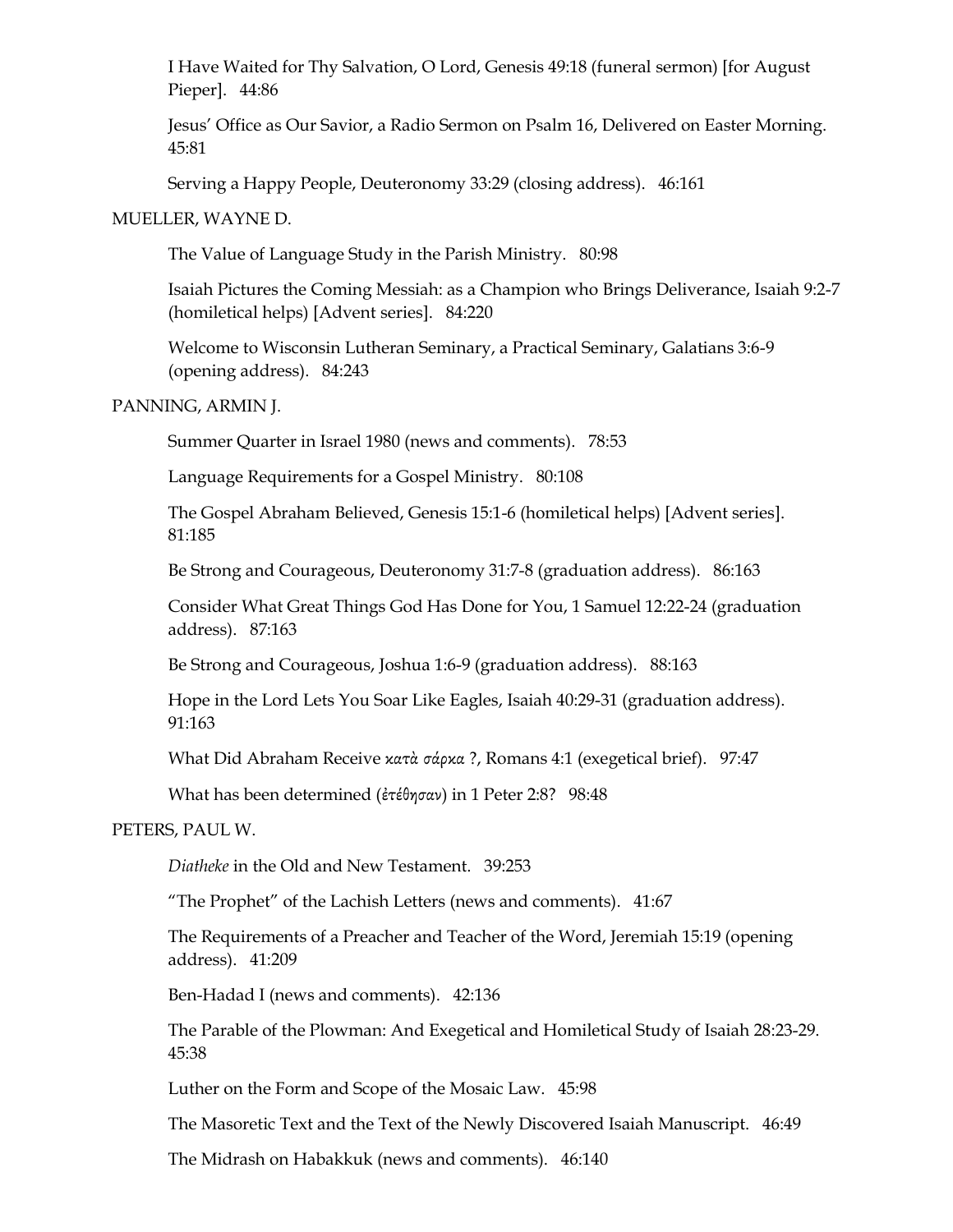The Aleppo Manuscript (news and comments). 46:220

Fragments of Biblical Books Found (news and comments). 46:296

The Dead Sea Scrolls (news and comments). 47:321

The Divine Name YHWH in the Dead Sea Scrolls. 48:148

The First Published Extra-Biblical Occurrence of the Old Testament Word for Covenant. 48:149

A Translation of Some of Luther's *Summarien*. 49:36, 106, 205, 284; 50:15

A Bronze Scroll in Hebrew (news and comments). 49:215

Luther's Translation of *Almah* in Isaiah 7:14. 50:64

The Old Testament Covenant Term *Chesed*. 50:181, 251; 51:41, 126, 167, 236

A Missing Link in the History of the Septuagint (news and comments). 51:146

Luther's Rendition of II Samuel 22:36 and Psalm 18:36: *Und wenn du mich demütigest, machts du mich gross*. 52:137

The Qumran Manuscripts (news and comments). 53:152

The "Lamech Scroll" (news and comments). 53:153

Pastor Wilhelm Möller, D.D. † 54:56

The Qumran Scrolls (news and comments). 54:62

Luther's "*Lehrer zur Gerechtigkeit*," Joel 2:23. 55:50, 133, 206.

Isagogical Study of the Book of Job. 55:272

Isaiah 7:14-16. 58:101, 170

Dr. Theodore F. K. Laetsch. † 60:154

Two Ancient Bible Manuscripts (news and comments). 60:303

Recent Archaeological Finds in the Holy Land (news and comments). 61:61

Further Finds on Mount Masada [etc.] (news and comments). 61:156

The Ancient and Old Jerusalem (news and comments). 61:211

Variants of the Isaiah Scroll Adopted by the Revised Standard Version and the Jerusalem Bible. 71:134, 209

*Die Schwagerehe*, Marriage to a Deceased Spouse's Brother or Sister. 89:9

The Abrogation of the Mosaic Law. 89:27

### PHETSANGHANE, SOUKSAMAY K.

The Text of the Book of Jeremiah. 112:36

What Is the צרעה in Exodus 23:28; Deuteronomy 7:20; and Joshua 24:12? 113:175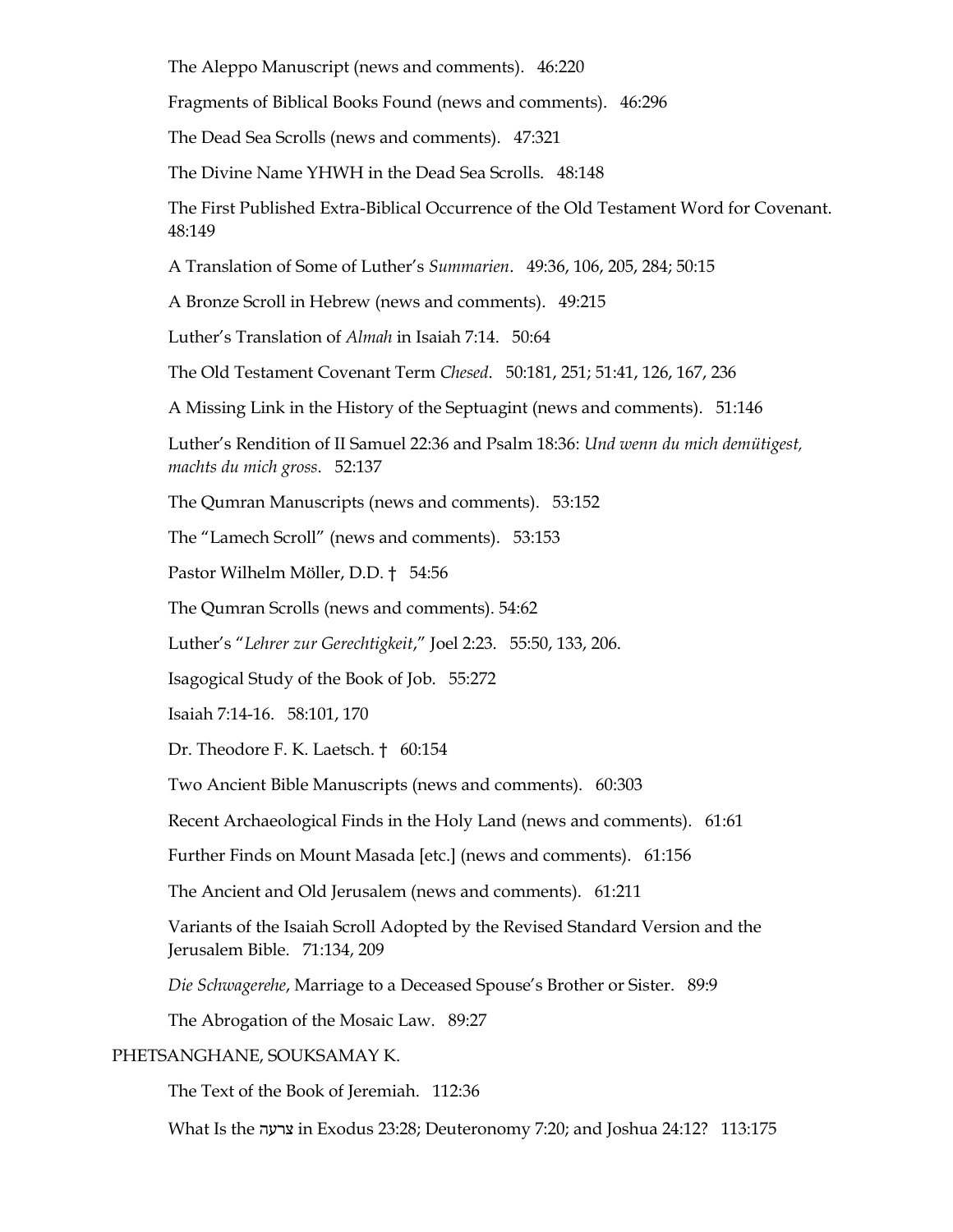*Die Grosse Weissagung vom Jungfrauensohn in ihrem historischem Ramen, Jesaias* [Isaiah] *7:10-16.* 1:219

[trans. James Langebartels: "The Great Prophecy of the Virgin's Son in its Historical Context," in The Wauwatosa Theology, volume 1, pages 331-350 OR trans. John Jeske: "The Great Prophecy of the Virgin's Son in Its Historical Setting, Isaiah 7:10-16," in WLQ, volume 91, pages 186-204]

*Der 22. Psalm für Passionspredigt bearbeitet.* 2:9

[trans. John Jeske: "Exegesis of Psalm 22," in The Wauwatosa Theology, volume 1, pages 287-314.]

*Die Epistel für den Christnacht, exegetisch behandelt, Jesaias* [Isaiah] *9:2-7.* 2:222

[trans. John Jeske: "Exegesis of Isaiah 9:2-7," in The Wauwatosa Theology, volume 1, pages 351-370.]

*Jesaias* [Isaiah] *53.* 3:1

*Dr. William Rainey Harper (Kirchliche Nachrichten).* 3:61

*Zur Orientierung über die modern alttestamentliche Kritik.* 5:37.

*Das Buch Hiob* [Job] *in seiner Bedeutung für Predigt und Seelsorge.* 5:102, 157, 234

[trans. J. A. Fricke and A. Schuetze: "The Book of Job in Its Significance for Preaching and the Cure of Souls," in WLQ volume 57, pages 50-71, 118-141, and 197-219, and reprinted in Our Great Heritage, volume 2, pages 126-173.]

*Gibt es im Neuen Testament gesetzliche Ordnungen?* 13:157

[trans. Carl J. Lawrenz in WLQ volume 86, pages 34-63, and reprinted in The Wauwatosa Theology, volume 2, pages 115-147]

*Ein Neuer Kommentar zu Jesaias* [Isaiah] *II*. 14:126

*Der religiöse Wert (Unwert) des Psalters nach dem Urteil der modernen deutschländische Theologie.* 15:285

*Der Gedankengang von Jesaias* [Isaiah] *II.* 17:1

*Die Weinachtsperikope Jesaias* [Isaiah] *9:2-7.* 18:1

*Die Herrlichkeit des Herrn.* 29:81, 189, 257; 30:20, 98; 31:18

[trans. Carl Lawrenz and John Schaadt, "The Glory of the Lord," in WLQ volume 52, pages 104-126, 168-183, 247-259; volume 53, pages 1-13, 139-151; volume 54, pages 27-38; and volume 55, pages 1-15, and reprinted in The Wauwatosa Theology, volume 2, pages 417-497.]

*Der 23. Psalm.* 30:161

[trans. John Jeske: "Exegesis of Psalm 23," in The Wauwatosa Theology, volume 1, pages 315-330.]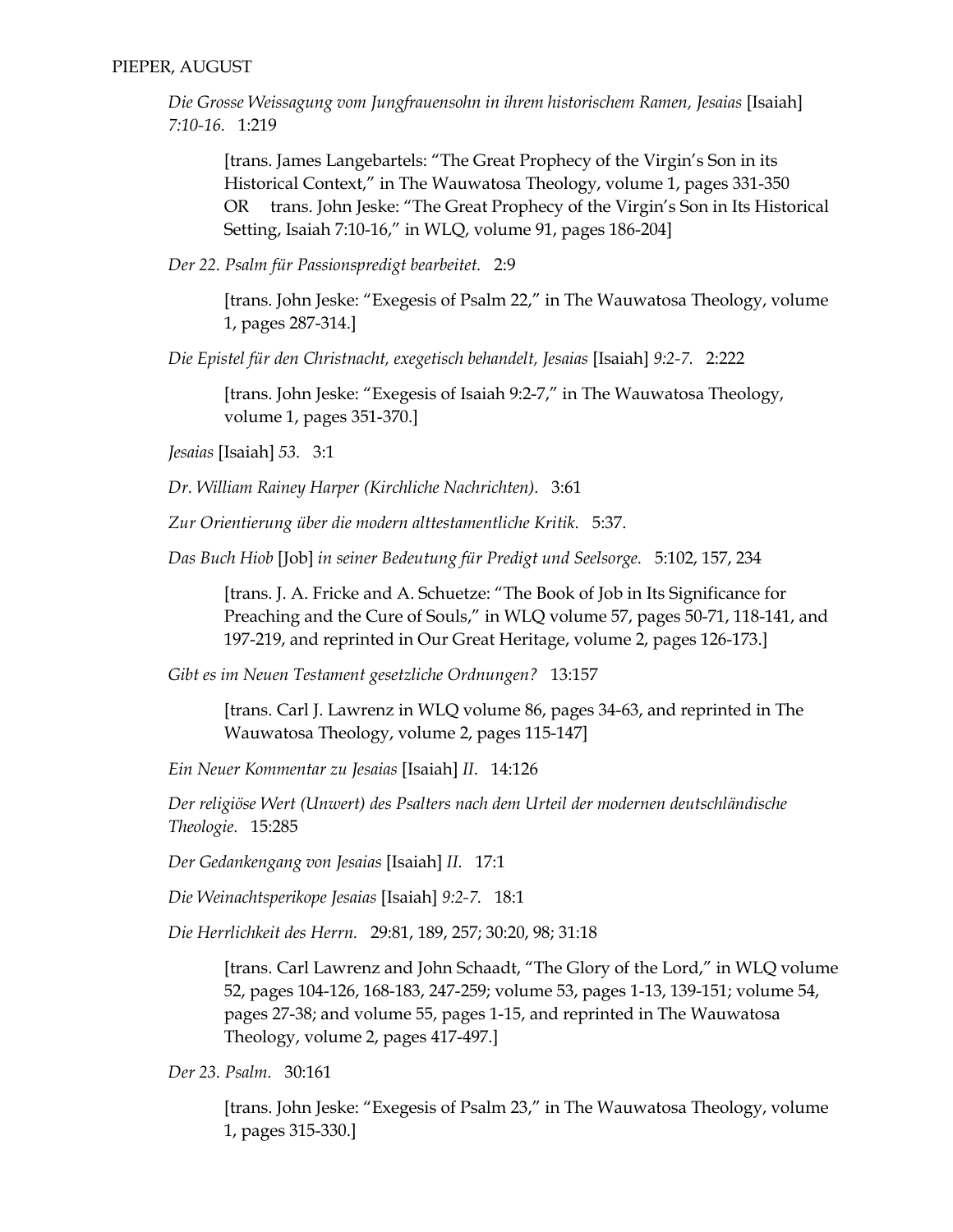*Die Decke Moses* [an appendix to the account of "the glory of the Lord," Exodus 34:29-35 and 2 Corinthians 3:7,11-18]*.* 31:1

[trans. James Langebartels: "The Veil of Moses," in The Wauwatosa Theology, volume 2, pages 499-514.]

*Die Schilohweissagung.* 35:1, 161

*Zum Verständnis des Heilsrates Gottes im Alten Testament.* 36:1

*Über die geschichtliche Durchführung des Heilsrats Gottes im Alten Testament.* 37:145, 169, 216

*Von der Ausführung des Heilsrats Gottes im Alten Testament.* 38:81, 167.

*Der Sinaibund, der Bund mit dem unmündigen leiblichen Samen Abrahams.* 38:233

[trans. John Jeske: "The Sinaitic Covenant, Part 1: God's Covenant with the Minor Children Descended From Abraham," in WLQ volume 90, pages 208-215, and reprinted in The Wauwatosa Theology, volume 2, pages 515-522.]

*Die Bundeserneuerung.* 39:1

[trans. John Jeske: "The Sinaitic Covenant, Part 2: Renewal of the Covenant," in WLQ, volume 90, pages 268-275, and reprinted in The Wauwatosa Theology, volume 2, pages 523-531.]

*Über den Krieg als Heimsuchung Gottes.* 40:1

[trans. Benjamin Foxen: "The War as a Visitation of God," in a 2004 issue of *Studium Excitare*: [https://studiumjournal.com/issue/issue-6\]](https://studiumjournal.com/issue/issue-6)

The Criticism of Isaiah II [trans. Reinhart J. Pope, from the introduction to Pieper's commentary *Jesaias II*, pages 20-42]. 63:170, 234

#### REIM, EDMUND

The Blood Sacrifices of the Old Testament. 43:272; 44:35, 179

Psalm 119:105 (opening address). 51:230

## REIM, N.H.

The Strange Story of Samson's Hair, Judges 16:22 (Synodical Conference mission sermon). 54:81

### SCHALLER, EGBERT

The Weapons of Our Warfare. A Series of Sermonic Studies in the Book of Joshua. 49:269; 50:26, 123

## SCHALLER, JOHANNES

*Die stellvertretende Versöhnung.* 7:1

*Die grosse Gottesgedaken im ersten Evangelium, Genesis 3:15 (Homiletisches) [Adventspredigten].* 12:267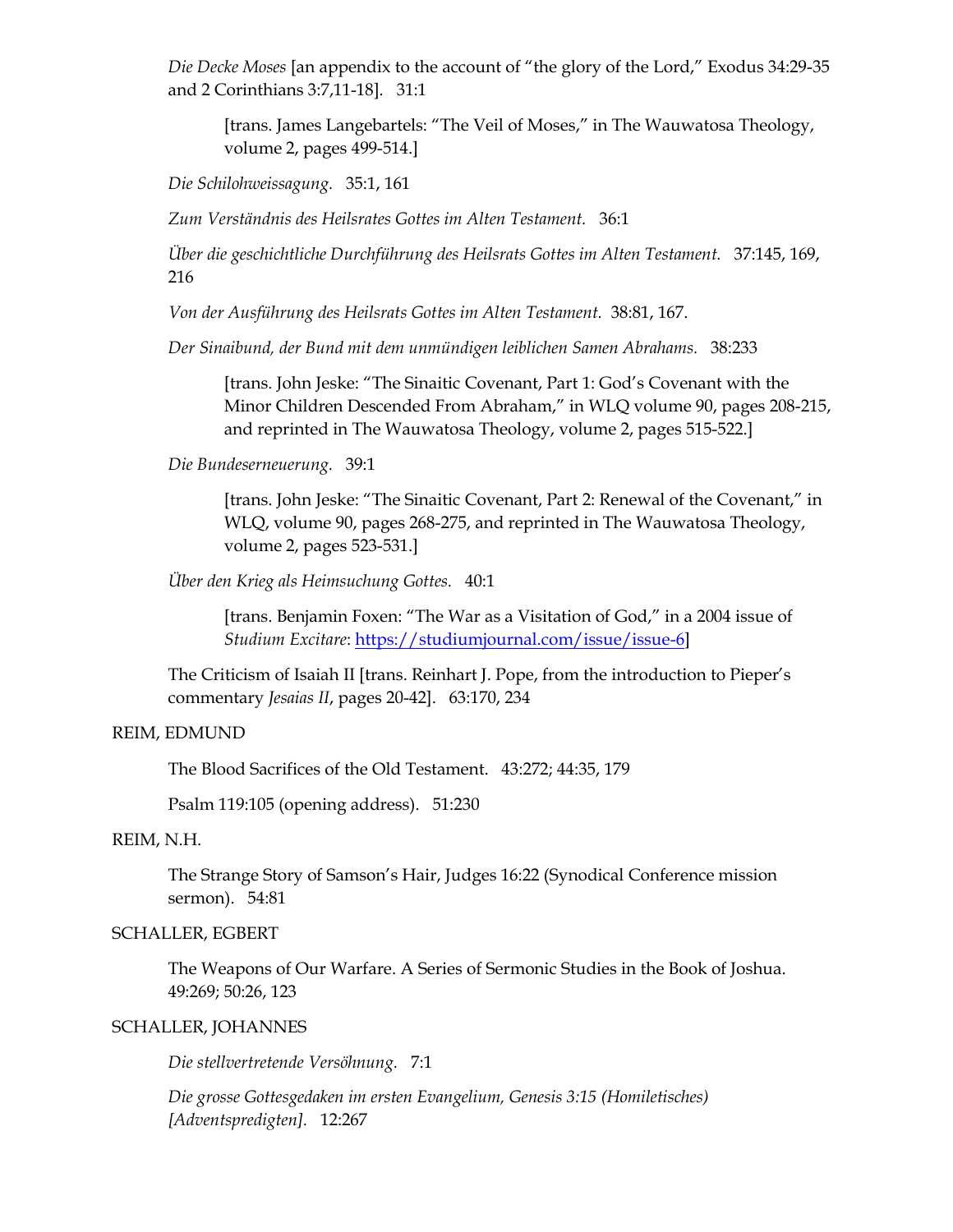*Das Evangelium, das Abraham glaubte, Genesis 12:3 (Homiletisches) [Adventspredigten).* 12:269

*Das Evangelium, das Jakob durch den hl. Geist verkündigte, Genesis 49:10 (Homiletisches) [Advenstspredigten].* 12:271

*Das Reich Gottes.* 15:81, 153

[trans. Ernst H. Wendland: "The Kingdom of God," in WLQ, volume 89, pages 182-216, and reprinted in The Wauwatosa Theology, volume 3, pages 13- 50 OR trans. Egbert Schaller: "The Kingdom of God," in Journal of Theology, volume 1, number 4, pages 13-26, and number 5, pages 11-21, and volume 2, number 1, pages 13-26, and number 2, pages 1-13. {Note that the second, third, and fourth links are not pre-set for the appropriate page numbers.}]

[https://www.journaloftheology.org/jtheo\\_arch/jt-1961-vol-001-num-](https://www.journaloftheology.org/jtheo_arch/jt-1961-vol-001-num-04.pdf#page=14)[04.pdf#page=14](https://www.journaloftheology.org/jtheo_arch/jt-1961-vol-001-num-04.pdf#page=14)

[https://www.journaloftheology.org/jtheo\\_arch/jt-1961-vol-001-num-](https://www.journaloftheology.org/jtheo_arch/jt-1961-vol-001-num-05.pdf#page=7)[05.pdf#page=7](https://www.journaloftheology.org/jtheo_arch/jt-1961-vol-001-num-05.pdf#page=7)

[https://www.journaloftheology.org/jtheo\\_arch/jt-1962-vol-002-num-](https://www.journaloftheology.org/jtheo_arch/jt-1962-vol-002-num-01.pdf#page=28)[01.pdf#page=28](https://www.journaloftheology.org/jtheo_arch/jt-1962-vol-002-num-01.pdf#page=28)

[https://www.journaloftheology.org/jtheo\\_arch/jt-1962-vol-002-num-](https://www.journaloftheology.org/jtheo_arch/jt-1962-vol-002-num-02.pdf#page=15)[02.pdf#page=15](https://www.journaloftheology.org/jtheo_arch/jt-1962-vol-002-num-02.pdf#page=15) ]

## SCHLICHT, PETER R.

Discourse Analysis and the Prominence of Leviticus 16. 118:163

## SCHUETZE, ARMIN

Shibboleths [six-day creation; historicity of Jonah] (foreword). 75:3

Prof. Heinrich J. Vogel. † 79:83

Your Ministry of Tearing Down and Building Up, Jeremiah 1:9-10 (graduation sermon). 79:163

Pastors who Tremble at the Word of God, Isaiah 66:2 (graduation sermon). 80:163

## SCHUETZE, JOHN D.

Interpretation or Speculation [on Mosaic laws]? (news and comments) 97:61

The Death Penalty and Biblical Morality (news and comments). 98:73

Bathsheba and the Nature of David's Sin. 116:243

### SPECKHARD, HERMANN

Summary Interpretation of the Song of Solomon [translated by Paul W. Ludwig Sr. from 1908 volume of *Lehre und Wehre*]. 62:48, 135, 206, 264; 63:127, 215, 272

## SPEVACEK, KIRBY A.

The Sun of Righteousness Will Rise, Malachi 4:1-3 (homiletical helps) [Advent series]. 82:284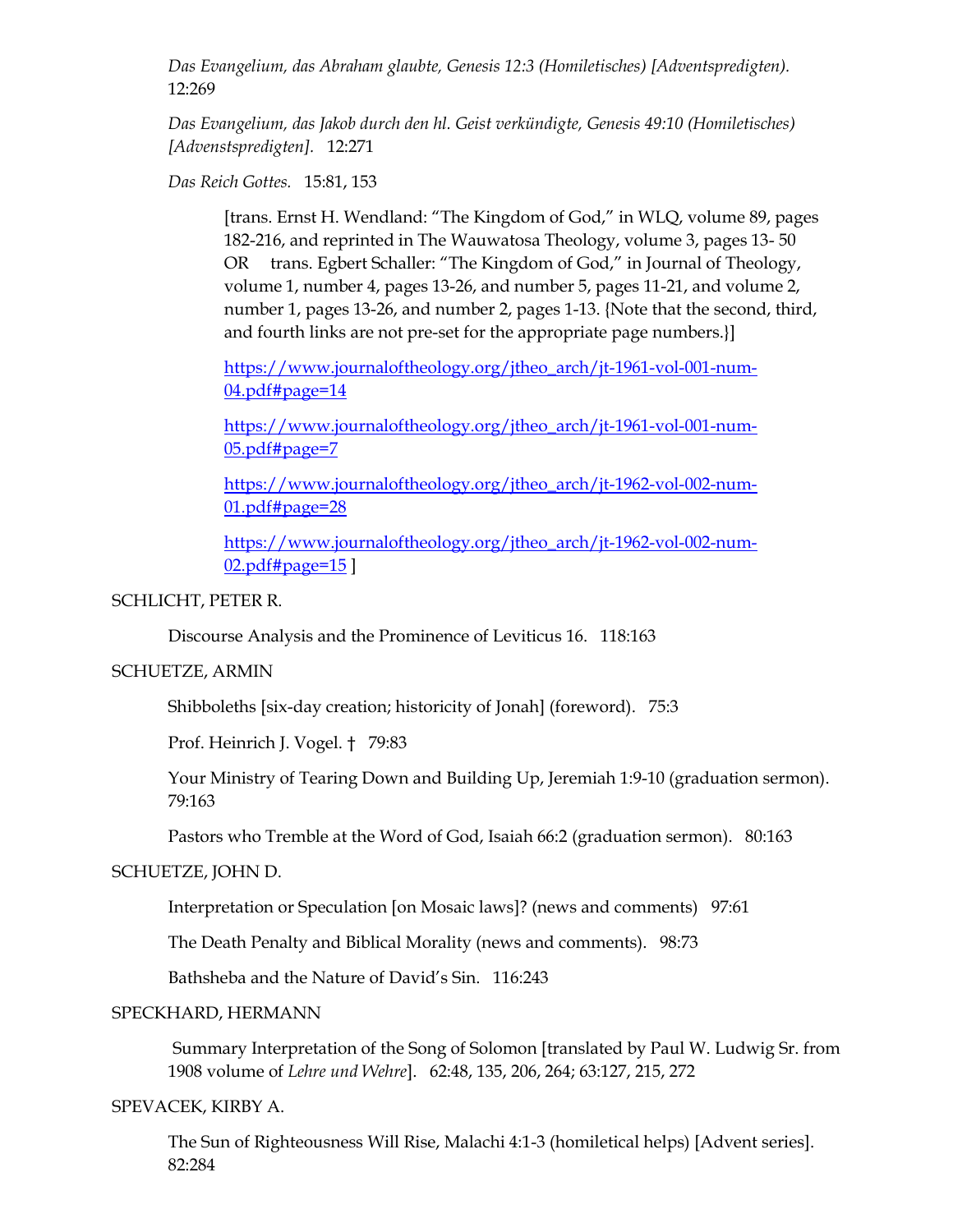STERN, THEODORE F.

Introduction to the Literal and Free Translations of Obadiah, Nahum, and Haggai. 54:265

TACKMIER, BILL G.

Psalm 100: A Psalm of Thanksgiving. 109:287

The Saddest Love Song [the Song of the Vineyard, Isaiah 5]. 111:285

The Concept of the Soul in Psalms. 113:12

The Role of Psalm 118 in Worshiping Jesus the Messiah. 113:243

A Theological, Literary, and Historical Analysis of Joshua 10:1-14. 114:83

Streams in the Desert, Isaiah 43:16-21. 116:93

## TIEFEL, JAMES P.

Men of God, Do Your Best!, Isaiah 40:27-31 (opening address). 85:243

When God Says, "Go", Isaiah 6:1-8 (opening address). 95:6

Alone with the Lord, Psalm 73:23-28 (call day sermon). 109:243

## VALLESKEY, DAVID J.

My Soul Finds Rest in God Alone, Psalm 62:1,2 (graduation sermon). 94:243

It's the Same World Out There, Zephaniah 3:17 (graduation sermon). 95:243

Begin Your Ministry with Confidence, Jeremiah 1:4-10 (graduation sermon). 96:243

God's Called Ministers are in the Comforting Business, Isaiah 40:1-2 (graduation sermon). 100:245

God's Word Always Works, Isaiah 55:10-11 (graduation sermon). 101:243

VOGEL, HEINRICH J.

Lutheran Writer Opposed to Literal View of Genesis (news and comments). 60:154

The Old Testament Concept of the Soul. 61:33, 107, 191

Authorship [of Isaiah] Determined by Computer? (news and comments) 67:212

The Angel of the Lord. 73:105

Lecture on Archaeology [by Anson Rainey] (news and comments). 74:255

Calling on the Name of the Lord, *Qara BeShem Yawheh* (Exegetical Brief). 79:210

VOSS, ROBERT J.

Who Am I that I Should Go? Exodus 3:11 [in the context of Exodus 2:25-4:18] (opening sermon). 80:243

### WARNKE, HAROLD E.

The Message of Daniel for the Christian Teacher. 69:242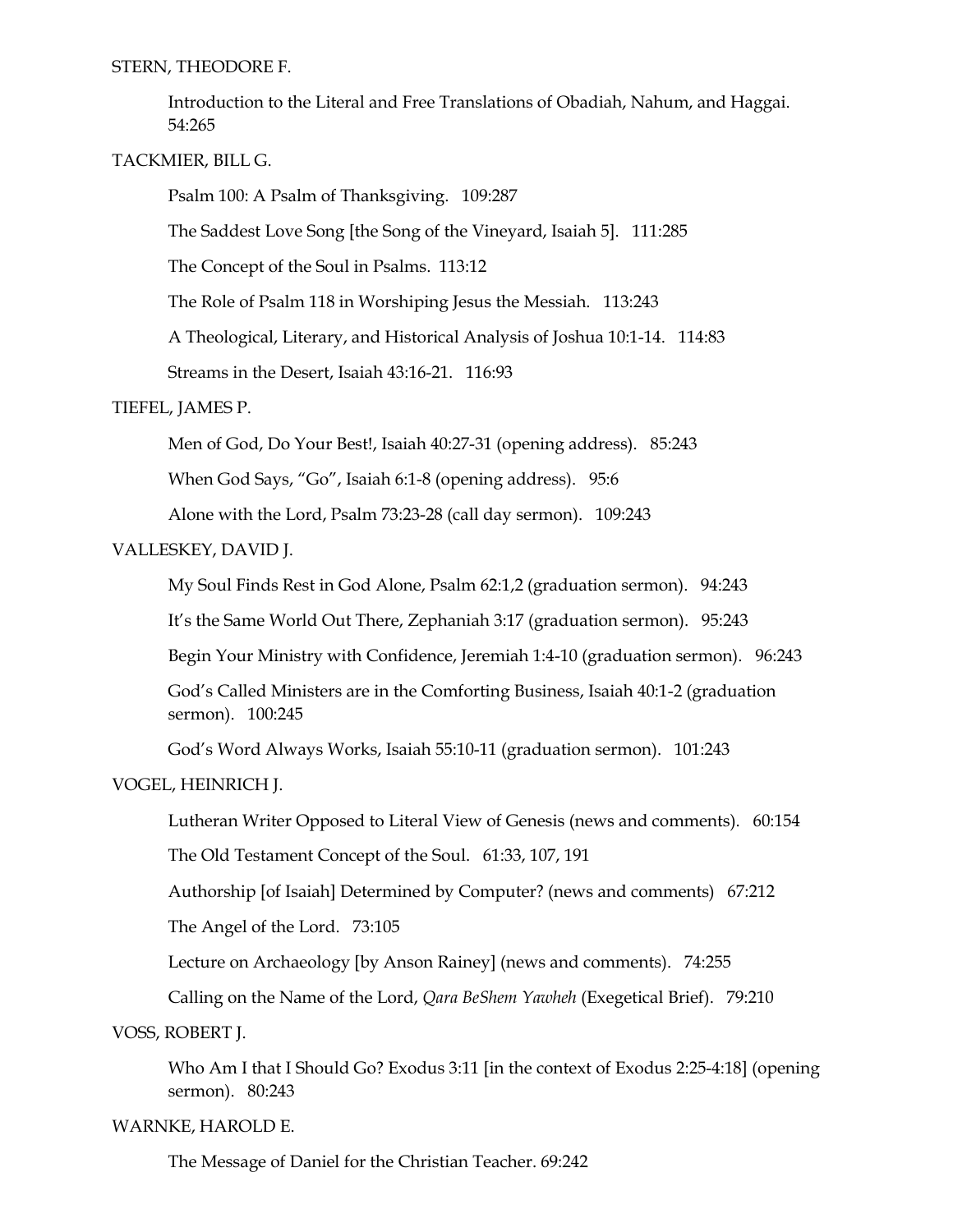#### WEGNER, WALTER E.

The Book of Daniel and the Dead Sea Scrolls. 55:103

WENDLAND, ERNST H.

The ILCW Series and the Old Testament (homiletical helps). 81:135

WENDLAND, ERNST R.

All About Offerings – Philippians 2:17 and Its Implications for Ministers of Christ (exegetical brief). 106:141

WENDLAND, PAUL O.

"Fix Your Eyes on Jesus", Hebrews 3:1 (graduation sermon). 106:243

#### WESTPHAL, H.C.

*Über etliche Textkorruptionen im Alten Testament.* 5:217

*Zur Geshichte und Charakteristik der Septuaginta.* 6:114, 158

*Was ist's mit dem sogenannten "zweiten" Schöpfungsbericht?* 6:221

### WESTENDORF, JAMES J.

Lord, Grant us a Blessed Year Working with Your Word, Psalm 119:169-176 (opening sermon). 81:247

Christian Stewardship: Old Testament Principles Governing the Stewardship of Material Goods. 84:83

Blessed in Abraham (exegetical brief) [*niphal* and *hitpael* in 5 passages in Genesis]. 93:31

Hezekiah's Tunnel or Not? (news and comments) 94:217

David and Solomon – To Be or Not To Be [in archaeology] (news and comments). 95:220

The Old and New Testament Canon – A Topic Continuing to Intrigue (news and comments). 102:306

"Does the Promise [of the land of Canaan belonging to Israel] Still Hold?" (news and comments) 107:68

## WOLFF, GUILLAUME

Is the Establishment of the State of Israel a Fulfillment of Old Testament Prophecy Concerning the Return of All Israel to Canaan? [trans. John Sullivan] 77:30

The Eternal God Is Our Refuge: A Brief Commentary on Ecclesiastes [trans. John Sullivan]. 78:121, 192; 79:23, 195

## YLVISAKER, SIGMUND CHRISTIAN

Christ's Use of the Old Testament in His Prophetic Ministry. 32:119

Job 19:25-27. 52:36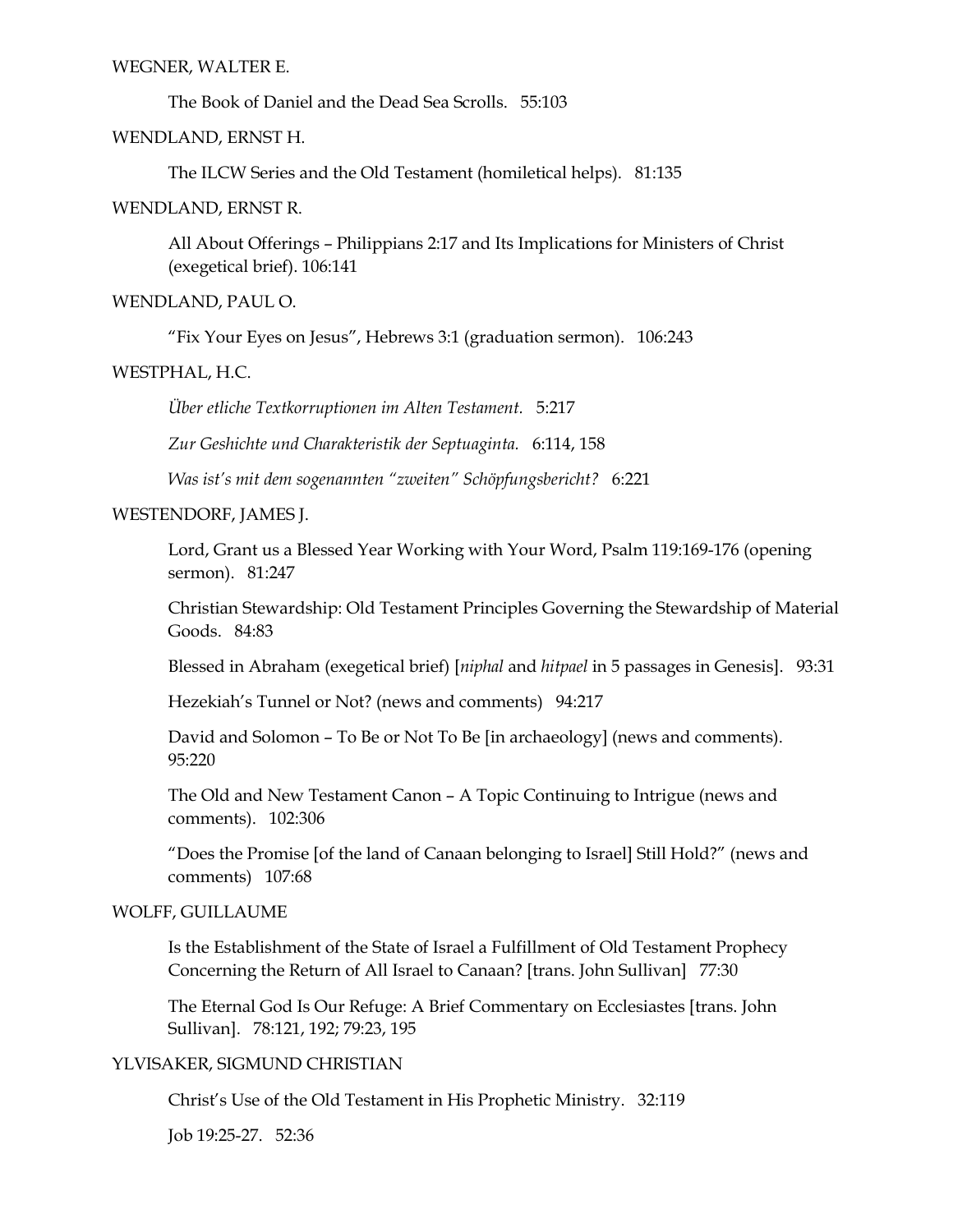Difficulties in the Hebrew Text of the Old Testament [Psalm 16:1-4]. 54:139

Some Old Testament Difficulties [Babel; *Bar* in Psalm 2:12; Carmel]. 54:262

## ZARLING, MARK

Don't Forget Your Coat, 1 Kings 19:19-21 (call day sermon). 98:118

ZELL, PAUL E.

How Has the Son of God Been Made Perfect?, Hebrews 2:9-11, 5:8, 7:28 (exegetical brief). 106:292

"Who or What Makes All Things Clean?", Mark 7:19 (exegetical brief). 109:209

#### ZICH, AUGUST F.

*Jesaja* [Isaiah] *53, Der Knecht des Herrn und sein Dienst.* 29:1

The Wandering Jew. 36:14

### ZINK, ROBERT J.

The Real Glory of This New Building, Psalm 90:17 [dedication sermon]. 84:7

# ZORN, CARL MANTHEY

*Unser Jubeljahr 1922 und Hohelied* [Song of Songs/Song of Solomon] *5, 2-6,12.* 19:263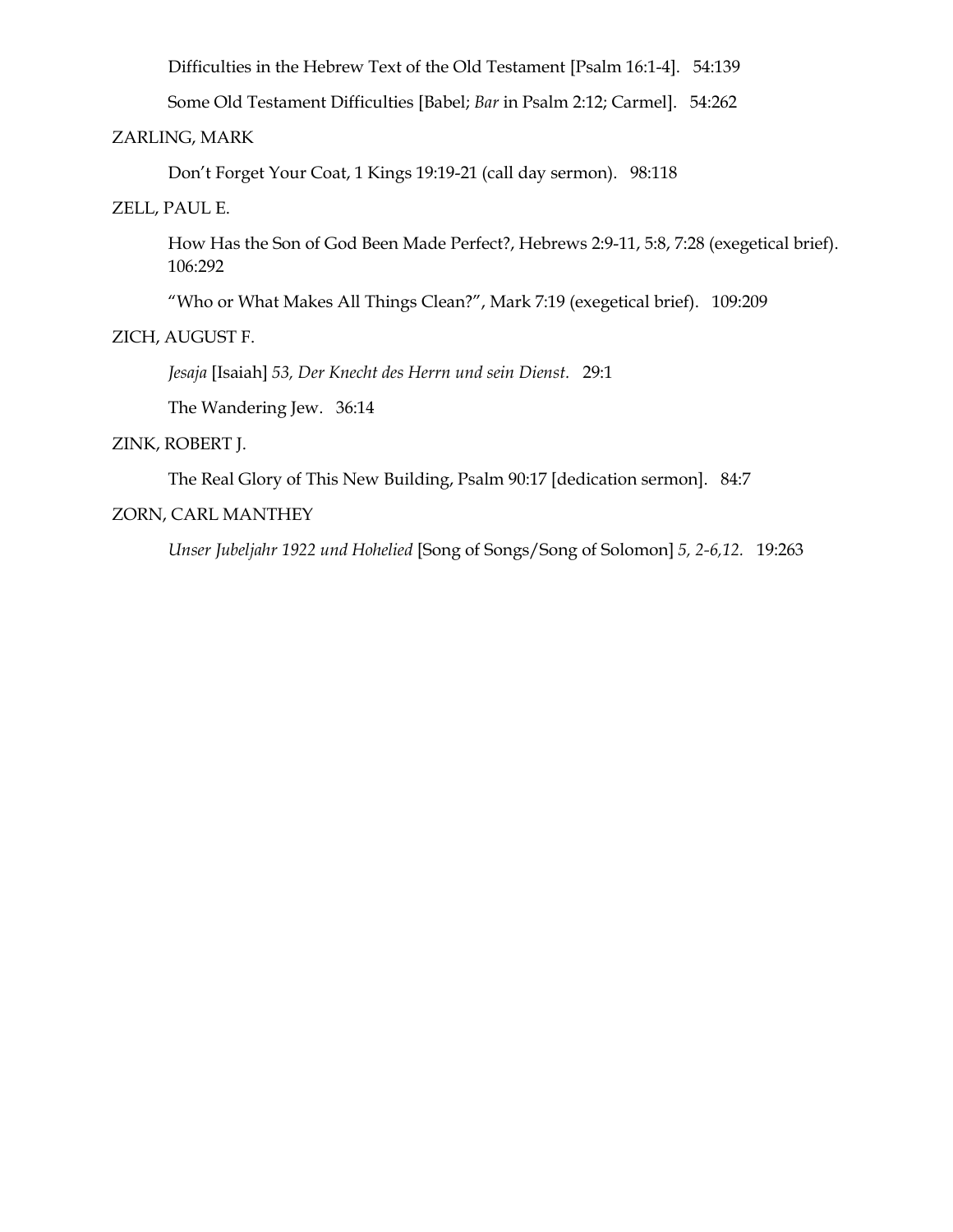#### BOOK REVIEWS

#### (by author of book)<sup>4</sup>

Ackerman, Paul D. // It's a Young World After All. 85:312

Aitken, James K. // The T & T Clark Companion to the Septuagint. 114:63

Alden, Robert. // Job (New American Commentary). 95:152

Alexander, David & Patricia, eds. // Zondervan Handbook to the Bible. 72:177 (also 98:145)

Alexander, T.D. // From Paradise to the Promised Land: An Introduction to the Pentateuch. 101:71

Aling, Charles F. // Egypt and Bible History. 79:160

Allegro, John. // The Dead Sea Scrolls. 70:141

Allen, Leslie C. // The Books of Joel, Obadiah, Jonah, and Micah (New International Commentary on the Old Testament). 74:273

Allerman, Hebert C. and Elmer E. Flack. // Old Testament Commentary: A General Introduction to and a Commentary on the Books of the Old Testament. 45:301

Allis, Oswald T. // The Five Books of Moses: A Study in Prophecy. 42:60

American Bible Society. // The Psalms for Modern Man in Today's English Version. 69:55

<sup>4</sup> For two years, 2001-2002 (volumes 98-99), WLQ posted a handful of additional book reviews on the Wisconsin Lutheran Seminary website as supplementary material. The link leading to those reviews is now broken and, unfortunately – as best as can be determined after contacting the managing editor and review desk editors from that time, as well as the seminary library – they seem to be lost to history. Old Testament-related items among those reviews included:

Botterweck, G. Johannes, Helmer Ringren, and Heinz-Josef Fabry. // Theological Dictionary of the Old Testament, Volume XI.

Breneman, Mervin. // Ezra, Nehemiah, Esther (New American Commentary).

Brown, William P. // Ecclesiastes (Interpretation: A Bible Commentary for Teaching and Preaching).

Crenshaw, James L. // The Psalms: An Introduction.

Fortner, Donald S. // Discovering Christ in Ruth.

Freedman, David Noel. // Eerdmans Dictionary of the Bible.

Hoenecke, Roland. // In Our Image.

Hugenberger, Gordon P. // Marriage as a Covenant: Biblical Law and Ethics as Developed from Malachi.

Metzger, Bruce M. // The Bible in Translation—Ancient and English Versions.

Murphy, Roland E. // The Gift of the Psalms.

Pratico, Gary. // The Basics of Biblical Hebrew.

Scott, J. Julius Jr. // Jewish Backgrounds of the New Testament.

Wright, Christopher J. H., The Message of Ezekiel: A New Heart and a New Spirit (The Bible Speaks Today Series).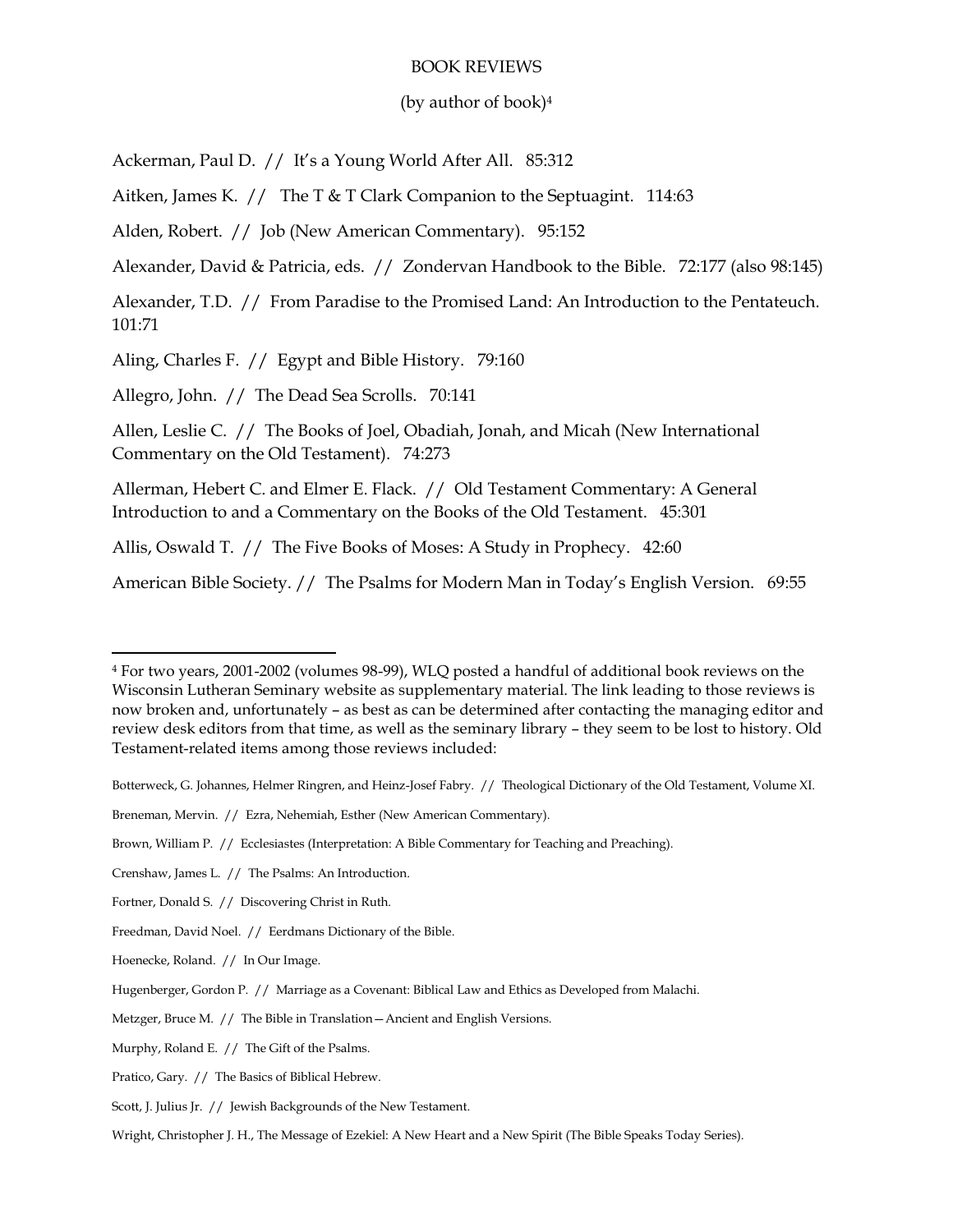Anderson, Robert A. // Signs and Wonders: Daniel (International Theological Commentary). 81:204

Archer Jr., Gleason L. // Encyclopedia of Bible Difficulties. 79:312

Archer Jr., Gleason L. // The Book of Job: God's Answer to the Problem of Undeserved Suffering. 80:238

Arndt, William. // From the Nile to the Waters of Damascus. 46:223

Arnold, Bill T. and Bryan E. Beyer. // Readings from the Ancient Near East. 100:236

Arnold, Bill T. and Bryan E. Beyer. // Encountering the Old Testament: a Christian Survey. 103:77

Ashley, Timothy. // The Book of Numbers (New International Commentary on the Old Testament). 91:233

Bacchioni, Samuele. // From Sabbath to Sunday: A Historical Investigation of the Rise of Sunday Observance. 77:150

Bacchioni, Samuele. // Divine Rest for Human Restlessness: A Theological Study of the Good News of the Sabbath for Today. 78:153

Baker, David W. and Elaine A. Heath. // More Light on the Path. 97:159

Baker, David W. and Bill T. Arnold. // The Face of Old Testament Studies: A Survey of Contemporary Approaches. 98:313

Baly, Denis. // The Geography of the Bible: A Study in Historical Geography. 55:155

Baney, Ralph E. // Search for Sodom and Gomorrah. 62:303

Barnes, Albert. // Notes on the Old Testament, Explanatory and Practical: Job, volume 1. 47:145

Barnes, Albert. // Notes on the Old Testament, Explanatory and Practical: Psalms, volume 1. 47:252

Barnhouse, Donald Grey. // Genesis, A Devotional Exposition. 68:294

Barret, Matthew and Ardel Caneday. // Four Views on the Historical Adam. 111:138

Barth, G. Chr. // Eighteen Meditations on the Life of Joseph. 32:155

Barton, John. // Ethics and the Old Testament. 95:309

Beck, John A. // The Land of Milk and Honey. 104:316

Beckwith, Roger T. and Martin J. Selman. // Sacrifices in the Bible. 93:306

Beegle, Dewey M. // Moses, the Servant of Yahweh. 70:298

Beitzel, Barry J. // New Moody Atlas of the Bible. 108:238

Bellinger Jr., W.H. // Psalms: Reading and Studying the Book of Praises. 92:78

Ben Gigi, Danny. // Psalms of the Heart. 98:315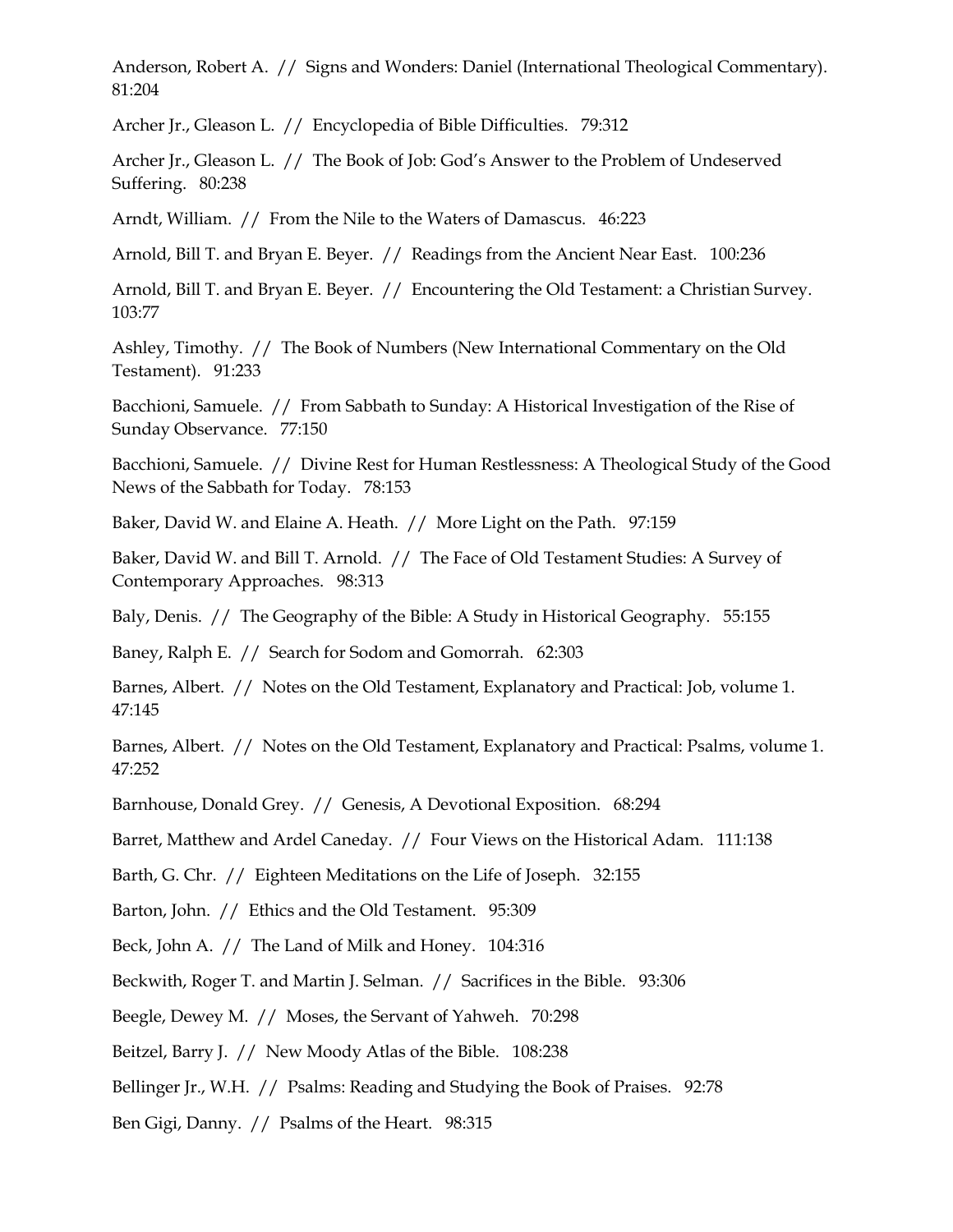Benware, Paul N. // Understanding End Times Prophecy: A Comprehensive Approach. 95:70

Berry, Donald K. // An Introduction to the Wisdom and Poetry of the Old Testament. 95:80

Bierling, Neal. // Giving Goliath His Due: New Archaeological Light on the Philistines. 90:157

Bimson, John. // The Compact Handbook of Old Testament Life. 87:80

Bitzer, Heinrich. // Light on the Path, Volume One. 81:152

Blaiklock, Edward M. and R. K. Harrison, eds. // The New International Dictionary of Biblical Archaeology. 81:154

Blenkinsopp, Joseph. // The Beauty of Holiness: Re-Reading Isaiah in the Light of the Psalms. 116:240

Block, Daniel I. // Judges, Ruth (New American Commentary). 98:144

Boer, Roland. // The Sacred Economy of Ancient Israel. 113:315

Bolen, Todd. // The Pictorial Library of Bible Lands. 103:151

Bollhagen, James. // Ecclesiastes (Concordia Commentary). 109:155

Bonhoeffer, Dietrich (trans. James H. Burtness). // Psalms: The Prayer Book of the Bible. 67:295

Botterweck, C.G. and Helmer Ringgren, eds. // Theological Dictionary of the Old Testament, volume 3. 76:164

Botterweck, C.G. and Helmer Ringgren, eds. // Theological Dictionary of the Old Testament, volume 4. 78:236

Botterweck, C.G. and Helmer Ringgren, eds. // Theological Dictionary of the Old Testament, volume 5. 83:159

Botterweck, G. Johannes, Helmer Ringgren, and Heinz-Josef Fabry, eds. // Theological Dictionary of the Old Testament, volume 9. 97:153

Botterweck, G. Johannes, Helmer Ringgren, and Heinz-Josef Fabry, eds. // Theological Dictionary of the Old Testament, volume 13, volume 24. 103:153

Braun, John A., ed. // Sermon Studies on the Old Testament, ILCW Series A. 96:236

Braun, John A. // Isaiah 1-39 (People's Bible). 98:154

Braun, John A., ed. // Sermon Studies on Selected Psalms. 100:239

Braun, Mark E. // Deuteronomy (People's Bible). 91:232

Braun, Mark E. // The Time Between the Testaments: Connecting Matthew to Malachi. 115:78

Brotzman, Ellis R. // Old Testament Criticism: A Practical Introduction. 92:73

Brown, William. // The Tabernacle, Its Priests and Its Services. 93:232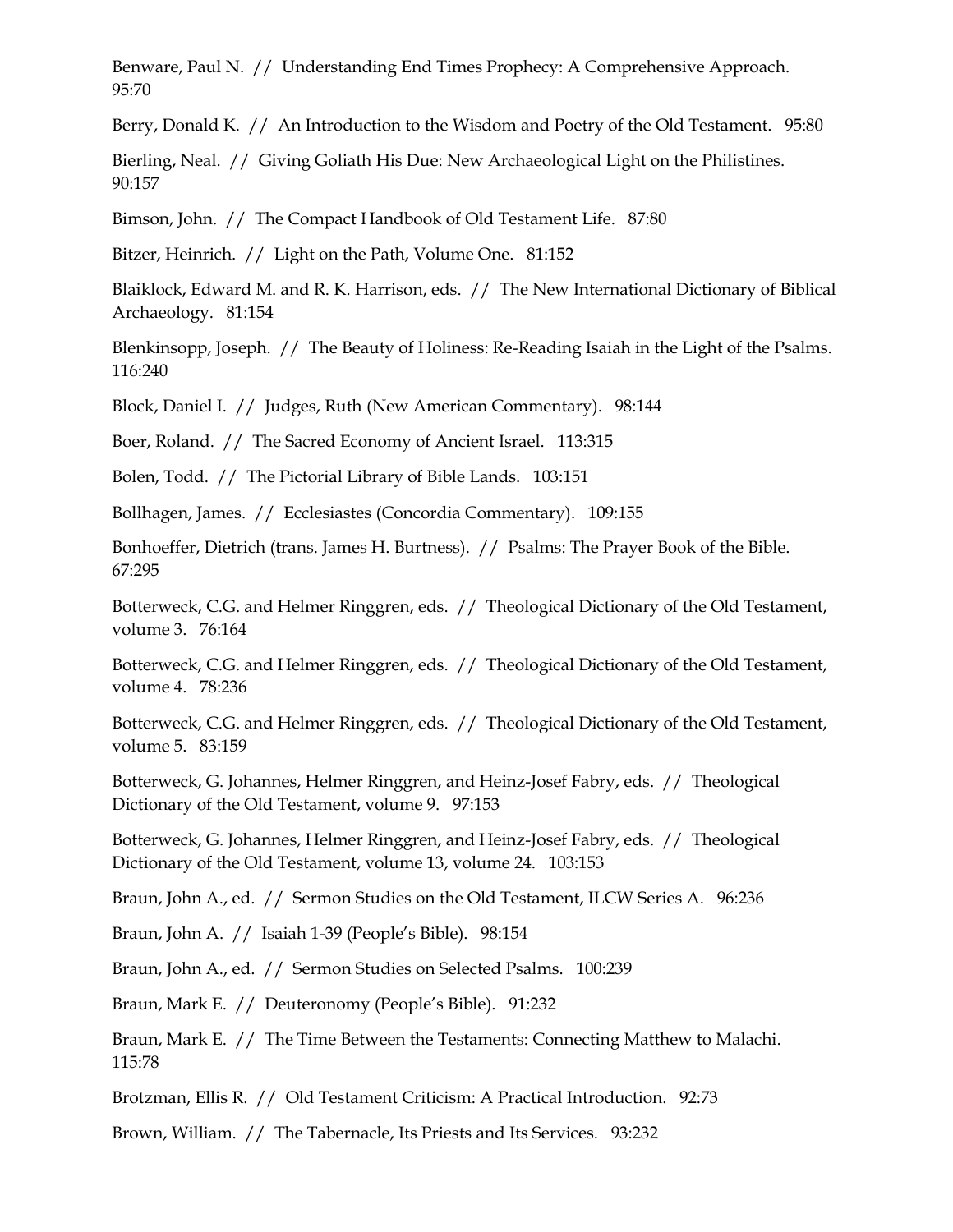- Brown II, A. Philip and Bryan W. Smith. // A Reader's Hebrew Bible. 106:308
- Bruce, F.F. // Israel and the Nations from the Exodus to the Fall of the Second Temple. 61:76
- Brug, John F. // Ezra, Nehemiah, Esther (People's Bible). 83:70.
- Brug, John F. // Psalms (People's Bible). 88:307
- Brug, John F. // Commentary on Song of Songs. 93:151
- Brug, John F. // Commentary on the Psalms, 2 volumes. 104:75
- Brug, John F. // Textual Criticism of the Old Testament. Principles and Practice. 112:73
- Brunner, Robert. // *Sacharja* [Zechariah] *(Zürcher Bibelkommentare).* 58:159
- Carasik, Michael. // Exodus (Commentator's Bible). 103:252
- Carasik, Michael. // Leviticus (Commentator's Bible). 107:158
- Cargill, Robert R. // The Cities that Built the Bible. 116:304
- Carlson, E. Leslie. // Elementary Hebrew. 76:345
- Cartledge, Samuel A. // A Conservative Introduction to the Old Testament. 40:221

Cascione, J.M. // In Search of Biblical Order: An Analysis of Coded Structure in the Book of Revelation and Other Visions). 85:155

Cascione, Jack (Giacchino). // Repetition in the Bible. 113:153

Chafin, Kenneth L. // 1, 2 Samuel (Communicator's Commentary). 88:314

Chisolm Jr., Robert B. // From Exegesis to Exposition: A Practical Guide to Using Biblical Hebrew. 97:70

Clines, David J.A. // Job 1-20 (Word Biblical Commentary). 91:151

Clines, David J.A. // Job 38-42 (Word Biblical Commentary). 112:77

Coates, Thomas. // The Psalms for Today. 54:303

Coates, Thomas. // The Prophets for Today. 63:80

Coats, George W. // Genesis with an Introduction to Narrative Literature. 81:314

Cohen, Shaye J.D. // From the Maccabees to the Mishnah. 112:155

Collins, John J., Craig A Evans, and Lee Martin McDonald. // Ancient Jewish and Christian Scriptures: New Developments in Canon Controversy. 118:147

Collins, Steven and Joseph M. Holden, eds. // The Harvest Handbook of Bible Lands: A Panoramic Survey of the History, Geography, and Culture of the Scriptures. 118:149

Copan, Paul and William Lane Craig. // Creation out of Nothing: A Biblical, Philosophical, and Scientific Exploration. 102:148

Craigie, Peter C. // Ugarit and the Old Testament. 81:153

Creager, Harold L. and Herbert C. Alleman. // Beginner's Hebrew Grammar. 41:274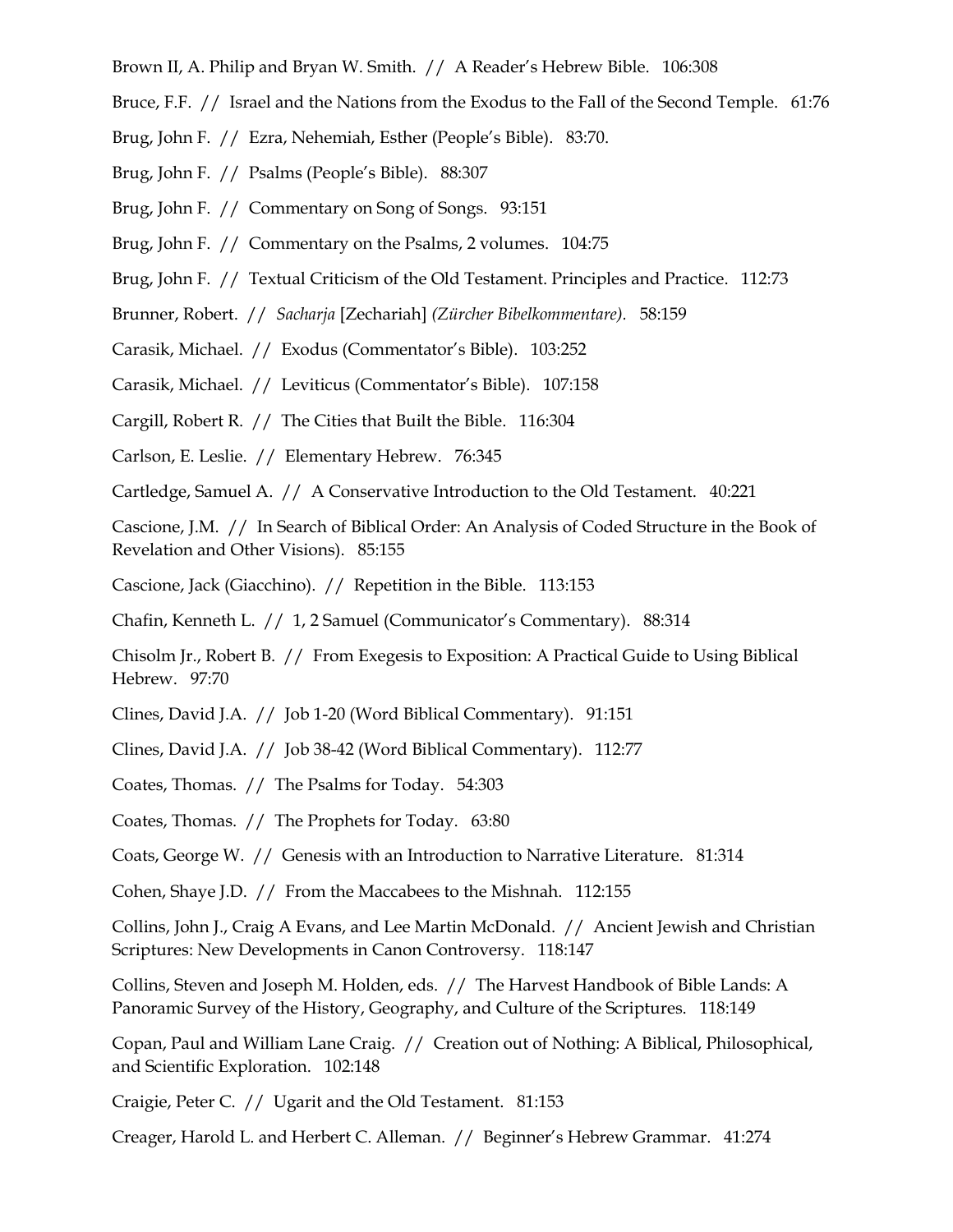Currid, John D. // Ancient Egypt and the Bible. 95:154

Currid, John D. // Doing Archaeology in the Land of the Bible. 97:74

Currid, John D. // Exodus (Evangelical Press Study Commentary), volume 1, chapters 1-18. 100:240

Currid, John D. and David J. Barrett. // ESV Bible Atlas. 109:315

Custance, Arthur C. // The Flood: Local or Global? 76:338

Daane, James. // The Anatomy of Anti-Semitism and Other Essays on Religion and Race. 63:78

Darom, David. // Animals of the Bible. 101:314

Das, Andrew A. // Paul and the Stories of Israel: Grand Thematic Narratives in Galatians. 114:311

Davies, Ellen F. // Proverbs, Ecclesiastes, and the Song of Songs (Westminster Bible Companion). 98:160

Davis, Dale R. // No Falling Words: Expositions of the Book of Joshua (Focus on the Bible series). 87:156

Davis, Dale R. // Such a Great Salvation: Exposition of the Book of Judges (Focus on the Bible series). 88:312

deClaissé-Walford, Nancy, Rolf A. Jacobson, and Beth LaNeel Tanner. // The Book of Psalms (New International Commentary on the Old Testament). 112:311

Deissmann, Adolf. // Light from the Ancient East. 76:166

*Deutsche Bibelgesellschaft*. // *Biblia Hebraica Quinta*: General Introduction and *Megilloth*, Ezra and Nehemiah, Deuteronomy, Proverbs, The Twelve Minor Prophets, Judges. 113:140

Dierks, Hartwig. // The Social Teachings of Moses and of Representative Prophets. 38:311

Dillard, Raymond B. // Faith in the Face of Apostasy: The Gospel According to Elijah and Elisha. 98:234

Dillard, Raymond B. and Tremper Longman III. // An Introduction to the Old Testament. 93:153

Dorsey, David A. // The Literary Structure of the Old Testament. 97:239

Dotan, Aron. // *Biblia Hebraica Leningradensia*. 98:315

Duguid, Iain M. // Esther & Ruth (Reformed Expository Commentary). 103:236

Duguid, Iain M. // Daniel (Reformed Expository Commentary). 106:231

Edwards, David L. // A Key to the Old Testament. 75:74

Ehlke, Roland Cap. // Proverbs (People's Bible). 90:230

Eichrodt, Walter. // *Gottes Ruf im Alten Testament: Die alttestamentliche Botschaft im Lichte des Evangeliums.* 57:77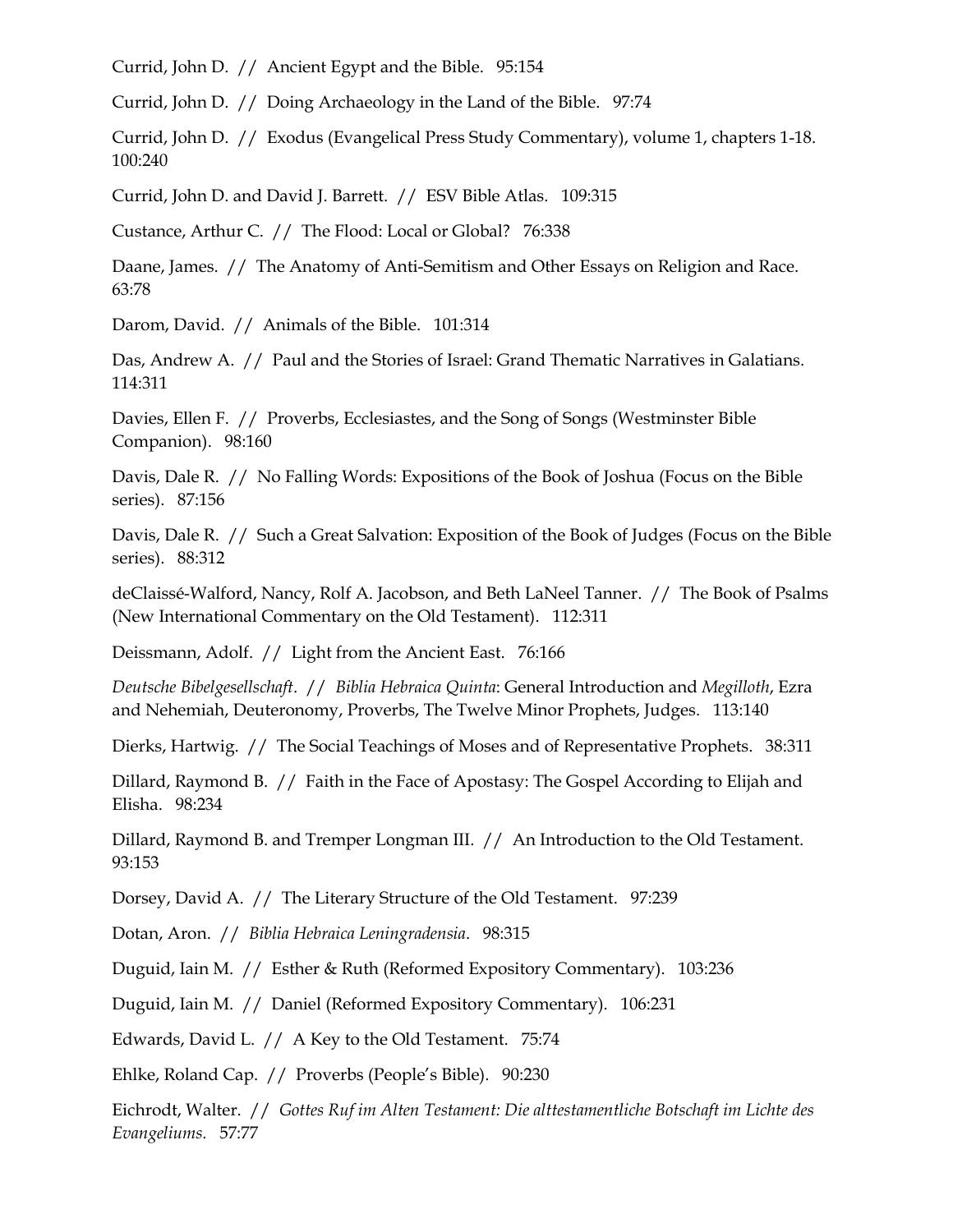Eickmann, Paul E. // Hosea, Joel, Amos (People's Bible). 87:237

Eickmann, Paul E. and Thomas P. Nass. // Biblical Hebrew for Beginners. 102:153

Eidevall, Gören. // Prophecy and Propaganda: Images of Enemies in the Book of Isaiah. 110:155

Ellingworth, Paul. // The Epistle to the Hebrews (New International Greek Testament Commentary). 92:149

Ellis, E. Earle. // The Old Testament in Early Christianity. 91:236

Ellis, E. Earle. // Paul's Use of the Old Testament. 91:236

Ellison, H.L. // The Old Testament Prophets: A Study Guide. 69:59

Ellison, H.L. // A Study of Job – from Tragedy to Triumph. 69:213

Elwell, Walter A. // Baker Encyclopedia of the Bible, 2 volumes. 88:315

Enns, Peter. // Poetry & Wisdom (Institute of Biblical Research Bibliographies 3). 95:160

Erdman, Charles R. // The Book of Genesis: An Exposition. 80:159

Erdman, Charles R. // The Books of Jeremiah and Lamentations: An Exposition. 80:159

Erlandsson, Seth (trans. George J. Houser). // The Burden of Babylon: A Study of Isaiah 13:2- 14:23. 68:143

Estelle, Bryan D. // Echoes of Exodus: Tracing a Biblical Motif. 116:151

Fensham, F. Charles. // The Books of Ezra and Nehemiah (New International Commentary on the Old Testament). 82:240.

Filby, Frederick A. // The Flood Revisited. 69:298

Finegan, Jack. // Myth and Mystery: An Introduction to the Pagan Religions of the Biblical World. 88:77

Finegan, Jack. // Handbook of Biblical Chronology: Revised Edition. 96:146

Finley, Thomas. // Joel, Amos, and Obadiah: An Exegetical Commentary. 92:78

Fohrer, Georg. // *Das Buch Jesaja* [Isaiah] (*Zürcher Biblekommentare*) [volume 1, chapters 1-23]. 57:304

Fox, Michael V., ed. // Proverbs: An Eclectic Edition with Introduction and Textual Commentary. 113:142

Franzmann, Werner H. // Bible History Commentary, Old Testament. 78:158

Freedman, David Noel and Pam Fox Kuhlken. // What Are the Dead Sea Scrolls and Why Do They Matter? 104:316

Friedman, Richard Elliott. // The Exodus: How It Happened and Why It Matters. 115:301

Fritsch, Charles T. // The Qumran Community, Its History, and Scrolls. 54:62,80

Fuerbringer, Ludwig. // The Book of Job: Its Significance to Ministers and Church-Members. 24:271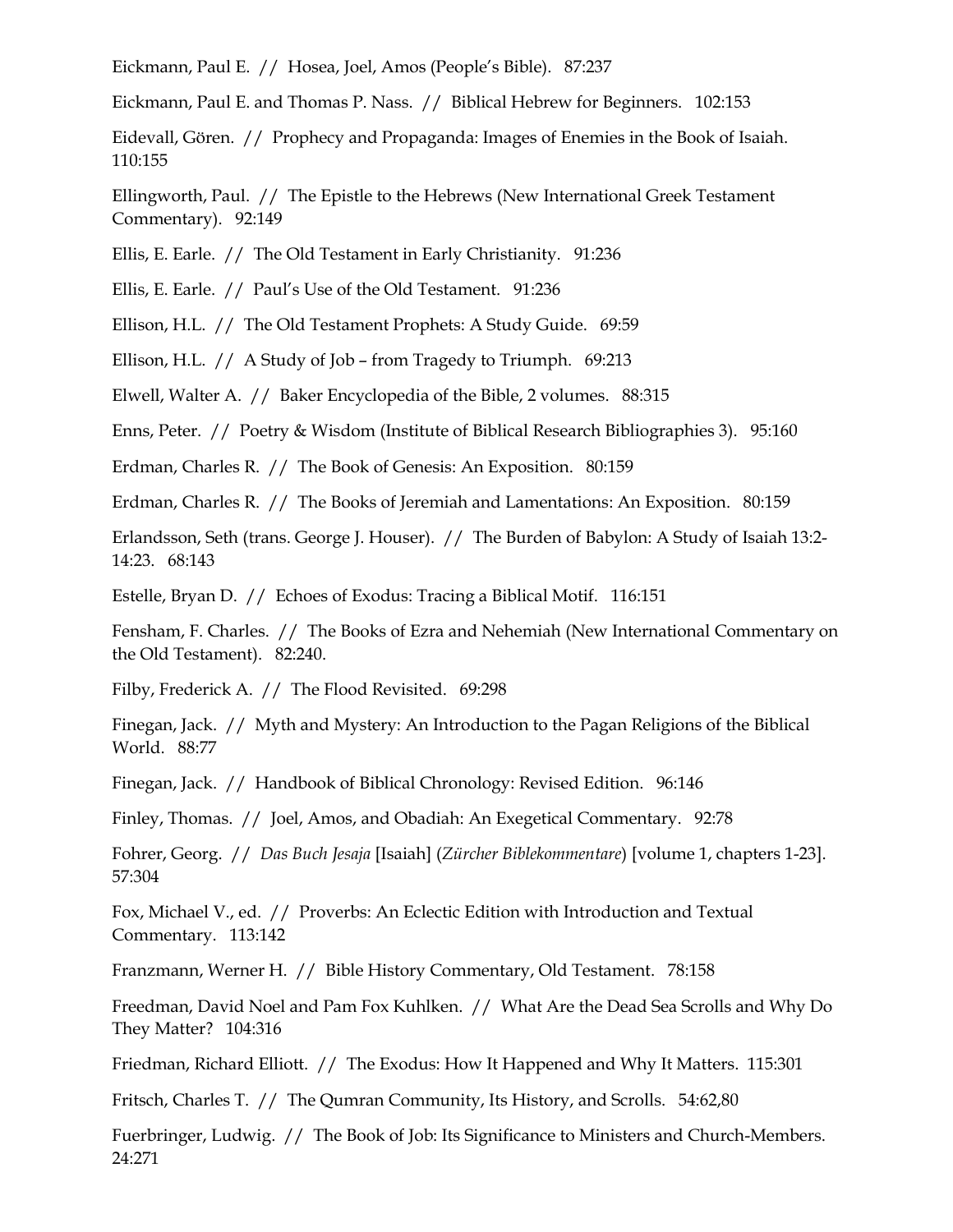Fuerbringer, Ludwig. // The Eternal Why: The Prophet Habakkuk Answers a Timeless Question. 45:156

Gaebelein, Frank, ed. // Introductory Articles (The Expositor's Bible Commentary, volume 1). 76:336

Gaebelein, Frank, ed. // Genesis, Exodus, Leviticus, Numbers (The Expositor's Bible Commentary, volume 2). 90:78

Gaebelein, Frank, ed. // Psalms, Proverbs, Ecclesiastes, Song of Solomon (The Expositor's Bible Commentary, volume 5). 91:156

Garland, David D. // Job: A Study Guide. 69:213

Garret, Duane A. // Proverbs, Ecclesiastes, Song of Songs (New American Commentary). 93:238

Garret, Duane and Walter Kaiser. // Archaeological Study Bible. 104:231

Gieschen, Charles A., ed. // The Law in Holy Scripture. 102:148

Gignilliat, Mark S. // A Brief History of Old Testament Criticism from Benedict Spinoza to Brevard Childs. 110:153

Gileadi, Avraham, ed. // Israel's Apostasy and Restoration: Essays in Honor of Roland K. Harrison. 90:240

Gillingham, S.E. // The Poems and Psalms of the Hebrew Bible. 93:73

Girdlestone, R.B. // The Grammar of Prophecy. 52:304

Gledhill, Tom. // The Message of the Song of Songs (The Bible Speaks Today series). 92:227

Gluek, Nelson. // The River Jordan, Being an Illustrated Account of Earth's Most Storied River. 44:76

Goh, Samuel T.S. // The Basics of Biblical Poetry: Theory and Practice. 116:301

Goldingjay, John. // Psalms 1-41 (Baker Commentary on the Old Testament Wisdom and Psalms). 104:237

Goldingjay, John. // Do We Need the New Testament? Letting the Old Testament Speak for Itself. 113:144

Goppelt, Leonhard. // TYPOS: Typological Interpretation of the Old Testament in the New. 86:159

Gordon, Cyrus H. // The Loves and Wars of Baal and Anat and Other Poems from Ugarit. 41:274

Gordon, Cyrus H. // Lands of the Cross and Crescent. 46:302

Gosdeck, David. // Jeremiah, Lamentations (People's Bible). 92:146

Gowan, Donald E. // Reclaiming the Old Testament for the Christian Pulpit. 79:233

Graebner, Theodore. // God and the Cosmos: A Critical Analysis of Atheism. 30:159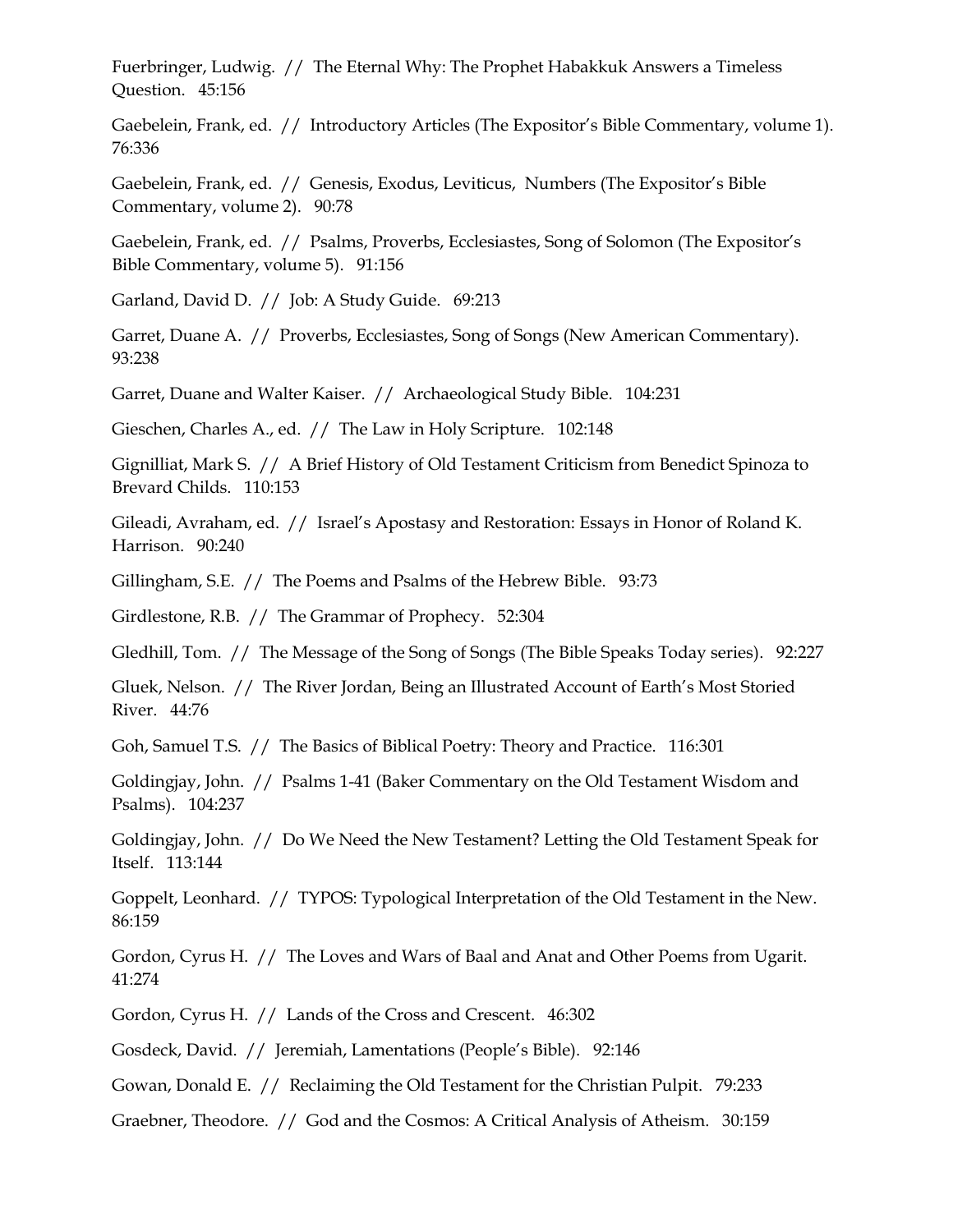Graebner, Theodore. // War in the Light of Prophecy: Was It Foretold? A Reply to Modern Chiliasm. 39:303

Graebner, Theodore. // A Dictionary of Bible Topics. 41:272

Green, Lowell C. // The Erlangen School of Theology: Its History, Teaching, and Practice. 111:147

Green, William Henry (trans. Otto Becher). // *Allegemeine Einleitung in das Alte Testament: Der Kanon.* 4:61

Gritsch, Eric W. // Martin Luther's Anti-Semitism: Against His Better Judgement. 110:72

Grogan, Geoffery W. // Psalms (Two Horizons Old Testament Commentary). 106:235

Grollenberg, L.H. // Atlas of the Bible. 55:158

Gruber, L. Franklin. // Creation *Ex Nihilo*. 17:88

Gunkel, Hermann (trans. Thomas M. Horner). // The Psalms: A Form-Critical Introduction. 65:217

Gurtner, Daniel M. // Introducing the Pseudepigrapha of Second Temple Judaism: Message, Context, and Significance. 118:309

Hagner, Donald. // Encountering the Book of Hebrews. 102:155

Hamilton, Victor P. // The Book of Genesis, 2 volumes (New International Commentary on the Old Testament). 93:152

Hamilton, Victor P. // Exodus: An Exegetical Commentary. 109:239

Hamlin, E. John. // Inheriting the Land: Joshua (International Theological Commentary. 81:155

Harris, R. Laird, ed. (Gleason L. Archer and Bruce K. Waltke, assoc. eds.). // Theological Wordbook of the Old Testament. 79:231

Harrison, R.K. // Introduction to the Old Testament. 67:139

Harrison, R.K. // Numbers (Wycliffe Commentary). 91:233

Harstad, Adolph L. // Joshua (Concordia Commentary). 102:236

Hartley, John E. // Leviticus (Word Bible Commentary). 92:313

Hartzell, Eric. // Haggai, Zechariah, Malachi (People's Bible). 89:308

Hasel, Gerhard. // Understanding the Book of Amos. 91:316

Hayes, John H. and J. Maxwell Miller. // Israelite and Judean History. 87:78

Hayes, John and Paul Hooker. // A New Chronology for the Kings of Judah and Israel. 88:80

Hayes, Christopher M. and Christopher B. Ansberry. // Evangelical Faith and the Challenge of Historical Criticism. 111:133

Hays, Christopher B. // A Covenant with Death: Death in the Iron Age II and Its Rhetorical Uses in Proto-Isaiah. 116:302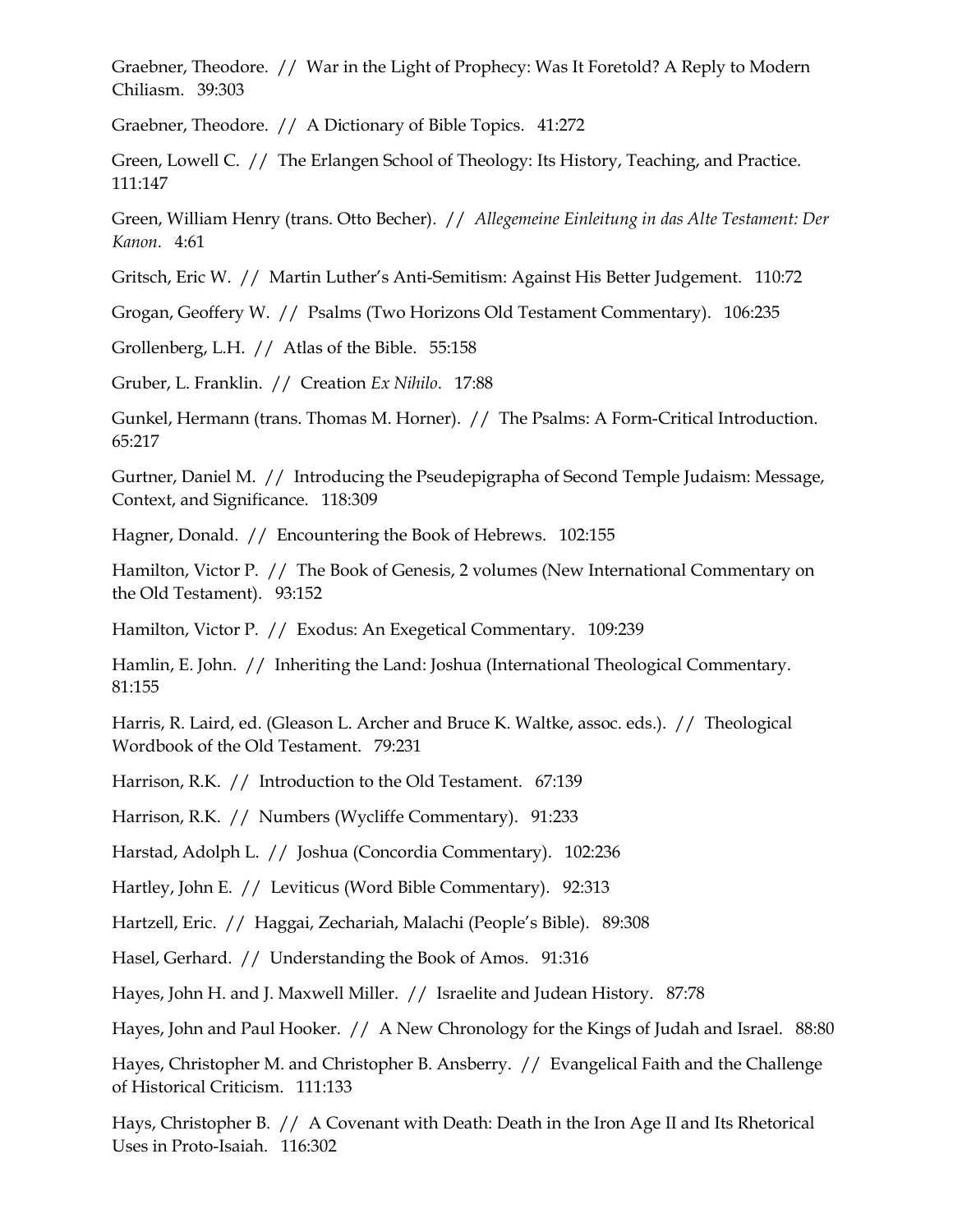Heidel, Alexander. // The Babylonian Genesis: The Story of the Creation. 43:78 (also 48:159)

Heidel, Alexander. // The Gilgamesh Epic and Old Testament Parallels. 47:79

Hengel, Martin. // The Septuagint as Christian Scripture: Its Prehistory and the Problem of Its Canon. 102:156

Hengstenberg, Ernst William (trans. Reuel Keith, abrdg. Thomas K. Arnold). // Christology of the Old Testament. 70:68

Henry, Matthew. Matthew Henry's Commentary on the Whole Bible. 11:67

Hentrich, Volkmar and Artur Weiser, eds. // *Das Alte Testament Deutsch, Neues Göttinger Bibelwerk* [Genesis – Gerhard von Rad; Exodus – Martin Noth; the Book of the Twelve Prophets – Karl Elliger]. 57:301

Herberger, Valerius (trans. Matthew Carver). // The Great Works of God, Parts 1 and 2: The Mysteries of Christ in the Book of Genesis, Chapters 1-15. 109:228

Hess, Richard S. // Song of Songs (Baker Commentary on the Old Testament Wisdom and Psalms). 103:160

Hewitt, Thomas. // The Epistle to the Hebrews (Tyndale Commentary). 58:302

Hilber, John W. // Psalms (Zondervan Illustrated Bible Backgrounds Commentary). 110:308

Hill, Andrew E. and John H. Walton. // A Survey of the Old Testament. 91:311

Hoerth, Alfred H., Gerald L. Mattingly and Edwin M. Yamauchi, eds. // Peoples of the Old Testament World. 92:316

Hoerth, Alfred J. // Archaeology and the Old Testament. 96:148

Hoffmeier, James K. and Alan Millard, eds. // The Future of Biblical Archaeology. 103:158

Holden, Joseph M. and Norman Geisler. // The Popular Handbook of Archaeology and the Bible. 111:237

Holmgren, Fredrick Carlson. // Israel Alive Again: Ezra and Nehemiah (International Theological Commentary). 87:160

Honsey, Rudolph. // Job (People's Bible). 90:230

Horsley, Richard A. // Galilee: History, Politics, People. 94:155

Hostetter, Edwin C. // Old Testament Introduction. 93:155

Howard Jr., David M. // An Introduction to the Old Testament Historical Books. 91:312

Howard Jr., David M. // Joshua (New American Commentary). 98:144.

Howard J.K. // Amos Among the Prophets. 66:287

Hubbard, David. // Proverbs (The Commentator's Commentary). 88:240

Hubbard, Robert L., et al. // Studies in Old Testament Theology. 91:75

Huchthausen, Johannes. // *Tröstet mein Volk! Volkstümliche Auslegung des Propheten Jesajas*  [Isaiah] *in Predigten nach der Ordnung des Kirchenjahres.* 25:133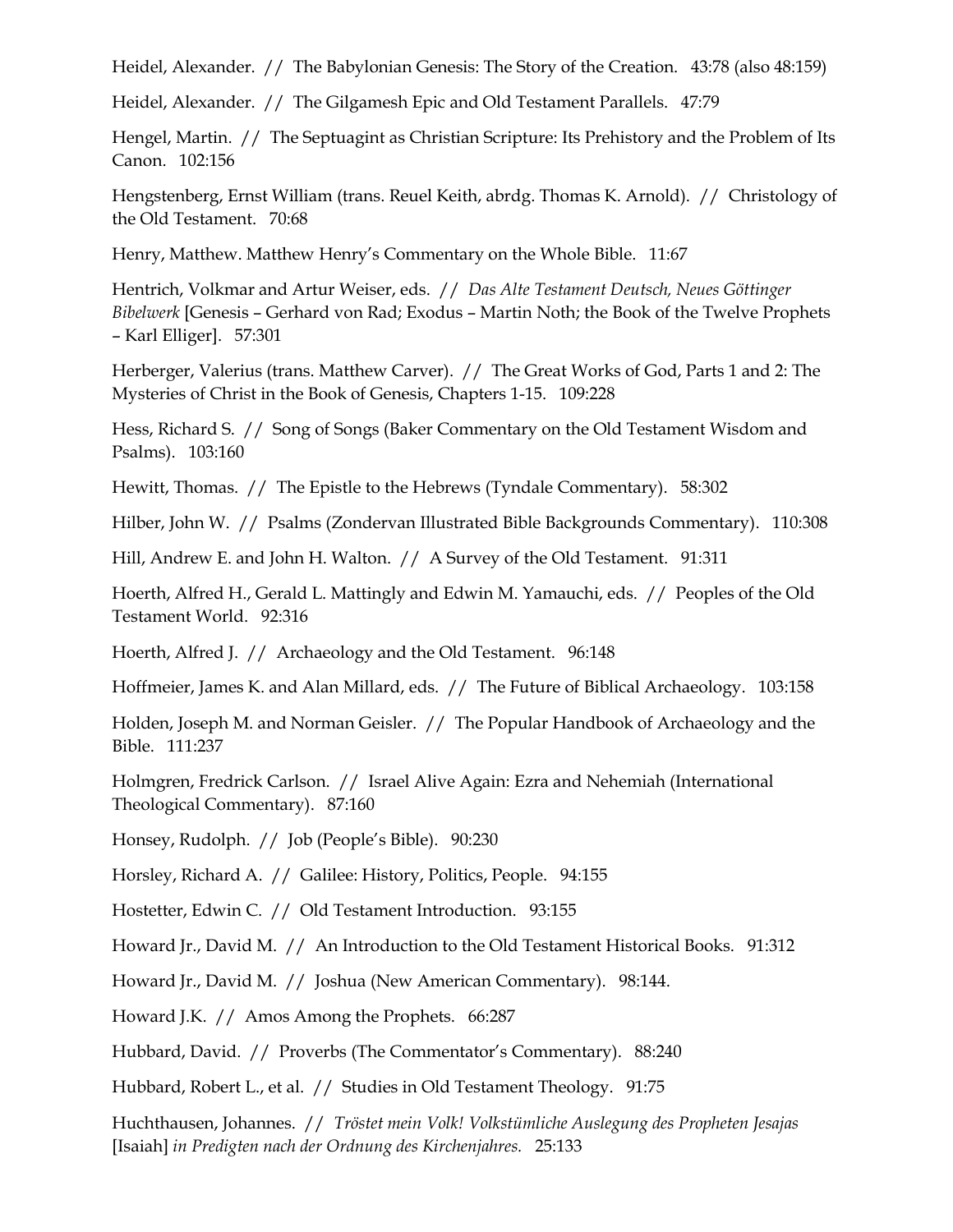Hummel, Horace D. // The Word Becoming Flesh. 76:269

Hummel, Horace D. // Ezekiel 1-20 (Concordia Commentary). 103:235

Hummel, Horace D. // Ezekiel 21-48 (Concordia Commentary). 105:232

Hunter, John E. // Judges and a Permissive Society. 73:159

Huppenbauer, Hans Walter. // *Der Mensch zwischen zwei Welten: Der Dualismus der Texte von Qumran (Höhle 1) und der Damaskusfragmente.* 57:79

Hyatt, J.P. // Exodus (New Century Bible Commentary). 78:148

Jeske, John C. // Daniel (People's Bible). 82:154

Jeske, John C. // Genesis (People's Bible). 88:306

Jobes, Karen H. and Moises Silva. // Invitation to the Septuagint. 98:239

Johannes G. and Helmer Ringgren, eds. // *Theologisches Wörterbuch zum Alten Testament*, volume 1. 68:73

Kaiser, Otto. // Introduction to the Old Testament. 75:74

Kaiser Jr., Walter C. // Toward an Old Testament Theology. 76:76

Kaiser Jr., Walter C. // The Old Testament in Contemporary Preaching. 79:231

Kaiser Jr., Walter C. // The Uses of the Old Testament in the New. 83:73

Kaiser Jr., Walter C. // The Journey Isn't Over: The Pilgrim Psalms for Life's Challenges and Joys. 93:70

Kaiser Jr., Walter C. // Psalms: Heart to Heart with God (Great Books of the Bible series). 93:316

Kaiser Jr., Walter C. // The Messiah in the Old Testament. 94:145

Kang, C.H. and Ethel R. Nelson. // The Discovery of Genesis: How the Truths of Genesis Were Found in the Chinese Language. 77:145

Kapelrud, Arvid S. // The Ras Shamra [Ugarit] Discoveries and the Old Testament. 67:221

Katsh, Abraham I. // Hebrew in American Higher Education. 39:75

Kauffeld, Eugene P. // Divine Footprints: Christ in the Old Testament. 81:76

Kauffeld, Shawn E. // Kingdoms and Conquests [Israelite and Assyrian history]. 87:316

Kautz, Darrel. // The Origin of Living Things. 86:234

Keller, Phillip. // A Shepherd Looks at Psalm 23. 70:219

Keller, Werner (trans. William Neil). // The Bible as History: A Confirmation of the Book of Books. 54:156

Kelly, Page H., Daniel S. Mynatt, and Timothy G. Crawford, eds. // The *Masorah* of *Biblia Hebraica Stuttgartensia*: Introduction and Annotated Glossary. 95:304

Kent, H. Harold. // Job, Our Contemporary. 65:220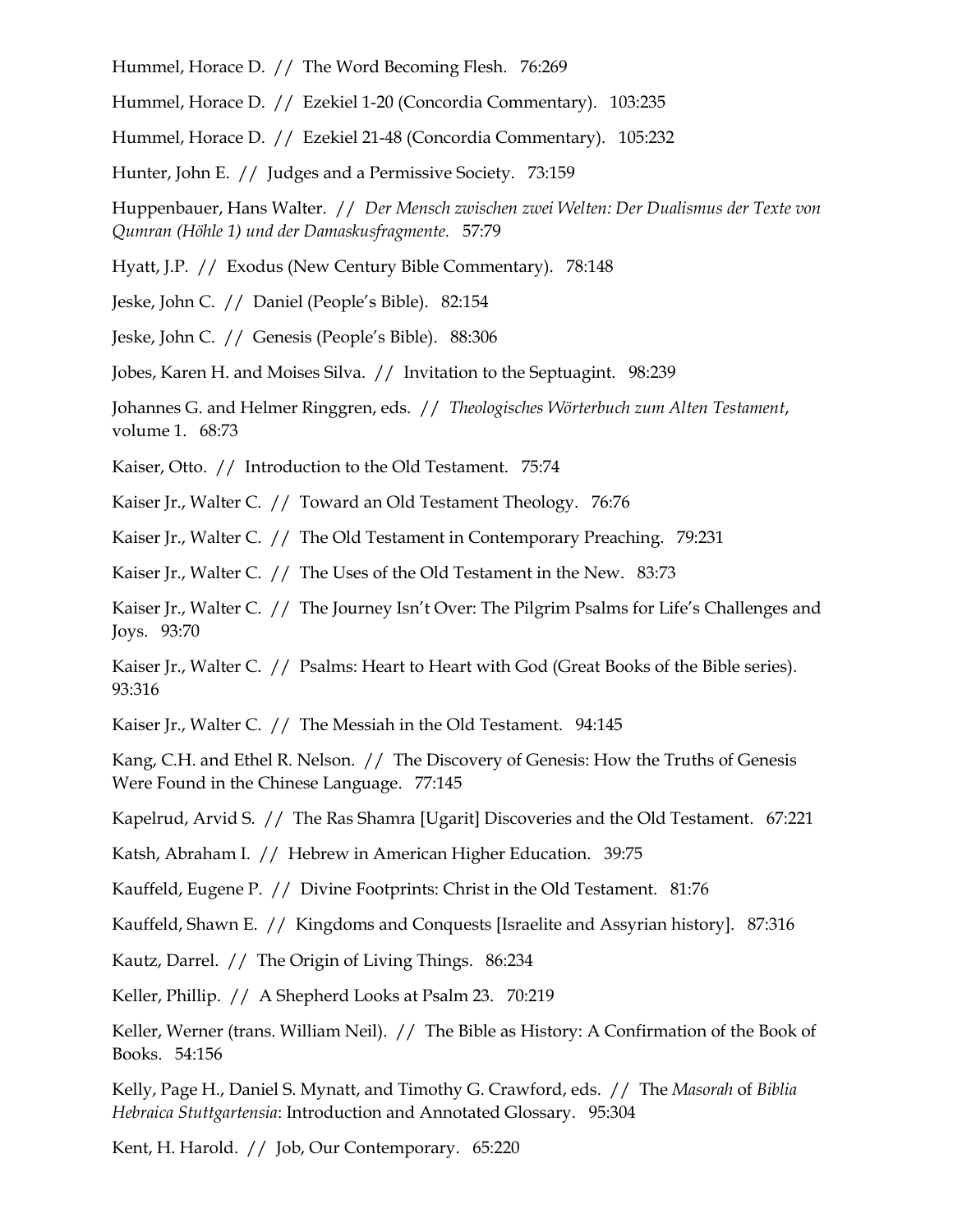Kenyon, Sir Frederic. // The Story of the Bible [new edition with supplementary material by F.F. Bruce]. 65:79

Kernohan, R.D. // The Road to Zion: Travellers to Palestine and the Land of Israel. 93:72

Kiecker, James G. // The *Postilla* of Nicholas of Lyra on the Song of Songs. 95:310

Kiene, Paul F. (trans. John S. Crandall). // The Tabernacle of God in the Wilderness of Sinai. 76:168

Kikawada, Isaac M. and Arthur Quinn. // Before Abram Was. 85:238

Kim, Dong-Hyuk. // Early Biblical Hebrew, Late Biblical Hebrew, and Linguistic Variability. 111:154

Kim, Sook-Young. // The Warrior Messiah in Scripture and Intertestamental Writings. 109:159

King, Geoffrey R. // Daniel: A Detailed Exposition of the Book. 65:74

King, Phillip J. // Amos, Hosea, Micah: An Archaeological Commentary. 87:155

King, Phillip J. // Jeremiah: An Archaeological Companion. 92:78

King, Phillip J. and Lawrence E. Stager. // Life in Biblical Israel. 100:316

Kitchen, K.A. // On the Reliability of the Old Testament. 104:309

Kittel, D. Rudolf. // *Die Psalmen* [Psalms] *Israels, nach dem Versmaß der Urschrift verdeutscht.* 12:284

Kleinig, John W. // Leviticus (Concordia Commentary). 101:304

Kleinig, John W. // Hebrews (Concordia Commentary). 115:237

Klinck, Arthur (ed. LC-MS Board for Parish Education). // Old Testament History. 76:77

Kline, Meredith G. // By Oath Consigned: A Reinterpretation of the Covenant Signs of Circumcision and Baptism. 66:80

Klotz, John W. // Genes, Genesis, and Evolution. 53:76

Knight, Douglas and Gene Tucker, eds. // The Hebrew Bible and Its Modern Interpreters. 87:78

Knight, George A.F. // Servant Theology: A Commentary on Isaiah 40-55 (International Theological Commentary). 82:160

Kraeling, Emil G. // The Rand McNally Bible Atlas. 55:159

Kraeling, Emil G. // Commentary on the Prophets, volumes 1 & 2. 64:156

Kraus, Hans-Joachim. // Psalms, volumes 1 & 2 (Continental Commentaries). 89:233

Kramer, S.N. // Sumerian Mythology: A Story of Spiritual and Literary Achievement in the Third Millennium B.C. 44:221

Kretzmann, Paul E. // Education among the Jews from the Earliest Times to the End of the Talmudic Period, 500 A.D. 13:209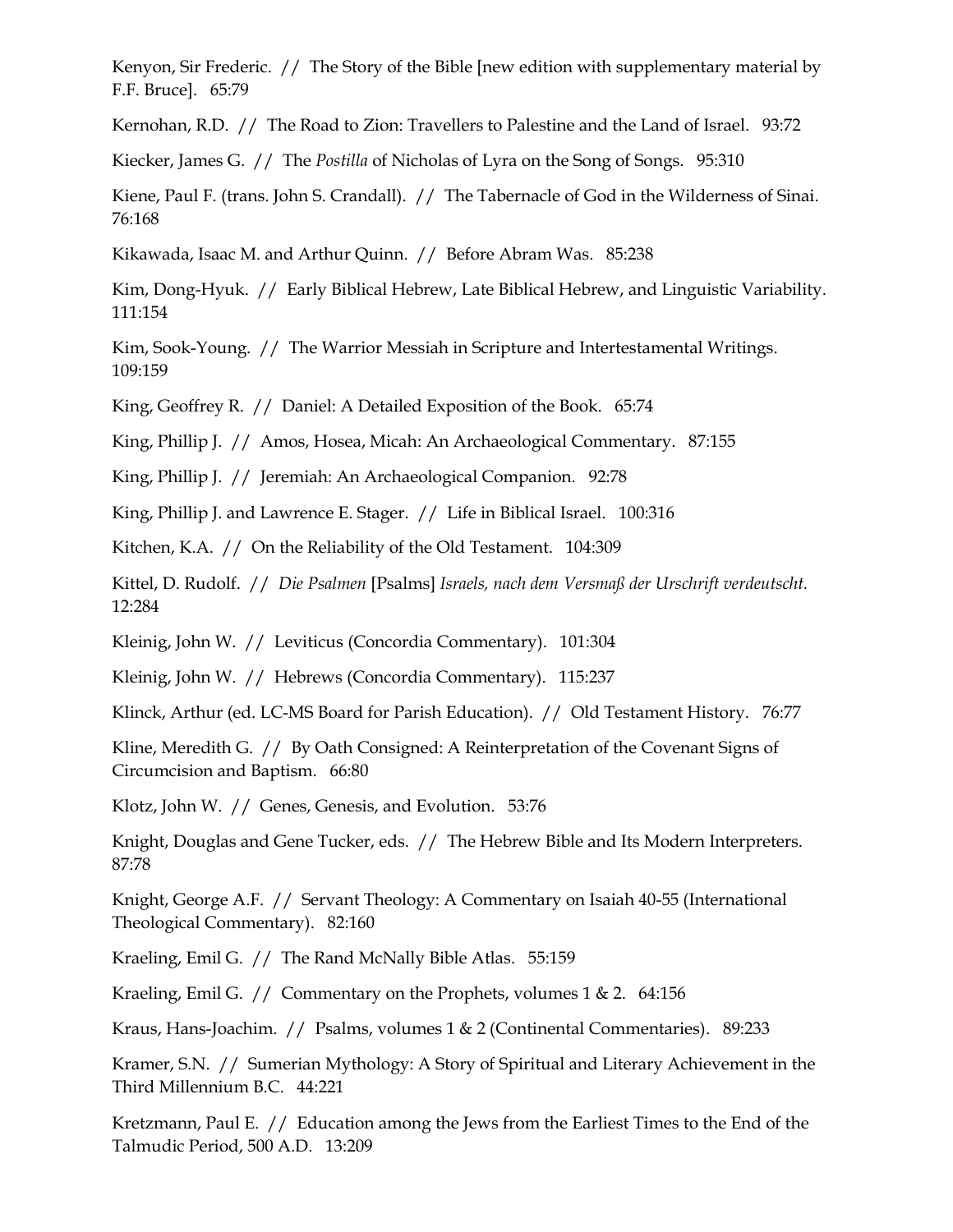Kretzmann, Paul E. // In the Days of Solomon: A Story of the Building of the Temple. 28:304

Kretzmann, Paul E. // The God of the Bible and Other Gods. 41:77

Kuelling, Samuel R. // *Zur Datierung der "Genesis-P Stücke", namentlich des Kapitels Genesis 17*. 63:67

Kurtz, J.H. (James Martin, trans.). // Sacrificial Worship in the Old Testament. 78:237

Kyle, Melvin Grove. // Excavating Kirhath-Sepher's Ten Cities: A Palestine Fortress from Abram's Day to Nebuchadnezzar's. 31:159

La Sor, William S. // The Dead Sea Scrolls and the New Testament. 70:141

Laenen, J.H. // Jewish Mysticism: An Introduction. 99:229

Laetsch, Theodore. // Commentary on Jeremiah. 50:301

Laetsch, Theodore. // Commentary on the Minor Prophets. 53:156, 84:160

Lauersdorf, Richard E. // Hebrews (People's Bible). 83:236

Lawrence, Paul. // The InterVarsity Press Atlas of Bible History. 104:160

Lawrence, Paul J. N. // Egg Whites or Turnips?: Archaeology and Bible Translation. 118:152

Lawrenz, John C. // Judges, Ruth (People's Bible). 95:306

Lawrenz, Carl J. and John C. Jeske. // A Commentary on Genesis 1-11. 102:237

Lenski, R.C.H. // The Interpretation of the Epistle to the Hebrew and of the Epistle of James. 35:298

Lenz, Mark J. // Leviticus (People's Bible) 86:312

Lessing, R. Reed. // Jonah (Concordia Commentary). 105:71

Lessing, R. Reed. // Amos (Concordia Commentary). 106:78

Lessing, R. Reed. // Isaiah 40-55 (Concordia Commentary). 110:69

Lessing, R. Reed. // Isaiah 56-66 (Concordia Commentary). 112:312

Lessing R. Reed and Andrew E. Steinmann. // Prepare the Way of the Lord. 111:141

Leupold, H.C. // Exposition of Genesis. 40:294 (also 47:146)

Leupold, H.C. // Exposition of Daniel. 47:144

Leupold, H.C. // Exposition of the Psalms. 57:76

Limburg, James. // Jonah (The Old Testament Library). 92:74

Lindenberger, James. // Ancient Aramaic and Hebrew Letters. 93:69

Lindsey, F. Duane. // The Servant Songs: A Study in Isaiah. 83:76

Lloyd-Jones, D. Martyn. // Faith on Trial, Studies in Psalm 73. 63:69

Lockyer, Herbert. // All the Divine Names and Titles in the Bible. 72:345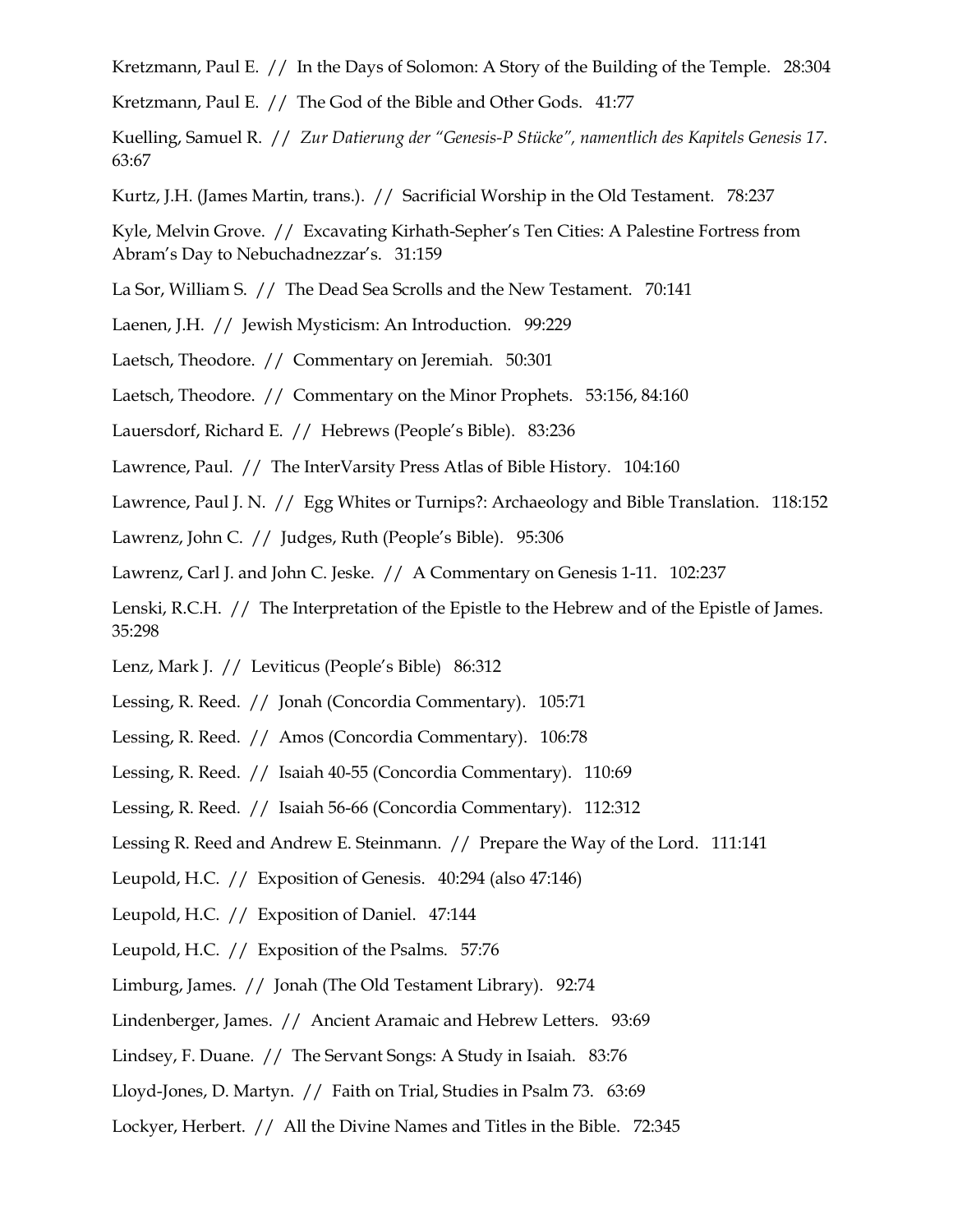Long, Burke O. // 1 Kings with an Introduction to Historical Literature (The Forms of the Old Testament Literature). 81:313

Longman III, Tremper C. // How to Read the Psalms. 90:234

Longman III, Tremper C. // Old Testament Commentary Survey. 91:237

Longman III, Tremper C. // Old Testament Commentary Survey, 2nd Edition. 93:155

Longman III, Tremper C. // The Book of Ecclesiastes (New International Commentary on the Old Testament). 95:237

Longman III, Tremper C. // Song of Songs (New International Commentary on the Old Testament). 100:152

Longman III, Tremper C. // Old Testament Commentary Survey, 5<sup>th</sup> Edition. 111:151

Lotz, Wm. // *Die biblische Urgeschichte in ihrem Verhältnis zur den Urzeitsagen anderer Völker, u.s.w.* 5:195

Loveless, Wendell P. // Christ and the Believer in the Song of Songs. 42:207

Luther, Martin (4 translators, Jaroslav Pelikan, ed.). // Selected Psalms I (Luther's Works, volume 12). 54:152

Luther, Martin (6 translators, Jaroslav Pelikan, ed.). // Selected Psalms II (Luther's Works, volume 13). 54:152

Luther, Martin (trans. Edward Sittler, George Beto, and Arnold Guebert). // Selected Psalms III (Luther's Works, volume 14). 56:67

Luther, Martin (trans. Richard R. Caemmerer). // Lectures on Deuteronomy (Luther's Works, volume 9). 57:157

Luther, Martin (trans. George V. Schick). // Lectures on Genesis, Chapters 21-25 (Luther's Works, volume 4). 62:223

Luther, Martin (trans. Paul D. Pahl). // Lectures on Genesis, Chapters 38-44 (Luther's Words, volume 7). 62:223

Luther, Martin (trans. Bruce A. Cameron). // Psalms with Introductions. 91:234

Luther, Martin. // Reading the Psalms with Luther. 105:233

Lüthi, Walther (trans. John M. Jensen). // Daniel Speaks to the Church. 45:78

Magness, Jodi. // The Archaeology of Qumran and the Dead Sea Scrolls. 100:240

Maier, Walter A. // The Book of Nahum. 56:301 (also 81:208 and 85:306)

Maier, Walter A. // Form Criticism Reexamined. 71:153

Maier, Water A., III // 1 Kings 12-22 (Concordia Commentary). 118:139

Maier, Walter A., III // 1 Kings 1-11 (Concordia Commentary). 118:304.

Mansoor, Menahem. // The Dead Sea Scrolls, A College Textbook and Study Guide. 62:302

Mare, W. Harold. // The Archaeology of the Jerusalem Area. 86:155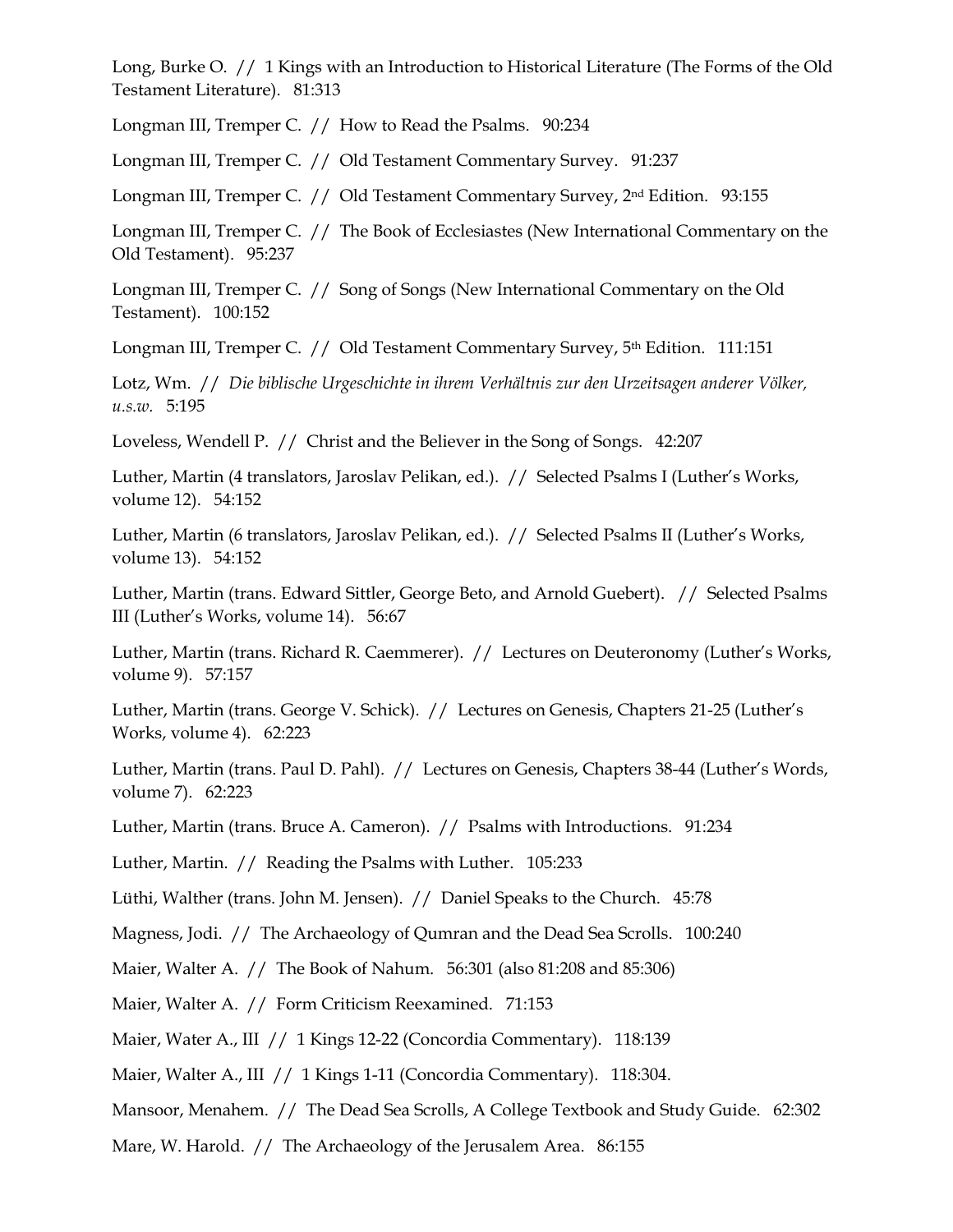Martens, Elmer A. // Old Testament Theology (Institute of Biblical Research Bibliographies 13). 95:159

Matthew, Kenneth A. // Genesis 1-11:26 (New American Commentary). 94:69

Matthews, Victor and Don Benjamin. // Old Testament Parallels: Laws and Stories from the Ancient Near East. 92:315

Mauro, Philip. // A Short Exposition of the Prophecy of the Seventy Weeks. 30:303

Mays, James L. // Psalms (Interpretation: A Bible Commentary for Teaching and Preaching). 92:238

McComiskey, Thomas E., ed. // The Minor Prophets: An Exegetical and Expository Commentary, volumes 1 & 2. 91:231

McComiskey, Thomas E., ed. // The Minor Prophets: An Exegetical and Expository Commentary, volume 3. 95:306

McQuaid, Elwood. // The Outpouring: Jesus in the Feasts of Israel. 83:314

Merrill, Eugene. // Kingdom of Priests: A History of Old Testament Interpretation. 89:78

Meyer, F.B. // Bible Commentary. 77:231

Miller, J. Maxwell and John H. Hayes. // A History of Ancient Israel and Judah. 87:78

Miller, Stephen R. // Daniel (New American Commentary). 100:315

Milton, John P. // Preaching from Isaiah. 52:155

Mitchell, Christopher W. // The Song of Songs (Concordia Commentary). 101:230

Mittelstaedt, John R. // Samuel (People's Bible). 92:146

Möller, Hans. // *Sinn und Aufbau in Buches Hiob.* 52:302

Möller, Wilhelm. // *Wächterrufe zu Professor D. Kittels Vortrag: Die Zukunft der alttestamentlichen Wissenschaft.* 20:218

Möller, Wilhelm. // *Rückbeziehungen des 5. Buches Mosis* [Deuteronomy] *auf die vier ersten Bücher: Ein Beitrag zur Einleitung den Pentateuch im Sinne seiner Einheit und Echtheit.* 23:63

Möller, Wilhelm. // *Der Einheit und Echtheit der 5 Bücher Mosis: Abris seiner Einleitung in den Pentateuch in Auseinandersetzung mit D. Sellins Einleitung in das Alte Testament.* 28:290

Möller, Wilhelm, Grete Möller, and Hans Möller. // *Einleitung in das Alte Testament.* 31:160, 223

Möller, Wilhelm and Hans Möller. // *Biblische Theologie des Alten Testaments in heilsgeschichtlicher Entwicklung.* 35:147

Möller, Wilhelm. // *Grundriss für Alttestamentliche Einleitung.* 56:158

Moenkenmoeller, William. // The Festivals and Sacrifices of Israel. 29:240

Monson, James and Steven Lancaster. // Geobasics of the Land of the Bible. 110:233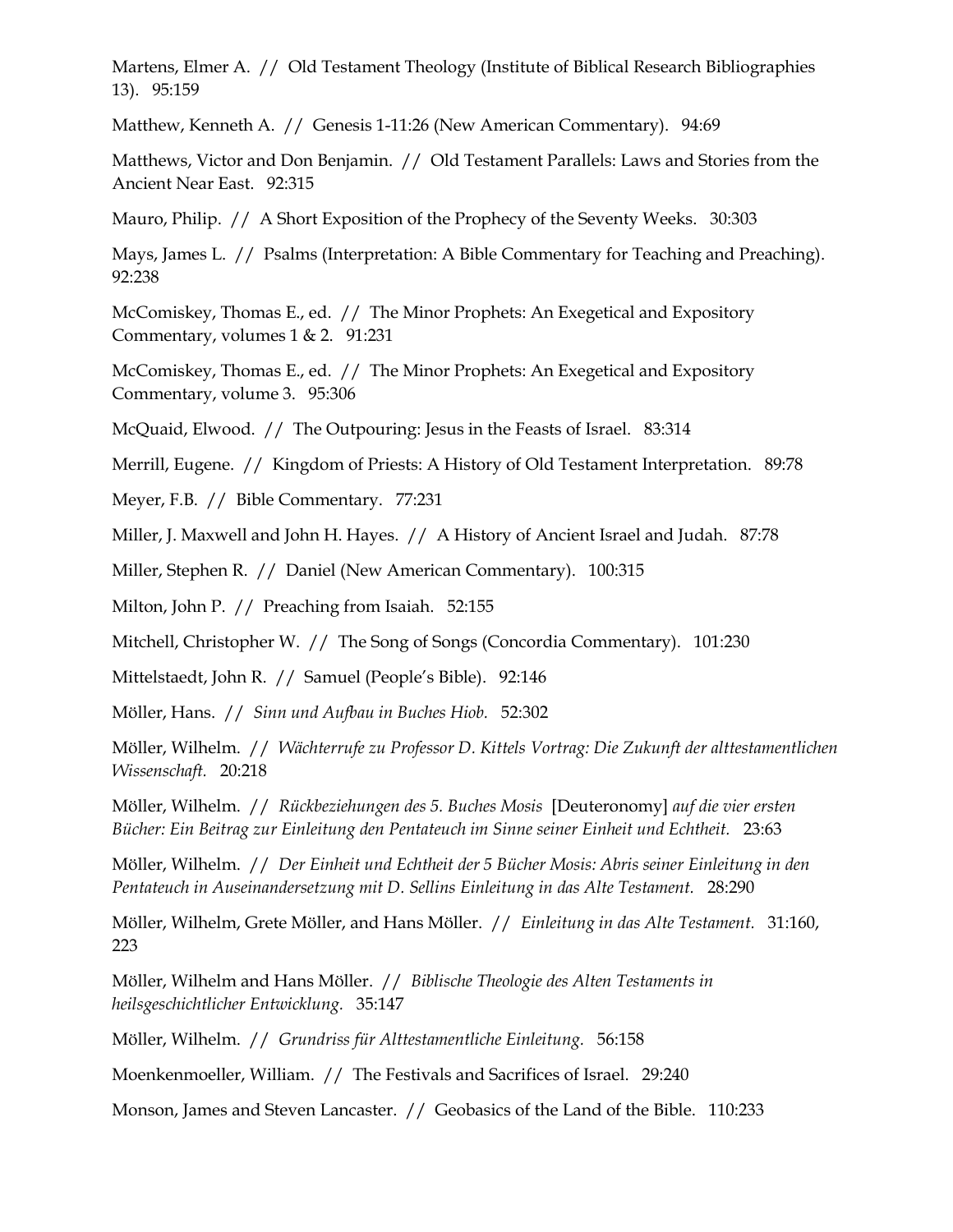Monson, James and Steven Lancaster. // Regions on the Run: Introductory Map Studies on the Regions of the Bible. 110:233

Montgomery, James A. // The Bible: The Book of God and of Man. 46:302

Morrow, William S. // An Introduction to Biblical Law. 115:225

Motyer, Alec J. // Isaiah (Tyndale Commentaries). 97:236

Mulder, Martin J. // *Mikra*: Text, Translation, Reading, and Interpretation of the Hebrew Bible in Ancient Judaism and Early Christianity. 103:72

Muraoka, Takamitsu. // Hebrew/Aramaic Index to the Septuagint. 96:159

Naef, Thomas. // Holy Bits: A Guide for Using Computers for Biblical Scholarship. 109:225

Nelson, Byron C. // Before Abraham: Prehistoric Man in Biblical Light. 45:223

Neve, Lloyd. // The Spirit of God in the Old Testament. 74:276

Nogalski, James D. // Interpreting Prophetic Literature. 113:238

Norris Jr., Richard A. // The Song of Songs: Interpreted by Early Christian and Medieval Commentators. 101:233

Oesleby, Nils C. // Your Neighbor's Place: A Defense of the Lutheran Division of the Decalog and an Exposition of the Seventh, Ninth, and Tenth Commandments. 61:74

Oesch, W., et al. // *Fuldaer Hefte, Nr. 13, Schriften des Theologischen Konvents Augsburgischen Bekentnisses.* 58:152

Ortland Jr., Raymond C. // Whoredom: God's Unfaithful Wife in Biblical Theology. 95:234

Oswalt, John N. // The Bible Among the Myths. 106:79

Overduin, Jan. // Adventures of a Deserter [Jonah]. 63:71

Owens, John Joseph. // Analytical Key to the Old Testament, volume 4: Isaiah – Malachi. 87:316

Owens, John Joseph. // Analytical Key to the Old Testament, volume 2: Judges – Chronicles. 90:240

Packer, J.I., Merrill C. Tenney and William White Jr. // The World of the Old Testament (Nelson Handbook). 80:306

Panning, Armin J. // Romans (People's Bible). 97:68

Patton, John Hastings. // Canaanite Parallels in the Book of Psalms. 44:160

Payne, J. Barton. // The Theology of the Older Testament. 69:58

Paz, Uzi. // Birds in the Land of Israel. 101:314

Perdue, Leo, et al., eds. // Archaeology and Biblical Interpretation. 87:79

Peterson, Russell A. // The Modern Message of the Psalms: The Psalms in Basic English. 47:79

Pfeiffer, Charles F. // Ras Shamra [Ugarit] and the Bible. 67:221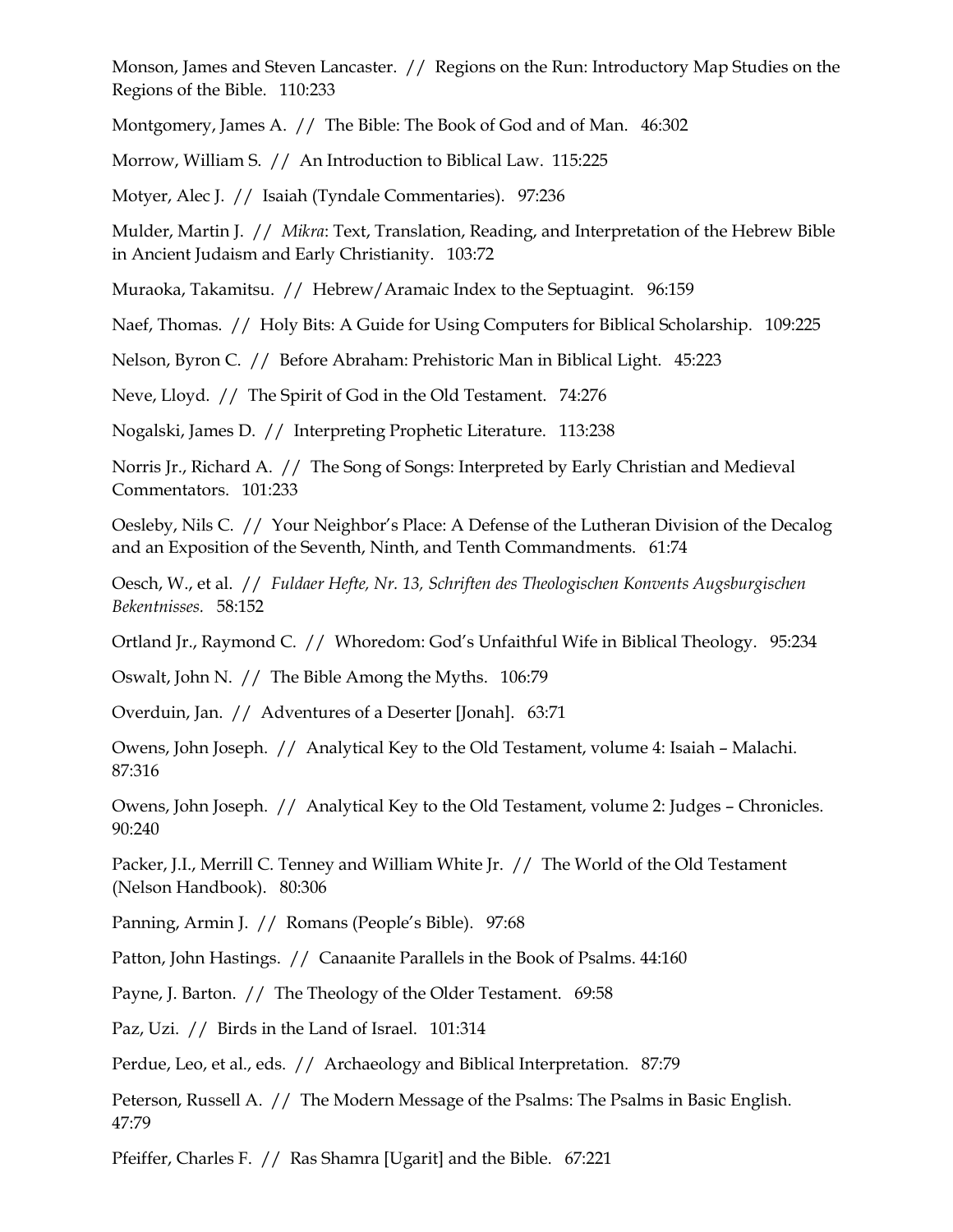Pfeiffer, Charles F. // Old Testament History. 71:310

Pfeiffer, Robert H. // Introduction to the Old Testament. 40:219

Pieper, August. // *Jesaja* [Isaiah] *II, Kommentar über den zweiten Teil des Propheten Jesajas (Kap. 40-66)*. 17:237

Pieper, August (trans. Erwin E. Kowalke). // Isaiah II, Chapters 40-66. 77:77

Pieper, R. // *Predigten über alttestamentliche Texte, vornehmlich mit Berücksichtigung messianischer Weissagungen.* 12:275

Pilcher, William B. // A Cultural Handbook of the Bible. 111:239

Piper, Otto, Jakob Jocz, and Harold Floreen. // The Church Meets Judaism. 57:300

Plumer, William S. // Commentary on the Epistle of Paul, the Apostle, to the Hebrews. 78:160

Putnam, Frederic Clark. // Hebrew Bible Insert: A Student's Guide to the Syntax of the Hebrew Bible. 94:312

Raabe, Paul R. // Obadiah (Anchor Bible). 94:229

Rasmussen, Carl. // The Zondervan NIV Atlas of the Bible. 88:314

Rasmussen, Carl G. // The Zondervan Essential Atlas of the Bible. 108:238 (also 111:160)

Reese, Edward, ed. // The Chronological Bible. 75:231

Rehwinkel, Alfred M. // The Flood in the Light of the Bible, Geology, and Archaeology. 48:304

Richelle, Matthieu. // The Bible and Archaeology. 117:158

Ridderbos, J. // Deuteronomy (Bible Student's Commentary). 82:239

Robinson, George Livingstone. // The Bearing of Archaeology on the Old Testament. 42:208

Robinson, O. Palmer. // Understanding the Land of the Bible. 95:79

Roehrs, Walter R. and Martin H. Franzmann. // Concordia Self-Study Commentary. 77:231

Roehrs, Walter R. // Survey of Covenant History: A Historical Overview of the Old Testament. 89:308

Rosenbloom, Joseph R. // The Dead Sea Isaiah Scroll: A Literary Analysis and Comparison of the Qumran Scroll with the Masoretic Text of Isaiah. 69:218

Ross, Allen P. // Creation and Blessing: A Guide to the Study and Exposition of Genesis. 87:154

Rydelnik, Michael. // The Messianic Hope: Is the Hebrew Bible Really Messianic? 108:318

Ryken, Leland. // Words of Delight: A Literary Introduction to the Bible. 87:79

Sandy, D. Brent and Ronald L. Giese Jr. // Cracking Old Testament Codes. 94:79

Saarnivaara, Uuras. // Can the Bible Be Trusted: Old Testament and New Testament Introduction and Interpretation. 82:77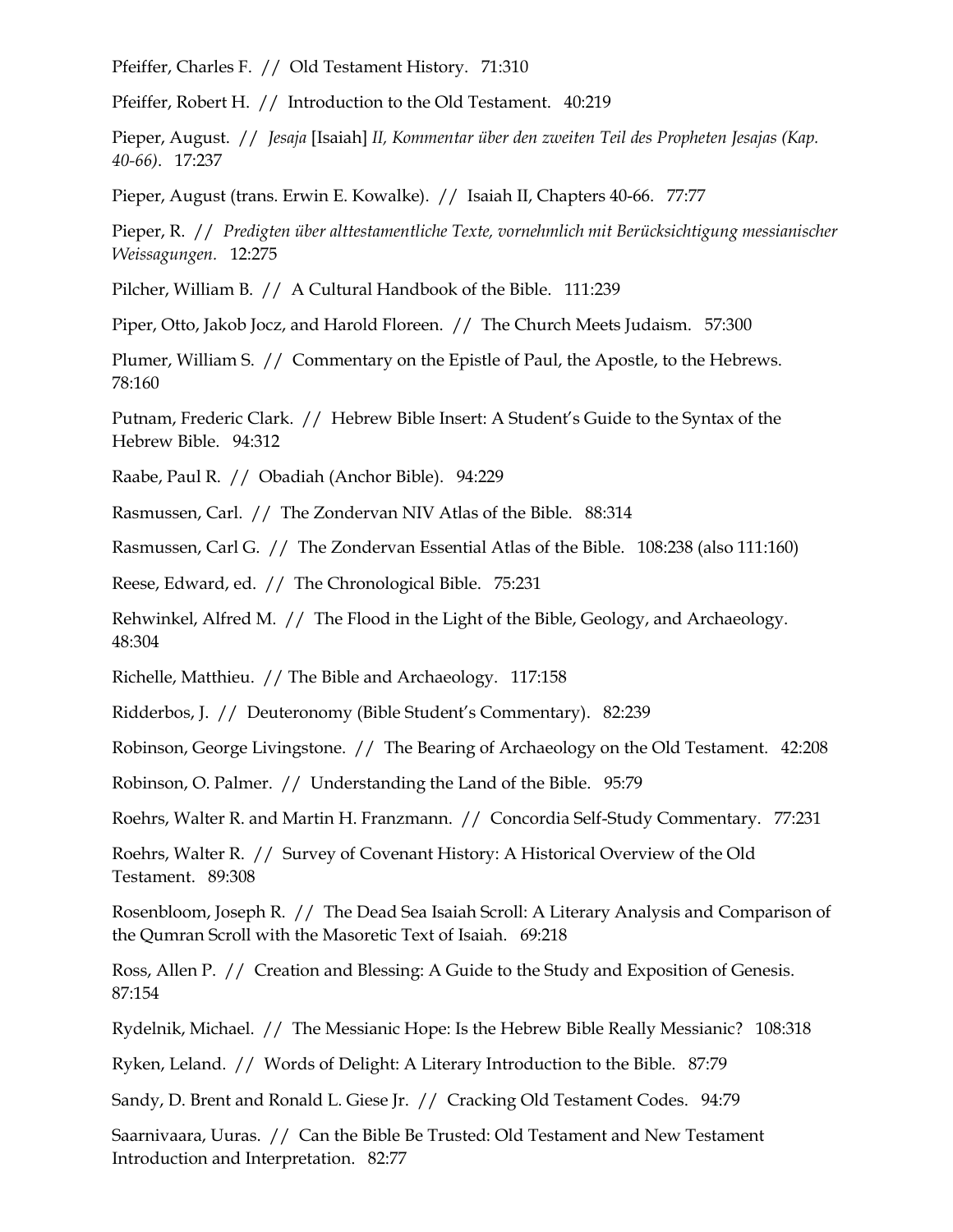Satterwaite, Philip, et al., eds. // The Lord's Anointed: Interpretation of Old Testament Messianic Texts. 94:147

Schaller, John. // The Book of Books. 15:152 (also 88:153)

Schoville, Keith N. // Biblical Archaeology in Focus. 76:336

Scott, R.B.Y. // The Relevance of the Prophets. 42:286

Scott, William. // A Simplified Guide to the BHS. 88:311

Scroggie, W. Graham. // Fascination of Old Testament Story [review in German]. 28:221

Selman, Martin J. // 1 Chronicles. 2 Chronicles. (Tyndale Commentaries) 92:314

Seow, Choon-Leong. // Ecclesiastes (Anchor Bible). 95:153

Shanks, Hershel. // Jerusalem: An Archaeological Bibliography. 93:305

Shepherd Jr., Massey H. // The Psalms in Christian Worship. 74:89

Silzer, Peter J. and Thomas J. Finley. // How Biblical Languages Work. 103:76

Simon, Martin Paul. // True to God and Country: A Story Playing in the Time of Queen Esther. 28:304

Smelik, Klass. // Writings from Ancient Israel. 90:79

Smith, Gary V. // An Introduction to the Hebrew Prophets. 94:78

Soenksen, Jason. // Micah (Concordia Commentary). 118:235

Sonia, Kerry M. // Caring for the Dead in Ancient Israel. 118:307

Spaude, Cyril W. // Obadiah, Jonah, Micah (People's Bible). 87:237

Speckhard, H. (trans. R. Herrmann). // The Book of Jonah: A Message for Our Day. 40:76

Steiner, Richard C. // Disembodied Souls: The *Nephesh* in Israel and Kindred Spirits in the Ancient Near East. 114:155

Steinmann, Andrew E. // The Oracles of God: The Old Testament Canon. 98:159 (also 104:315)

Steinmann, Andrew E. // Daniel (Concordia Commentary). 106:230

Steinmann, Andrew E. // Proverbs (Concordia Commentary). 108:155

Steinmann, Andrew E. // Ezra, Nehemiah (Concordia Commentary) 108:239

Steinmann, Andrew E. // From Abraham to Paul: A Biblical Chronology. 109:152

Stigers, Harold G. // A Commentary on Genesis. 74:262

Stöckhardt, G. // *Ausgewählte Psalmen* [Psalms]*.* 12:129

Stöckhardt, G. // *Commentar über den Propheten Jesaja* [Isaiah]*.* 16:160

Strawn, Brent A. // The Old Testament Is Dying: A Diagnosis and Recommended Treatment. 114:309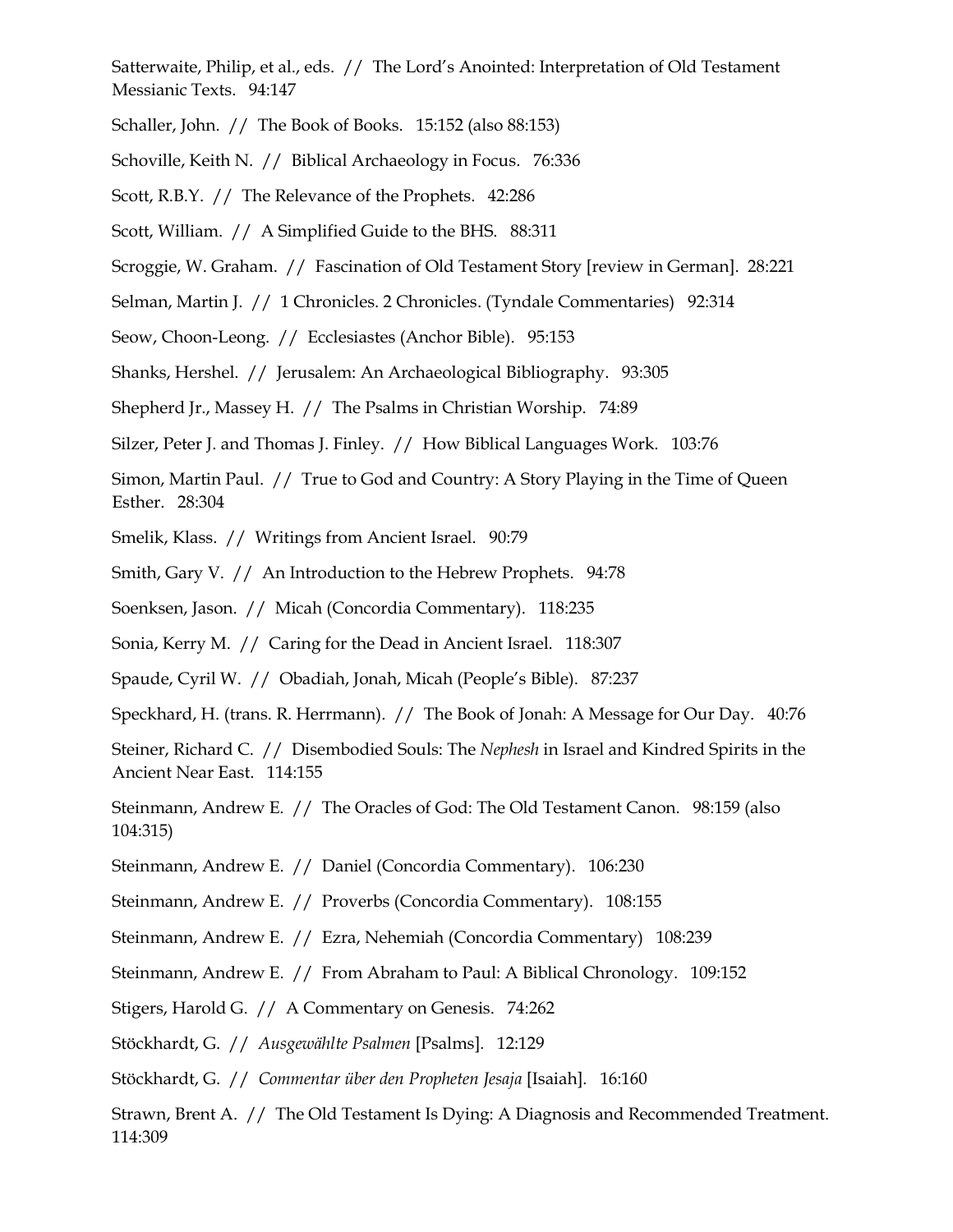Surburg, Raymond F. // Introduction to the Intertestamental Period. 73:77

Swoboda, A. J. // Subversive Sabbath: The Surprising Power of Rest in a Nonstop World. 116:317

Tannenbaum, Marc H., Marvin R. Wilson and A. James Ruddin. // Evangelicals and Jews in Conversation. 75:160

Tasker, R.V.G. // The Old Testament in the New Testament. 60:305

Tate, Marvin. // Psalms 51-100 (Word Biblical Commentary). 90:77

Terry, Milton. // Biblical Apocalyptics. 88:315

Thiele, Edwin R. // A Chronology of the Hebrew Kings. 74:346

Thomas, D. Winton (ed.). // Documents from Old Testament Times. 56:218

Thompson, J.A. // The Bible and Archaeology. 59:303

Thompson, J.A. // The Book of Jeremiah (New International Commentary on the Old Testament). 80:152

Thompson, J.A. // 1, 2 Chronicles (New American Commentary). 93:158

Thronveit, Mark. // Ezra-Nehemiah (Interpretation: A Bible Commentary for Teaching and Preaching). 92:74

Tjernagel, Neelak. // Martin Luther and the Jewish People. 83:158

Tsumura, David Toshio. // The First Book of Samuel (New International Commentary on the Old Testament). 104:307

Tov, Emmanuel. // Textual Criticism of the Hebrew Bible. 90:234

Tov, Emmanuel. // Textual Criticism of the Hebrew Bible – Third Edition. 109:313

Unger, Merrill F. // Archaeology and the Old Testament. 52:160

Unger, Merrill F. // Zechariah, Prophet of Messiah's Glory. 82:301

van der Merwe, Christo H.J., Jackie A. Naudé, and Jan H. Kroeze. // A Biblical Hebrew Reference Grammar. 98:307

Van Der Ploeg, J., ed. // The Thanksgiving Hymns: Translated and Annotated with an Introduction by Menahem Mansoor (Studies on the Texts of the Desert of Judah, volume 3). 59:77

Van Pelt, Miles V. and Gary D. Pratico. // The Vocabulary Guide to Biblical Hebrew. 101:240

Van Pelt, Miles V. // Biblical Hebrew: A Compact Guide. 110:153

VanderKam, James C. // The Dead Sea Scrolls Today. 97:71 (also 109:229)

VanderKam, James C. // An Introduction to Early Judaism. 99:78

Varner, William, Arnold G. Fruchtenbaum, et al. // How Jewish Is Christianity? Two Views on the Messianic Jewish Movement (Counterpoints: Bible & Theology). 102:80

Vaughan, Curtis, ed. // The Old Testament Books of Poetry from 26 Translations. 71:80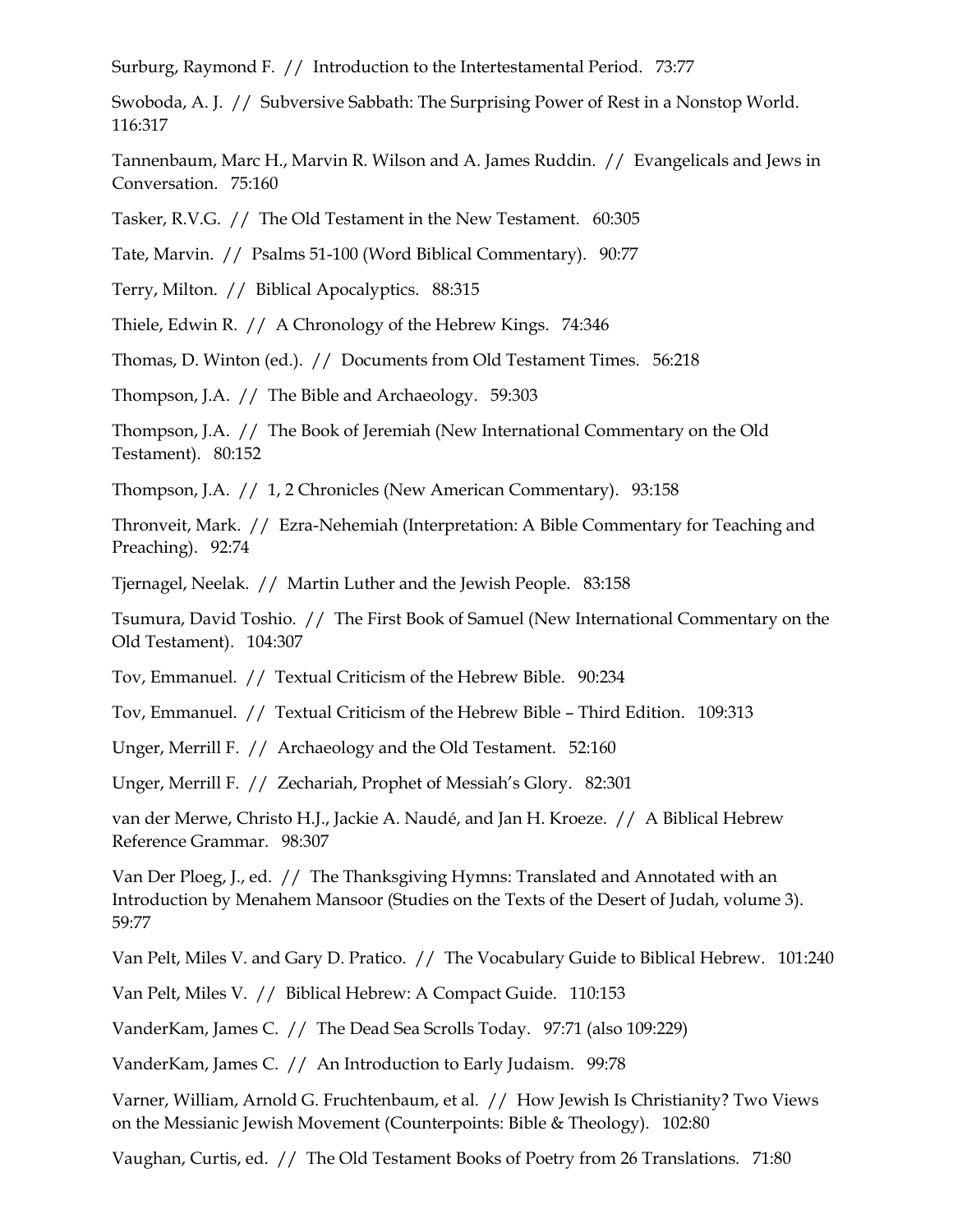Vossberg, Herbert. // *Die Funde am Toten Meer im Lichte des Neuen Testaments*. 60:312

Vermes, Geza. // An Introduction to the Complete Dead Sea Scrolls. 97:238

Wallace, Ronald S. // Readings in 1 Kings. 95:79

Waltke, Bruce K. // The Book of Proverbs (New International Commentary on the Old Testament), 2 volumes. 103:234

Waltke, Bruce K. // The Dance between God and Humanity: Reading the Bible Today as the People of God. 111:157

Waltke, Bruce K. and James M. Houston // The Psalms as Christian Praise: A Historical Commentary. 118:306

Walton, John H. // Chronological Charts of the Old Testament. 76:167

Walton, John H. // Ancient Israelite Literature in Its Cultural Context. 88:76

Walton, John H. // Ancient Near-Eastern Thought and the Old Testament: Introducing the Conceptual World of the Hebrew Bible. 116:65

Walton, John H. and Victor H. Matthews. // Genesis – Deuteronomy (InterVarsity Press Bible Background Commentary). 95:236

Webb, Barry G. // The Book of Judges (New International Commentary on the Old Testament). 110:159

Wegner, Paul D. // A Student's Guide to Textual Criticism of the Bible: Its History, Methods, and Results. 110:157

Weiner, Herbert. // The Wild Goats of *Ein Gedi*, A Journal of Religious Encounters in the Holy Land. 60:314

Weiser, Artur. // *Das Alte Testament Deutsch, Die Psalmen* (Psalms) *Übersetzt und Erklärt (Neues Göttinger Bibelwerk, Teilband 14/15).* 57:301

Wendland, Ernst H. // Exodus (People's Bible). 81:199

Wendland, Ernst H. // Sermon Studies on the Old Testament. 82:74

Wendland, Paul O. // 1 Chronicles (People's Bible). 92:146

Wenger, Paul D. // A Student's Guide to Textual Criticism of the Bible: Its History, Methods, and Results. 110:157

Wenham, Gordon J. // The Book of Leviticus (New International Commentary on the Old Testament). 77:144

Wiester, John. // The Genesis Connection. 81:155

Wilch, John R. // Ruth (Concordia Commentary). 104:306

Wilcock, Michael. // The Message of Psalms 1-72. The Message of Psalms 73-150. (The Bible Speaks Today Series) 99:317

Wilken, Robert Louis. // Isaiah: Interpreted by Early Christian and Medieval Commentators (The Church's Bible). 105:156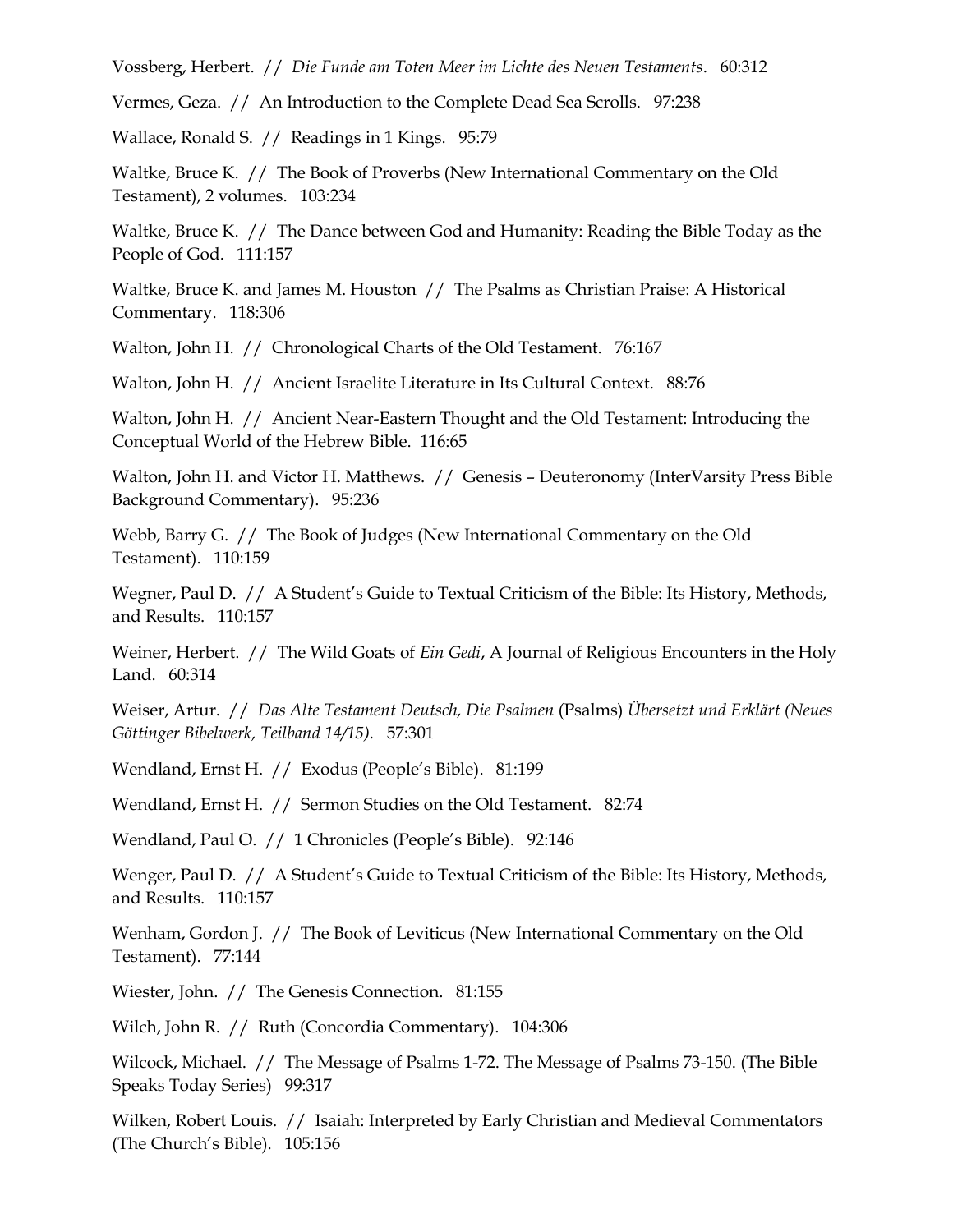Williams, Michael. // Basics of Ancient Ugarit. 110:309

Wilson, Clifford A. // Rocks, Relics, and Biblical Reliability. 76:167

Wiseman, Donald J. // 1 and 2 Kings (Tyndale Commentaries). 92:147

Wiseman, P.J. // Ancient Records and the Structure of Genesis. 82:306

Wold, Donald J. // Out of Order: Homosexuality in the Bible and the Ancient Near East. 97:74

Wolfgramm, Arno J. // Kings (People's Bible). 87:312

Wood, Leon J. // A Commentary on Daniel. 72:343

Wood, Leon J. // The Holy Spirit in the Old Testament. 74:276

Wood, Leon J. // Distressing Days of the Judges. 79:313

Woudstra, Marten H. // The Book of Joshua (New International Commentary on the Old Testament). 78:236

Wright, G. Ernest and Floyd Vivian Filson. // The Westminster Historical Atlas to the Bible. 42:142

Wright, G. Ernest. // The Challenge of Israel's Faith. 44:78

Wright, G. Ernest. // Biblical Archaeology. 55:156

Wright, Paul H. // The Rose Then and Now Bible Map Atlas with Biblical Background and Culture. 110:232

Würthwein, Ernst. // The Text of the Old Testament. 77:230

Würthwein, Ernst. // The Text of the Old Testament, second edition, revised and enlarged). 93:68

Würthwein, Ernst. // The Text of the Old Testament: An Introduction to the *Biblia Hebraica*. 113:69

Yadin, Yigael. // The Message of the Scrolls. 70:141

Yamauchi, Edwin N. // Foes from the Northern Frontier. 80:79

Yamauchi, Edwin M. // Persia and the Bible. 95:232

Young, Edward J. // Isaiah Fifty-Three: A Devotional and Expository Study. 49:157

Young, Edward J. // The Book of Isaiah, volume 1 [chapters 1-18]. 63:154

Young, Edward J. // Psalm 139, A Study in the Omniscience of God. 64:319

Young, Edward J. // The Book of Isaiah, volume 2 [chapters 19-39]. 67:142

Young, Edward J. // The Book of Isaiah, volume 3 [chapters 40-55]. 70:72

Youngblood, Ronald. // The Heart of the Old Testament. 96:239

Zenger, Eric. // A God of Vengeance? Understanding the Psalms of Divine Wrath. 94:230

Zimmerman, Paul A. // Darwin, Evolution, and Creation. 57:222